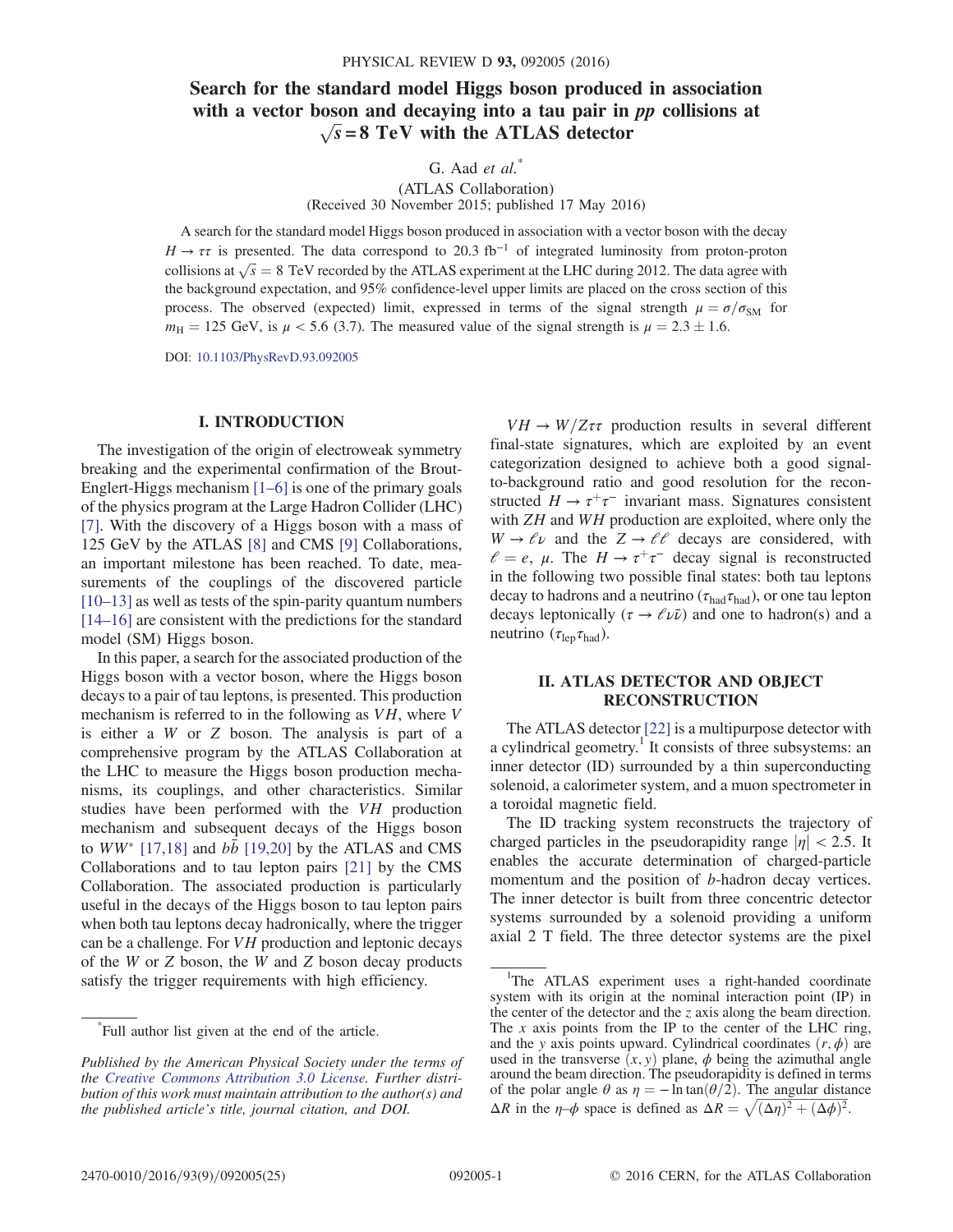detector, the silicon microstrip detector, and the transition radiation tracker.

The ID tracking system is surrounded by highgranularity lead/liquid-argon (LAr) sampling electromagnetic calorimeters covering the pseudorapidity range  $|\eta|$  < 3.2. A steel/scintillator tile calorimeter provides hadronic energy measurements in the pseudorapidity region  $|\eta|$  < 1.7. In the regions 1.5 <  $|\eta|$  < 4.9, the hadronic energy measurements are provided by two end-cap LAr calorimeters using copper or tungsten as absorbers.

The muon spectrometer surrounds the calorimeters. It extends tracking beyond the calorimeter, which enables the identification of muons and a precision measurement of their properties. It consists of three large superconducting eight-coil toroids, a system of tracking chambers, and detectors for triggering. Muon tracking is performed with monitored drift tubes covering  $|\eta| < 2.7$  and cathode strip chambers covering  $|\eta| > 2.0$ , while trigger information is collected in the resistive plate chambers in the barrel  $(|\eta| < 1.05)$  and thin-gap chambers in the end-cap regions  $(1.05 < |\eta| < 2.4)$ .

A three-level trigger system [\[23\]](#page-10-5) is used to select events. A hardware-based level-1 trigger uses a subset of detector information to reduce the event rate to a value of 75 kHz or less. The rate of accepted events is then reduced to about 400 Hz by two software-based trigger levels, level-2 and the event filter.

A primary vertex is identified for each event. The reconstructed primary vertex position [\[24\]](#page-10-6) is required to be consistent with the interaction region and to have at least five associated tracks with transverse momentum  $p_T > 400$  MeV; when more than one such vertex is found, the vertex with the largest summed  $p_T^2$  of the associated tracks is chosen tracks is chosen.

The tau leptons that decay to hadron(s) and a neutrino, or  $\tau_{\text{had}}$ , are reconstructed using clusters of energy deposited in the electromagnetic and hadronic calorimeters that are matched to tracks in the inner detector. The identification algorithm separates  $\tau_{\text{had}}$  candidates from jets using  $\tau_{\text{had}}$ decay characteristics, namely the number of tracks, the collimation of energy deposits in the calorimeter, and the mass of the  $\tau_{\text{had}}$  candidate. The analysis presented here utilizes  $\tau_{\text{had}}$  candidates seeded by an anti- $k_t$  jet algorithm with radius parameter  $R = 0.4$  [\[25,26\]](#page-10-7), with jet  $p<sub>T</sub>$  > 20 GeV and  $|\eta|$  < 2.5. The  $\tau_{\text{had}}$  candidates must have only one or three associated tracks in a cone of size  $\Delta R = 0.2$ . All  $\tau_{\text{had}}$  candidates are required to have charge  $\pm 1$ , calculated by summing the charges of the associated tracks. The  $\tau_{\text{had}}$  decay products are identified by a boosted decision tree (BDT) [\[27\],](#page-10-8) which returns a number between zero and one depending on how jetlike or taulike the reconstructed object is. The BDT selects taus with a 55%–60% efficiency (medium  $\tau_{\text{had}}$  identification) depending on the  $\tau_{\text{had}}$  number of tracks,  $\eta$ , and  $p_T$ . Dedicated algorithms reject candidates originating from electrons and muons.

Electron candidates are reconstructed from clusters of energy deposited in the electromagnetic calorimeter that are matched to tracks in the inner detector. They are required to be within the pseudorapidity range  $|\eta| < 2.47$  and must have shower shape and track measurements that fulfill the set of medium quality criteria [\[28\]](#page-10-9), which provides electron identification efficiencies of 80%–90% depending on the transverse energy  $E_T$ , and  $\eta$  of the electron candidate. Electrons are considered isolated based on tracking and calorimeter information. The calorimeter isolation requires the sum of the transverse energy in the calorimeter in a cone of size  $\Delta R = 0.4$  around the electron cluster, divided by the  $E_T$  of the electron cluster, to be less than 8% of the electron cluster  $E_T$ . The track-based isolation requires the sum of the transverse momenta of tracks within a cone of  $\Delta R = 0.2$  around the electron, divided by the  $E<sub>T</sub>$  of the electron cluster, to be less than 8% of the electron cluster  $E_T$ .

Muon candidates are reconstructed from tracks in the inner detector matched to tracks in the muon spectrometer. A requirement on the distance between the primary vertex and the point where the muon candidate track crosses the beam line reduces the background from cosmic rays and beam-induced backgrounds. Muon candidates are required to be within the pseudorapidity range  $|\eta| < 2.5$ and must satisfy a set of quality criteria [\[29\],](#page-10-10) which provides muon identification efficiencies above 95%. Muons are considered isolated based on tracking and calorimeter information with similar requirements as are used for electrons, with the muon track  $p<sub>T</sub>$  in place of the electron cluster  $E_T$ .

Jets are reconstructed from clusters in the calorimeter using the anti- $k_t$   $R = 0.4$  jet algorithm. Corrections for the detector response are applied [\[30,31\]](#page-10-11). To reduce the contamination of jets by additional interactions in the same or neighboring bunch crossings (pileup), tracks originating from the primary vertex must contribute at least 50% of the total scalar sum of track  $p<sub>T</sub>$  within the jets. This requirement is only applied to jets with  $p_T < 50$  GeV and  $|\eta|$  < 2.4.

<sup>A</sup> b-tagging algorithm that relies on tracking information and b-hadron characteristics, such as the presence of a decay that can be separated from the primary vertex, is used to identify  $b$ -jets [\[32\]](#page-10-12). The operating point for  $b$ -tagging chosen for this analysis has a 70% efficiency for b-jets in simulated  $t\bar{t}$  events with a corresponding misidentification probability for light-quark jets of 1%.

Missing transverse momentum, with magnitude  $E_T^{\text{miss}}$ , reconstructed using the energy denosits in calorimeter is reconstructed using the energy deposits in calorimeter cells calibrated according to the reconstructed physics objects ( $e$ ,  $\mu$ ,  $\tau_{\text{had}}$ , jets) with which they are associated. Energy deposits not associated with a physics object tend to have low  $p_T$  and are scaled by a dedicated algorithm tuned to improve the resolution in high-pileup conditions [\[33\]](#page-10-13).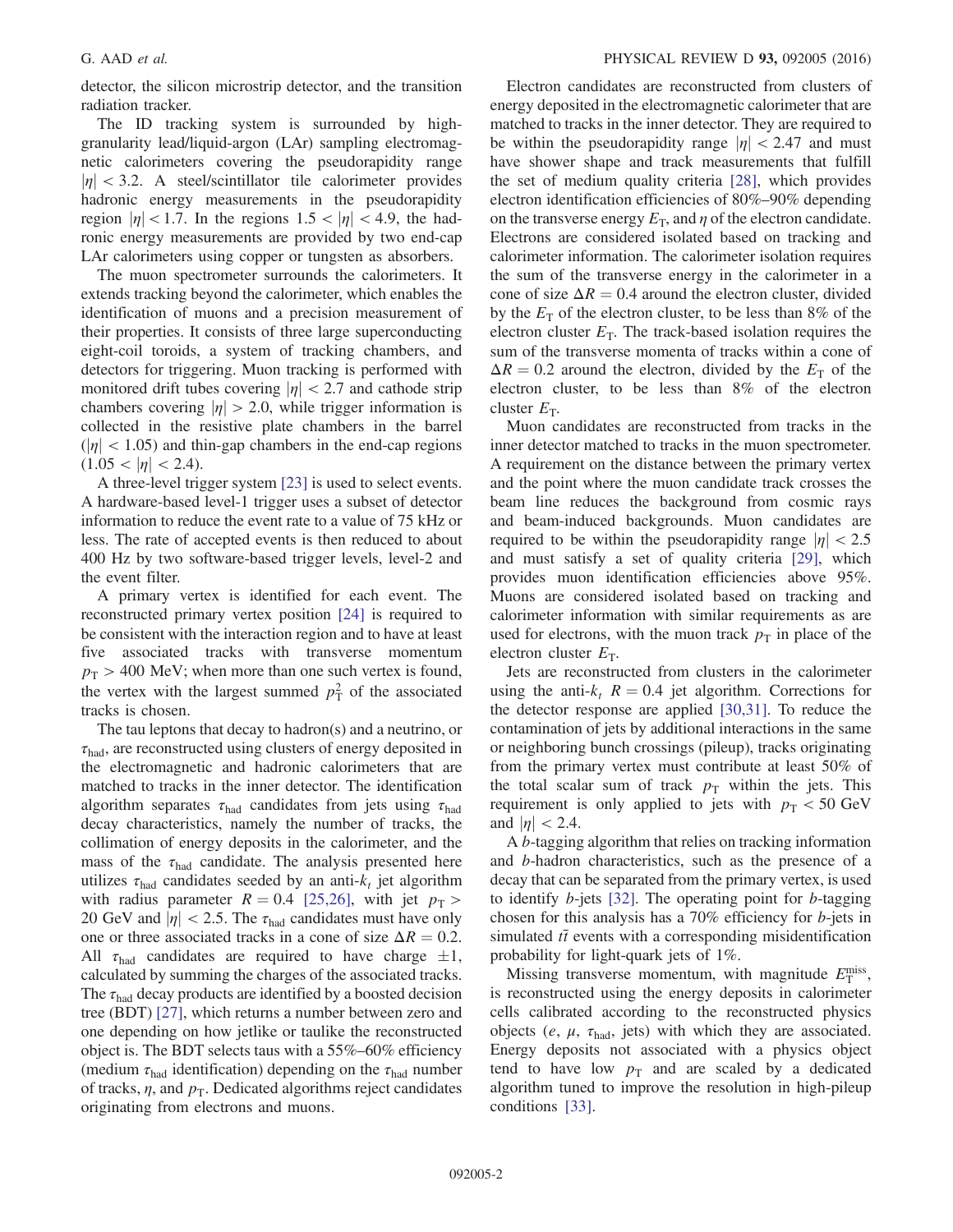<span id="page-2-0"></span>TABLE I. Monte Carlo generators used to model the signal and the background processes at  $\sqrt{s} = 8$  TeV. The cross sections times here  $\sqrt{s}$  and  $\sqrt{s}$  and  $\sqrt{s}$  and  $\sqrt{s}$  and  $\sqrt{s}$  and  $\sqrt{s}$  and  $\sqrt{s}$  and  $\sqrt{s}$  and branching fractions ( $\sigma \times \mathcal{B}$ ) used for the normalization of some processes are included in the last column together with the perturbative order of the QCD calculation. For the signal process only the  $H \to \tau\tau$  SM branching fraction is included. For the W and  $Z/\gamma^*$ background processes the branching ratios for leptonic decays  $(l = e, \mu, \tau)$  are included. For all other background processes, inclusive cross sections are quoted (marked with a †).

| Signal (Higgs boson mass $m_H = 125$ GeV)   | MC generator                |                 | $\sigma \times \mathcal{B}$ (pb) at $\sqrt{s} = 8$ TeV |          |
|---------------------------------------------|-----------------------------|-----------------|--------------------------------------------------------|----------|
| WH, $H \rightarrow \tau \tau$               | PYTHIA8                     | 0.0445          | <b>NNLO</b>                                            | [34, 35] |
| ZH, $H \rightarrow \tau \tau$               | PYTHIA8                     | 0.0262          | <b>NNLO</b>                                            | [34, 35] |
| Background                                  |                             |                 |                                                        |          |
| $W(\rightarrow l\nu),$ $(l = e, \mu, \tau)$ | ALPGEN [36]+PYTHIA8         | 36800           | <b>NNLO</b>                                            | [37, 38] |
| $Z/\gamma^*(\rightarrow ll),$               | ALPGEN+PYTHIA8              | 3910            | <b>NNLO</b>                                            | [37, 38] |
| 60 GeV $< m_{ll} < 2$ TeV                   |                             |                 |                                                        |          |
| $Z/\gamma^*(\rightarrow ll),$               | ALPGEN+HERWIG [39]          | 13000           | <b>NNLO</b>                                            | [37, 38] |
| 10 GeV $< m_{ll} < 60$ GeV                  |                             |                 |                                                        |          |
| $t\overline{t}$                             | $MC@NLO$ [40] + $JIMMY[41]$ | $238^{\dagger}$ | NLO                                                    | [40]     |
| $q\bar{q} \rightarrow WW$                   | ALPGEN+HERWIG               | $54^{\dagger}$  | NLO                                                    | [42]     |
| $gg \rightarrow WW$                         | $GG2WW[43]+HERWIG$          | $1.4^{\dagger}$ | <b>NLO</b>                                             | [43]     |
| WZ, ZZ                                      | <b>HERWIG</b>               | $30^{\dagger}$  | NLO                                                    | [42]     |

#### III. DATA AND SIMULATION SAMPLES

The analysis uses those data collected when the detector systems were certified as functioning properly. The resulting data sample corresponds to an integrated luminosity of ing data sample corresponds to an integrated luminosity of 20.3 fb<sup>-1</sup> of *pp* collisions at  $\sqrt{s} = 8$  TeV. Samples of signal and background events are simulated using a number signal and background events are simulated using a number of Monte Carlo (MC) generators, listed in Table [I.](#page-2-0) The cross-section values to which the simulation is normalized and the perturbative order in quantum chromodynamics (QCD) for each calculation are also provided. For the signal samples, the central value of the factorization scale equals the sum of the Higgs boson mass and the vector boson mass.

The generated events are combined with minimum-bias events simulated using the AU2 [\[44\]](#page-10-14) parameter tuning of PYTHIA8 [\[45\]](#page-10-15) to take into account multiple interactions. All simulated events undergo full simulation of the ATLAS detector response [\[46\]](#page-10-16) using the GEANT[4\[47\]](#page-10-17) simulation program before being processed through the same reconstruction algorithms as the data. The signal samples use the CTEQ6L1 [\[48\]](#page-10-18) PDF set.

## IV. EVENT CATEGORIZATION AND SELECTION

A characteristic of VH production is the presence of a W or Z boson in each signal event. The analysis categories are optimized to exploit the leptonic decays of the vector bosons that provide a candidate for the electron or muon triggers and to reduce the backgrounds from multijet processes. The presence of additional leptonic and/or hadronic tau decays from the Higgs boson allows for the event selection to include a requirement on three or four objects, depending on the channel, to define the final state.

The single-lepton and dilepton triggers used to select the events in this analysis are listed in Table [II.](#page-2-1) The  $p_T$ requirements on the particle candidates in the analysis are 2 GeV higher than the trigger thresholds, to ensure that the trigger is maximally efficient.

The four analysis event categories are determined by the type of associated vector boson and the topology of the  $H \rightarrow \tau \tau$  decay. These are summarized in Table [III](#page-3-0) and described below.

(i) The  $W \to \mu \nu/e \nu$ ,  $H \to \tau_{\rm lep} \tau_{\rm had}$  channel: These events are required to have one isolated electron, one isolated muon, and one  $\tau_{\text{had}}$  candidate. The electron and muon candidates are required to have an electric charge of the same sign to reduce the backgrounds from  $Z/\gamma^* \to \tau \tau$  jets events, WW events, and  $t\bar{t}$  events where both W bosons decay leptonically. The electron or muon candidate with the higher  $p<sub>T</sub>$  is assumed to arise from the W boson decay, which is correct 75% of the time in the MC simulation. The  $\tau_{\text{had}}$  candidate is required to have  $p_T > 25$  GeV and to have opposite electric charge

<span id="page-2-1"></span>TABLE II. Summary of the triggers used to select events for the various channels. The transverse momentum thresholds applied at trigger level are listed.

| Trigger threshold(s) (GeV)                         |
|----------------------------------------------------|
| $p_{\rm T}^e > 24$                                 |
| $p_{\rm T}^{\mu} > 24$                             |
| $p_T^e > 12 p_T^{\mu} > 8$                         |
| $p_T^{e_1} > 12 p_T^{e_2} > 12$                    |
| $p_T^{e_1} > 24 p_T^{e_2} > 7$                     |
| $p_{\rm T}^{\mu_1} > 13 \, p_{\rm T}^{\mu_2} > 13$ |
| $p_{\rm T}^{\mu_1} > 18 \, p_{\rm T}^{\mu_2} > 8$  |
|                                                    |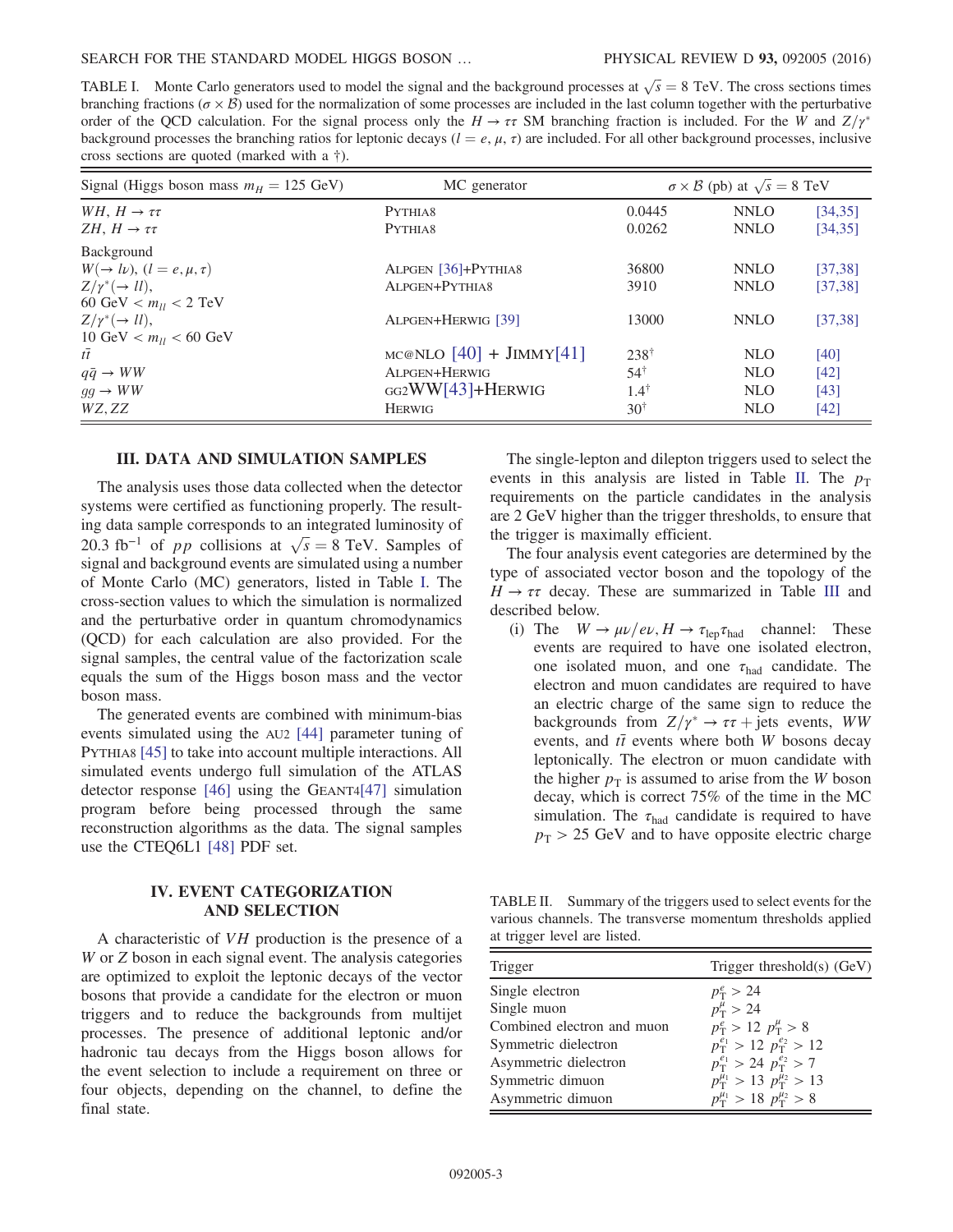<span id="page-3-0"></span>TABLE III. Summary of the selection criteria for each of the four analysis channels.

| Channel                                                                              | Selections                                                                                                                                                                                                                                                                                                                                                                                                                                                  |
|--------------------------------------------------------------------------------------|-------------------------------------------------------------------------------------------------------------------------------------------------------------------------------------------------------------------------------------------------------------------------------------------------------------------------------------------------------------------------------------------------------------------------------------------------------------|
| $W \rightarrow \mu \nu / e \nu$ ,<br>$H \to \tau_{\rm lep} \tau_{\rm had}$           | Exactly one isolated electron and one<br>isolated muon<br>Exactly one $\tau_{had}$ passing medium BDT ID<br>$p_{\text{T}}(\tau_{\text{had}}) > 25 \text{ GeV}$<br>Same-charge $e$ and $\mu$ , oppositely<br>charged $\tau_{\text{had}}$<br>Events containing b-tagged jets<br>with $p_T > 30$ GeV are vetoed<br>$ p_{\rm T}(\tau_{\rm had}) + p_{\rm T}(\mu) + p_{\rm T}(e) >80{\rm GeV}$<br>$\Delta R(\tau_{\text{had}}, \tau_{\text{lep}})$ < 3.2         |
| $W \rightarrow \mu \nu / e \nu$ ,<br>$H \to \tau_{\textrm{had}} \tau_{\textrm{had}}$ | Exactly one isolated electron or<br>one isolated muon<br>Exactly two $\tau_{had}$ passing medium<br>BDT ID of opposite charge<br>$p_T(\tau_{\text{had}}) > 20 \text{ GeV}$<br>$ p_{\rm T}(\tau_{\rm had}^1)  +  p_{\rm T}(\tau_{\rm had}^2)  > 100 \text{ GeV}$<br>$m_T(\ell, E_T^{\text{miss}}) > 20 \text{ GeV}$<br>$0.8 < \Delta R(\tau_{\text{had}}^1, \tau_{\text{had}}^2) < 2.8$<br>Events containing b-tagged jets<br>with $p_T > 30$ GeV are vetoed |
| $Z \rightarrow \mu \mu /ee$ ,<br>$H \to \tau_{\rm lep} \tau_{\rm had}$               | Exactly three electrons or muons,<br>One opposite-charge and same-flavor<br>lepton pair<br>with invariant mass $80 < m_{\ell\ell} < 100$ GeV<br>Exactly one $\tau_{had}$ passing medium BDT<br>ID, with opposite charge<br>to the lepton assigned to the Higgs boson<br>$p_T(\tau_{\text{had}}) > 20 \text{ GeV}$<br>$ p_T(\tau_{\text{had}})  +  p_T(\tau_{\text{lep}})  > 60 \text{ GeV}$                                                                 |
| $Z \rightarrow \mu \mu /ee$ ,<br>$H \to \tau_{\textrm{had}} \tau_{\textrm{had}}$     | Exactly two electrons or two muons<br>of opposite charge<br>Exactly two $\tau_{had}$ passing medium<br>BDT ID of opposite charge<br>$p_{\text{T}}(\tau_{\text{had}}) > 20 \text{ GeV}$<br>$60 < m_{ee} < 120 \text{ GeV}$<br>$ p_{\rm T}(\tau_{\rm had}^1)  +  p_{\rm T}(\tau_{\rm had}^2)  > 88 \text{ GeV}$                                                                                                                                               |

to the leptons. Events containing b-tagged jets with  $p_T > 30$  GeV are vetoed to further reduce the background from  $t\bar{t}$  events. The scalar sum of the  $p_T$  of the electron, muon, and  $\tau_{had}$  candidates must be greater than 80 GeV to reduce the backgrounds from multijet and  $Z/\gamma^*$  + jets events. To reduce backgrounds from quark- or gluon-initiated jets misidentified as  $\tau_{\text{had}}$  when these jets are produced back to back, the angle between the  $\tau_{\text{had}}$  and  $\tau_{\text{lep}}$ candidates associated with the Higgs boson is required to satisfy  $\Delta R(\tau_{\text{had}}, \tau_{\text{lep}})$  < 3.2.

(ii) The  $W \to \mu \nu / e \nu$ ,  $H \to \tau_{\text{had}} \tau_{\text{had}}$  channel: These events are required to have one isolated electron or muon candidate and two  $\tau_{\text{had}}$  candidates. The two  $\tau_{\text{had}}$  candidates are required to have  $p_{\text{T}} > 20 \text{ GeV}$ and to have opposite charge. The lepton is assumed to come from the W boson. Events containing b-tagged jets with  $p_T > 30$  GeV are vetoed to reduce the background from  $t\bar{t}$  events. The scalar sum of the  $p_T$  of the lepton and two  $\tau_{\text{had}}$  candidates must be greater than 100 GeV in order to reduce the background from multijet events. The transverse mass<sup>2</sup> of the lepton and  $E_T^{\text{miss}}$  must be greater than<br>20 GeV. To reduce the background from events 20 GeV. To reduce the background from events with jets misidentified as  $\tau_{\text{had}}$  candidates, 0.8 <  $\Delta R(\tau_{\text{had}}^1, \tau_{\text{had}}^2)$  < 2.8 is required, which results in a reduction of the background from misidentified jets reduction of the background from misidentified jets by almost a factor of 2 while losing less than a third of the signal events.

- (iii) The  $Z \rightarrow \mu\mu/ee$ ,  $H \rightarrow \tau_{\text{lep}}\tau_{\text{had}}$  channel: Events containing one  $\tau_{\text{had}}$  candidate and three light lepton candidates are in this category. The two light lepton candidates with invariant mass closest to 91 GeV, opposite electric charge, and the same flavor are assumed to be the Z boson decay products. The invariant mass of the leptons assumed to come from the Z must be between 80 and 100 GeV. The remaining light lepton and the  $\tau_{\text{had}}$  candidate are assumed to originate from the Higgs boson decay. They are thus required to have opposite charge and the scalar sum of their  $p<sub>T</sub>$  values must be greater than 60 GeV.
- (iv) The  $Z \rightarrow \mu\mu/ee, H \rightarrow \tau_{had}\tau_{had}$  channel: Signal candidates are selected by requiring exactly two electron (muon) candidates and two  $\tau_{\text{had}}$  candidates. The two light leptons are assigned to the Z boson decay, are required to have the same flavor, and are required to have opposite electric charge. The invariant mass of the two lepton candidates assigned to the Z boson must be between 60 and 120 GeV. The two  $\tau_{\text{had}}$ candidates are assumed to originate from the Higgs boson decay and are required to have opposite electric charge. A minimum requirement of 88 GeV is placed on the scalar sum of the transverse momenta of the  $\tau_{\text{had}}$  pair to reduce the  $Z/\gamma^*$  + jets background.

After all the analysis selection criteria are applied, the number of events migrating from other Higgs boson channels, in particular from VH production where the Higgs boson decays into WW, is found to be negligible. This analysis selection has an acceptance of 1.9% for the combined WH channels, where the denominator requires a light lepton from the W boson decay  $(W \rightarrow \mu \nu/e \nu/\tau_{e/\mu} \nu)$  and for the Higgs boson to decay through the considered tau decay chains ( $H \rightarrow \tau_{\text{lep}} \tau_{\text{had}}$  or

<sup>2</sup> The transverse mass is  $m_T = \sqrt{2p_T^{\ell}E_T^{\text{miss}}(1-\cos\Delta\phi)}$ , where is the azimuthal separation between the directions of the  $\Delta \phi$  is the azimuthal separation between the directions of the lepton and the missing transverse momentum.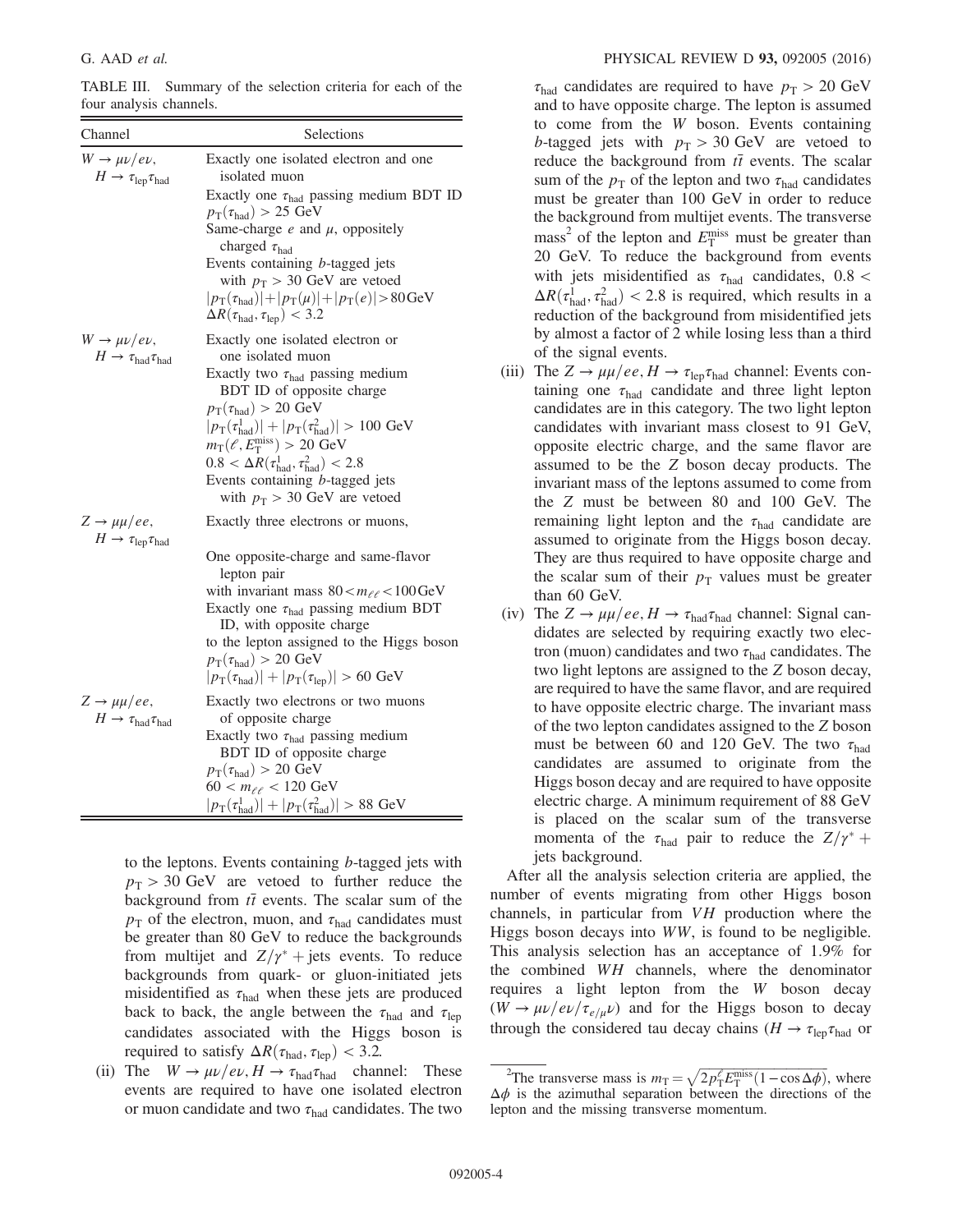<span id="page-4-0"></span>

| the four analysis channels. Missing mass calculator (MMC) and $M_{2T}$ are mass reconstruction techniques defined in Sec. VI.            |  |  |  |  |  |
|------------------------------------------------------------------------------------------------------------------------------------------|--|--|--|--|--|
| TABLE IV. The loosened signal selection and the list of validation regions used to validate the fake-factor method are given for each of |  |  |  |  |  |

| Channel                                                                     | Loosened signal selection                                                                                                                           | Validation regions                                                                                                                                                                                                                                                                 |
|-----------------------------------------------------------------------------|-----------------------------------------------------------------------------------------------------------------------------------------------------|------------------------------------------------------------------------------------------------------------------------------------------------------------------------------------------------------------------------------------------------------------------------------------|
| $W \to \mu \nu / e \nu$ , $H \to \tau_{\rm lep} \tau_{\rm had}$             | One isolated electron<br>One isolated muon<br>$p_{\text{T}}(\tau_{\text{had}}) > 25 \text{ GeV}$                                                    | $Z \rightarrow \tau \tau$ : Z mass selection (60–120 GeV)<br>$t\bar{t}$ : require <i>b</i> -tagged jet                                                                                                                                                                             |
| $W \to \mu \nu / e \nu$ , $H \to \tau_{\text{had}} \tau_{\text{had}}$       | One isolated electron or muon<br>Two (opposite charge) $\tau_{\text{had}}$ candidates                                                               | $Z \rightarrow \tau \tau$ : Z mass selection (> 60 GeV)<br>$t\bar{t}$ : require <i>b</i> -tagged jet<br>$W + \text{jets: } m_T(\ell, E_T^{\text{miss}}) > 60 \text{ GeV}$<br>Same-sign $\tau_{\text{had}}$ candidates<br>Mass sideband: $M_{2T}$ < 60 GeV<br>or $M_{2T} > 120$ GeV |
| $Z \rightarrow \mu\mu/ee, H \rightarrow \tau_{\rm lep}\tau_{\rm had}$       | Three isolated electrons or muons<br>Opposite-charge, same-flavor lepton pair<br>$\tau_{\text{had}}$ with opposite charge to the<br>unpaired lepton | Same-sign $\tau_{\rm lep}$ , $\tau_{\rm had}$ candidates<br>Mass sideband: $M_{\text{MMC}} < 80 \text{ GeV}$<br>or $M_{\text{MMC}} > 120 \text{ GeV}$                                                                                                                              |
| $Z \rightarrow \mu\mu/ee, H \rightarrow \tau_{\text{had}}\tau_{\text{had}}$ | Two opposite-charge, same-flavor leptons<br>Two opposite-charge $\tau_{\text{had}}$ candidates                                                      | Same-sign $\tau_{bad}$ candidates<br>Mass sideband: $M_{\text{MMC}} < 80 \text{ GeV}$<br>or $M_{\text{MMC}} > 120 \text{ GeV}$                                                                                                                                                     |

 $H \rightarrow \tau_{\text{had}} \tau_{\text{had}}$ ), and the numerator includes all analysis cuts. The acceptance for the combined ZH channels is 5.3%, where the denominator requires a light lepton pair from the Z boson decay  $(Z \to \mu\mu/ee/\tau_{\mu\mu/ee})$  and for the Higgs boson to decay through the considered tau decay chains  $(H \to \tau_{\text{lep}} \tau_{\text{had}} \text{ or } H \to \tau_{\text{had}} \tau_{\text{had}})$ , and the numerator includes all analysis cuts.

### V. BACKGROUND ESTIMATION

The number of expected background events and the associated kinematic distributions are derived using datadriven methods as well as simulation. There are two classes of backgrounds for this analysis: processes in which all three or four final-state lepton and  $\tau_{\text{had}}$  candidates are actually produced, and those in which some lepton or  $\tau_{\text{had}}$ candidates are actually misidentified jets. Jets are most likely to be misidentified as  $\tau_{\text{had}}$  objects, although the rate at which jets mimic electrons is, in some instances, not negligible.

Backgrounds containing real electrons, muons, and  $\tau_{\text{had}}$ leptons primarily arise from diboson,  $Z \rightarrow \tau \tau$ , and  $t\bar{t}$  events. These backgrounds are determined from Monte Carlo simulation. The background arising from jets misidentified as electron or  $\tau_{\text{had}}$  candidates is estimated using a datadriven method, the so-called fake-factor method. The  $\tau_{\text{had}}$ fake factor is defined as the ratio of the number of  $\tau_{\text{had}}$ candidates identified with medium  $\tau_{\text{had}}$  criteria to the number satisfying the loosened but not the medium identification criteria. The electron fake factor is defined as the number of electrons satisfying the identification criteria divided by the number of those that do not. The fake-factor measurements are described below. For the  $W \to \mu \nu/e\nu$ ,  $H \to \tau_{\rm lep}\tau_{\rm had}$  channel both the  $\tau_{\rm had}$  and electron fake factors are used, while for the other three channels the  $\tau_{\text{had}}$  fake-factor method alone performs well enough for modeling the background from misidentified jets. The background from misidentified jets is the dominant background, or comparable to the background from diboson production, in all channels of the analysis.

Since the fake rates are sensitive to the underlying physics of the event, the fake factors are measured in a region with similar kinematics and composition of misidentified objects to the signal region. Applying the analysis selection to MC simulation reveals that  $Z/\gamma^*$  + jets events are the primary source of the background from misidentified jets in the analysis. The rate of jets mimicking the  $\tau_{\text{had}}$  selection is therefore measured using a tag-and-probe method from jets in well-reconstructed  $Z/\gamma^* \rightarrow \mu\mu$  + jets events. The tag here is the dimuon system and the probe is the additional jet(s) that may be suitably taulike (pass medium  $\tau_{\text{had}}$  identification) or suitably jetlike (pass a loosened  $\tau_{\text{had}}$  identification but fail the medium one). The fake factor is measured as a function of the jet  $p<sub>T</sub>$ ,  $\eta$ , and number of associated tracks. The fake rate for electrons is calculated separately, using well-reconstructed  $Z \rightarrow \mu\mu$  events containing additional jets or photons, using the same procedure as described above.

To estimate the background from misidentified jets for the WH and ZH signal regions, these factors are then applied to the event combinations that have all selections the same as the signal selection with the exception that at least one  $\tau_{\text{had}}$  candidate has passed the loosened but failed the medium  $\tau_{\text{had}}$  identification. For the  $W \rightarrow$  $\mu\nu/e\nu$ ,  $H \rightarrow \tau_{\text{lep}}\tau_{\text{had}}$  channel, a contribution from jets misidentified as the electron candidate is also taken into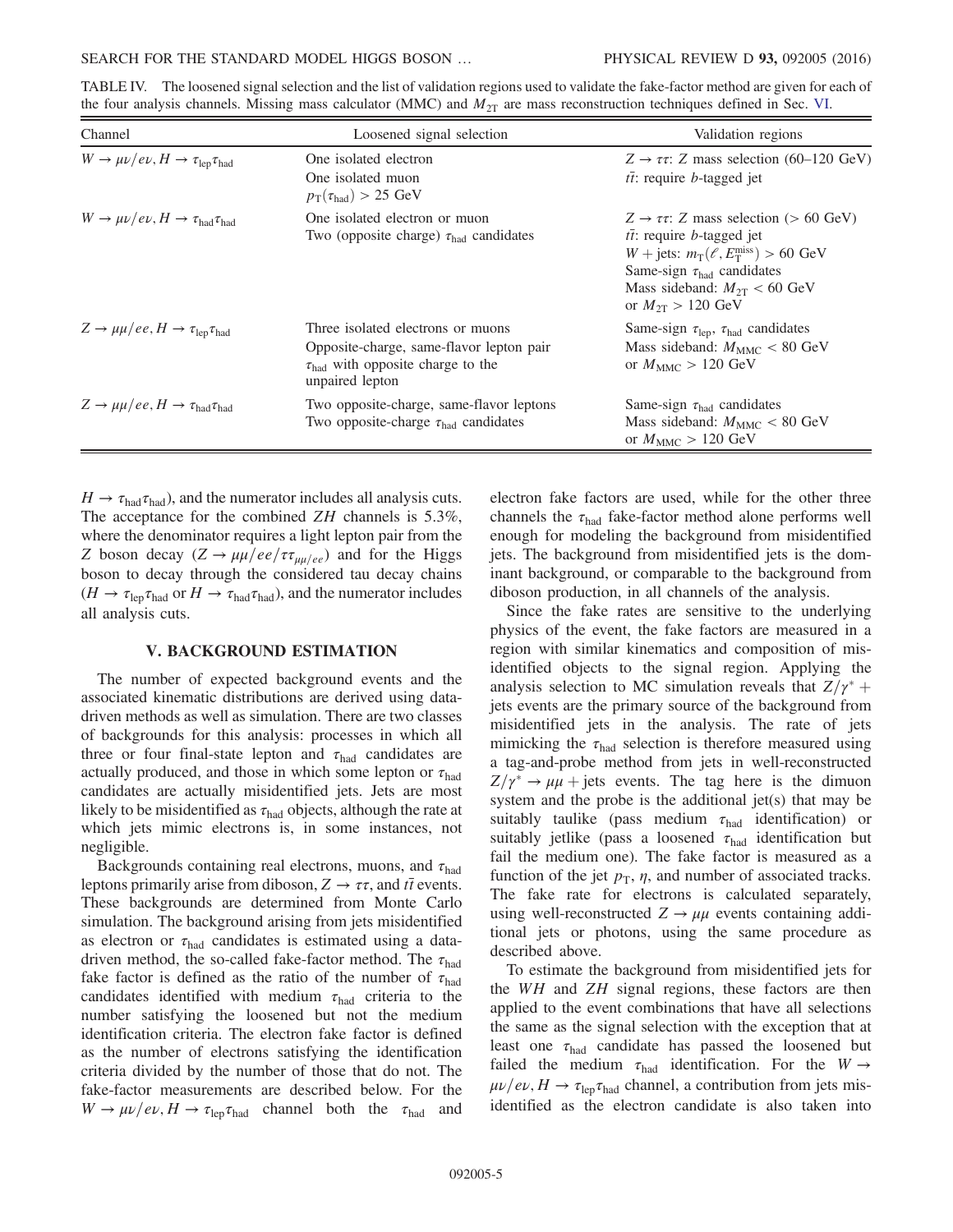<span id="page-5-1"></span>

FIG. 1. Distributions of the transverse energy of the  $\tau_{\text{had}}$  candidate, as validation for the fake factor method for the  $W \to \mu \nu / e \nu$ ,  $H \to$  $\tau_{\text{len}}\tau_{\text{had}}$  channel. The category labeled "Fake Factor BG" consists of events where at least one  $\tau_{\text{had}}$  or electron candidate does not result from a simulated  $\tau_{\text{had}}$  or electron.

account using objects that have failed electron identification. Since many background events contain multiple jets that could potentially pass the  $\tau_{had}$  or electron identification, more than one possible combination of passing and failing objects is allowed to contribute per event. In these cases, the multiple copies of the events contribute with the various weights calculated for each combination of objects considered.

The fake-factor method is validated independently in each of the four analysis channels. In each case a comparison between the data and the background prediction is made with a loosened signal selection, which provides a test of the method with a large number of events in a data set that is dominated by the background from misidentified jets. In addition, a series of orthogonal regions are formed to validate the method for each of the analysis channels. The definition of the loosened signal selection and validation regions are given for each channel in Table [IV.](#page-4-0)

Example distributions of the  $p_T$  of  $\tau_{had}$  candidates for the loosened signal selection and validation regions are shown in Fig. [1](#page-5-1) for the  $W \to \mu \nu / e \nu$ ,  $H \to \tau_{\rm lep} \tau_{\rm had}$  channel. MC simulation studies show that this  $Z \rightarrow \tau \tau$  validation region is dominated by  $Z \rightarrow \tau \tau$  events where an additional jet in the event is misidentified as a  $\tau_{\text{had}}$  candidate. Likewise, MC simulation studies show that this  $t\bar{t}$  validation region is dominated by  $t\bar{t}$  events where at least one W boson decays leptonically and where a jet is misidentified as a  $\tau_{\text{had}}$ candidate. The number of expected signal events and estimated total number of background events for each channel in the signal region are given in Table [V.](#page-6-0)

## VI. MASS RECONSTRUCTION

<span id="page-5-0"></span>The result is extracted using a fit to the reconstructed invariant mass or transverse mass spectrum of the  $\tau_{\text{len}}-\tau_{\text{had}}$ or  $\tau_{\text{had}} - \tau_{\text{had}}$  pair. The mass is reconstructed using one of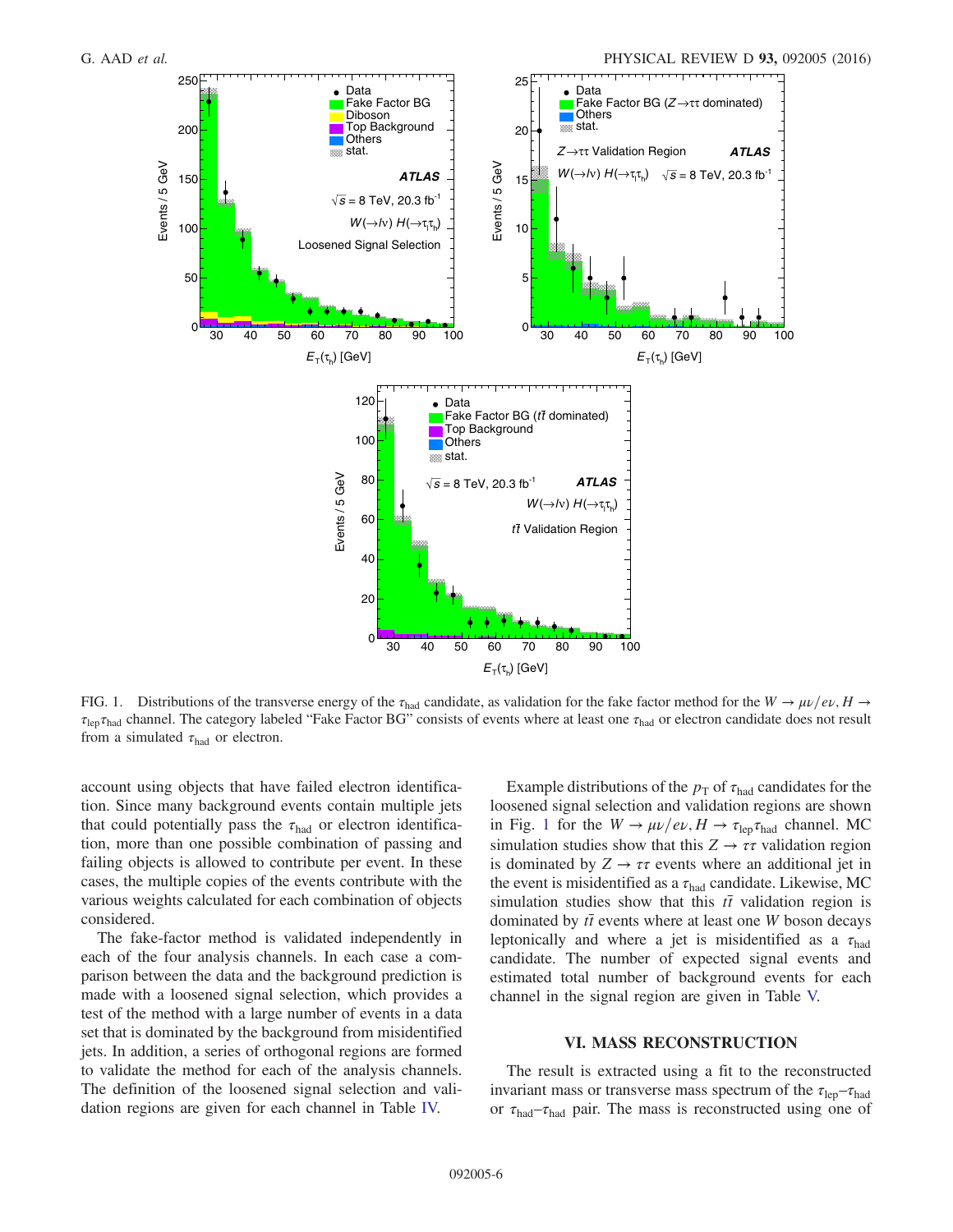| Channel                                                                     | Observed | Signal          | $\Sigma$ Background | Fake factor    | Diboson          | Other             |
|-----------------------------------------------------------------------------|----------|-----------------|---------------------|----------------|------------------|-------------------|
| $W \to \mu \nu / e \nu$ , $H \to \tau_{\rm lep} \tau_{\rm had}$             | 35       | $1.95 \pm 0.05$ | $32.4 \pm 1.9$      | $13.1 \pm 1.3$ | $13.54 \pm 0.35$ | $5.7 \pm 1.4$     |
| $W \to \mu \nu / e \nu$ , $H \to \tau_{\text{had}} \tau_{\text{had}}$       | 33       | $1.84 \pm 0.04$ | $35.5 \pm 2.7$      | $28.1 \pm 2.4$ | $7.4 + 1.2$      | $\cdots$          |
| $Z \rightarrow \mu\mu/ee, H \rightarrow \tau_{\rm lep}\tau_{\rm had}$       | 24       | $1.14 \pm 0.03$ | $24.6 \pm 1.5$      | $17.1 \pm 1.5$ | $7.28 \pm 0.16$  | $0.20 \pm 0.01$   |
| $Z \rightarrow \mu\mu/ee, H \rightarrow \tau_{\text{had}}\tau_{\text{had}}$ |          | $0.64 \pm 0.02$ | $6.8 \pm 1.2$       | $4.7 \pm 1.2$  | $2.09 \pm 0.09$  | $0.012 \pm 0.003$ |

<span id="page-6-0"></span>TABLE V. The yields for the observed and expected background and signal for a 125 GeV Higgs boson in the signal region for each individual channel. The "Other" column consists primarily of background from  $t\bar{t}$  events. The uncertainties quoted are statistical only.

two methods, depending on the signal category. The Higgs boson mass in ZH events is calculated using the missing mass calculator (MMC) method described in Ref. [\[49\]](#page-10-27). This method takes the  $x$  and  $y$  components of the event missing transverse momentum as an input as well as the visible mass of the  $\tau_{\rm lep} - \tau_{\rm had}$  or  $\tau_{\rm had} - \tau_{\rm had}$  pair. Because the neutrinos from the tau decays have unknown  $x$ ,  $y$  and  $z$ components and there are multiple neutrinos (two for the  $\tau_{\text{had}}-\tau_{\text{had}}$  case and three for the  $\tau_{\text{lep}}-\tau_{\text{had}}$  case), the system is underconstrained. A scan is therefore performed over possible momenta for the neutrinos, and a most-likely  $di$ - $\tau$  mass is found.

In the WH category, the presence of an additional neutrino from the W decay makes the MMC mass reconstruction not optimal. In this case the  $M_{2T}$ variable defined in Ref. [\[50\]](#page-10-28) is used, which calculates an

<span id="page-6-1"></span>

FIG. 2. Mass distributions used to determine the strength of signal in each channel. Upper left:  $M_{2T}$  distribution for the  $WH \rightarrow \tau_{\text{len}}\tau_{\text{had}}$ channel. Upper right:  $M_{2T}$  distribution for the  $WH \to \tau_{had} \tau_{had}$  channel. Lower left:  $M_{\text{MMC}}$  distribution for the  $ZH \to \tau_{\text{lep}} \tau_{\text{had}}$  channel. Lower right:  $M_{\text{MMC}}$  distribution for the  $ZH \rightarrow \tau_{\text{had}} \tau_{\text{had}}$  channel.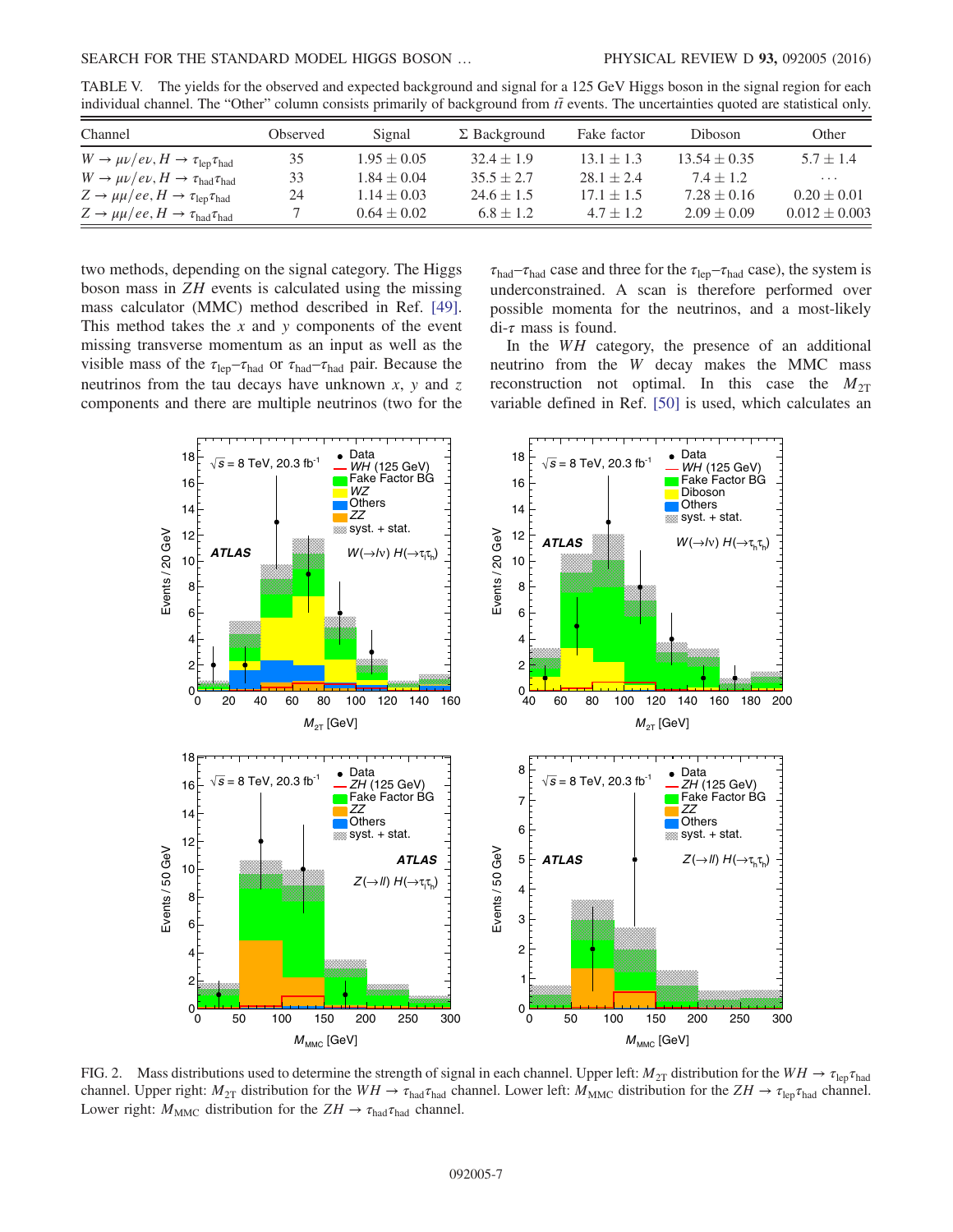event-by-event lower bound (within the detector resolution) of the transverse mass of the  $\tau_{\text{had}}-\tau_{\text{had}}$  or  $\tau_{\text{lep}}-\tau_{\text{had}}$  pair by performing a minimization over the allowed phase space of possible momenta of assumed neutrinos in the event. In the general case described in Ref. [\[50\]](#page-10-28) the only constraint on the phase space is that the sum of the transverse momenta of all neutrinos equals the observed  $E_{\rm T}^{\rm miss}$ . For this analysis, the additional constraint that the invariant mass of the the additional constraint that the invariant mass of the lepton and neutrino assigned to the W boson be equal to, or as close as possible to, the mass of the W boson is imposed. The mass distributions after all the selection criteria are applied are shown in Fig. [2](#page-6-1).

### VII. SYSTEMATIC UNCERTAINTIES

The numbers of expected signal and background events, and the distributions of the discriminating variables  $M_{\text{MMC}}$ and  $M_{2T}$ , are affected by systematic uncertainties. These uncertainties are discussed below and are grouped into three categories: experimental uncertainties, background modeling uncertainties, and theoretical uncertainties. For all uncertainties, the effects on both the total signal and

<span id="page-7-0"></span>TABLE VI. Impact of systematic uncertainties on the expected yields of the signal and/or relevant background(s) as well as the impact on the signal strength  $\mu$ . The experimental uncertainties affect the signal prediction and all backgrounds that are determined with MC simulation. The background model uncertainties affect the prediction of the backgrounds from fakefactor methods. The theoretical uncertainties affect the signal prediction. Where ranges are given they indicate the variation of the impact on different channels or differences between one-track and multitrack  $\tau_{\text{had}}$  candidates. All values are given before the global fit.

| Source                                           | Impact on event<br>yield $(\%)$ | Impact<br>on $\mu$ |
|--------------------------------------------------|---------------------------------|--------------------|
| Experimental                                     |                                 |                    |
| Luminosity                                       | $+2.8$                          | $\pm 0.30$         |
| Tau identification                               | $+2-6$                          | $\pm 0.41$         |
| Lepton identification and trigger                | $\pm$ 1-1.8                     | $\pm 0.15$         |
| $b$ -tagging                                     | $+2$                            | $\pm 0.16$         |
| $\tau$ energy scale                              | $\pm 0 - 2.9$                   | $\pm 0.57$         |
| Jet energy scale and resolution                  | $+4$                            |                    |
| $E_{\rm T}^{\rm miss}$ soft scale and resolution | $\pm 0.1 - 0.5$                 |                    |
| Background model                                 |                                 |                    |
| Modeling of BG from<br>misidentified jets        | $\pm 15 - 38$                   | $\pm 0.72$         |
| Theoretical                                      |                                 |                    |
| Higher-order QCD corrections                     | $\pm 2 - 8$                     | $\pm 0.26$         |
| Underlying event/parton shower<br>modeling       | $\pm 1 - 4$                     | $\pm 0.07$         |
| Generator modeling                               | $\pm 1.4$                       | $\pm 0.05$         |
| EW corrections                                   | $+2$                            | $\pm 0.06$         |
| <b>PDF</b>                                       | $\pm$ 3-4                       | $\pm 0.18$         |
| $\mathcal{B}(H\to\tau\tau)$                      | $\pm$ 3-7                       | $\pm 0.17$         |

background yields and on the shape of the mass distributions,  $M_{\text{MMC}}$  or  $M_{2T}$  respectively, are evaluated. Table [VI](#page-7-0) shows the systematic uncertainties, their impact on the number of expected events for the signal and the relevant background, and their impact on the postfit signal strength,  $\mu$ , where  $\mu = \sigma/\sigma_{SM}$  and the value  $\mathcal{B}(H \to \tau^+\tau^-)$ corresponds to the standard model prediction for  $m_H = 125$  GeV.

Experimental systematic uncertainties arise from uncertainties on trigger efficiencies, particle reconstruction, and identification, as well as uncertainties on the energy scale and resolution of jets, leptons, and  $\tau_{\text{had}}$  candidates. The efficiency-related uncertainties are estimated in data using tag-and-probe techniques. The MC samples used are corrected for differences in these efficiencies between data and simulation and the associated uncertainties are propagated through the analysis. The lepton energy scale uncertainties are measured in data. For  $\tau_{\text{had}}$  candidates, where the uncertainty is dominated by calorimeter response, this is done by fitting the visible  $Z \rightarrow \tau \tau$  mass [\[27\]](#page-10-8). The systematic uncertainties due to energy resolution have a negligible impact on the result. Systematic effects from electron- and muon-related uncertainties are smaller in general than those from jets and  $\tau_{\text{had}}$  candidates. The soft-scale  $E_{\rm T}^{\rm miss}$  resolution accounts for low- $p_{\rm T}$  energy<br>deposits that do not contribute to the clustered energy of deposits that do not contribute to the clustered energy of physics objects (e,  $\mu$ ,  $\tau$ , jet). The b-jet tagging efficiency is measured in data with  $t\bar{t}$  events and has an uncertainty of a few percent, which in turn has a small impact on the prediction of the  $t\bar{t}$  background in the signal region.

The systematic uncertainty on the background from jets misidentified as leptons is estimated for each type of lepton separately. It is assumed to be uncorrelated with all other uncertainties. The uncertainty on the contribution to the background from jets misidentified as  $\tau_{\text{had}}$  is dominated by uncertainty in the fraction of quark- and gluon-initiated jets. This accounts for the potential difference between the fraction of quark-initiated jets in the fake-factor measurement region and the analysis signal region, where the fake factor is applied. Because quark- and gluon-initiated jets can fake  $\tau_{\text{had}}$  candidates at different rates, a difference in their ratio between the fake-factor measurement and signal region would bias the fake factors themselves. The systematic uncertainty is evaluated by varying the ratio of quark- to gluon-initiated jets from half to two times the nominal value, as determined in MC simulation. The systematic uncertainty for the electron fake factor is determined in a way similar to the  $\tau_{\text{had}}$  fake factor, although the compositions of misidentified candidates from jets and photons are varied as opposed to the relative fractions of quark- and gluon-initiated jets.

The uncertainty on the luminosity  $(\pm 2.8\%)$  derived from beam-separation scans performed in 2012 using the method described in Ref. [\[51\]](#page-10-29) affects the number of signal and simulated background events.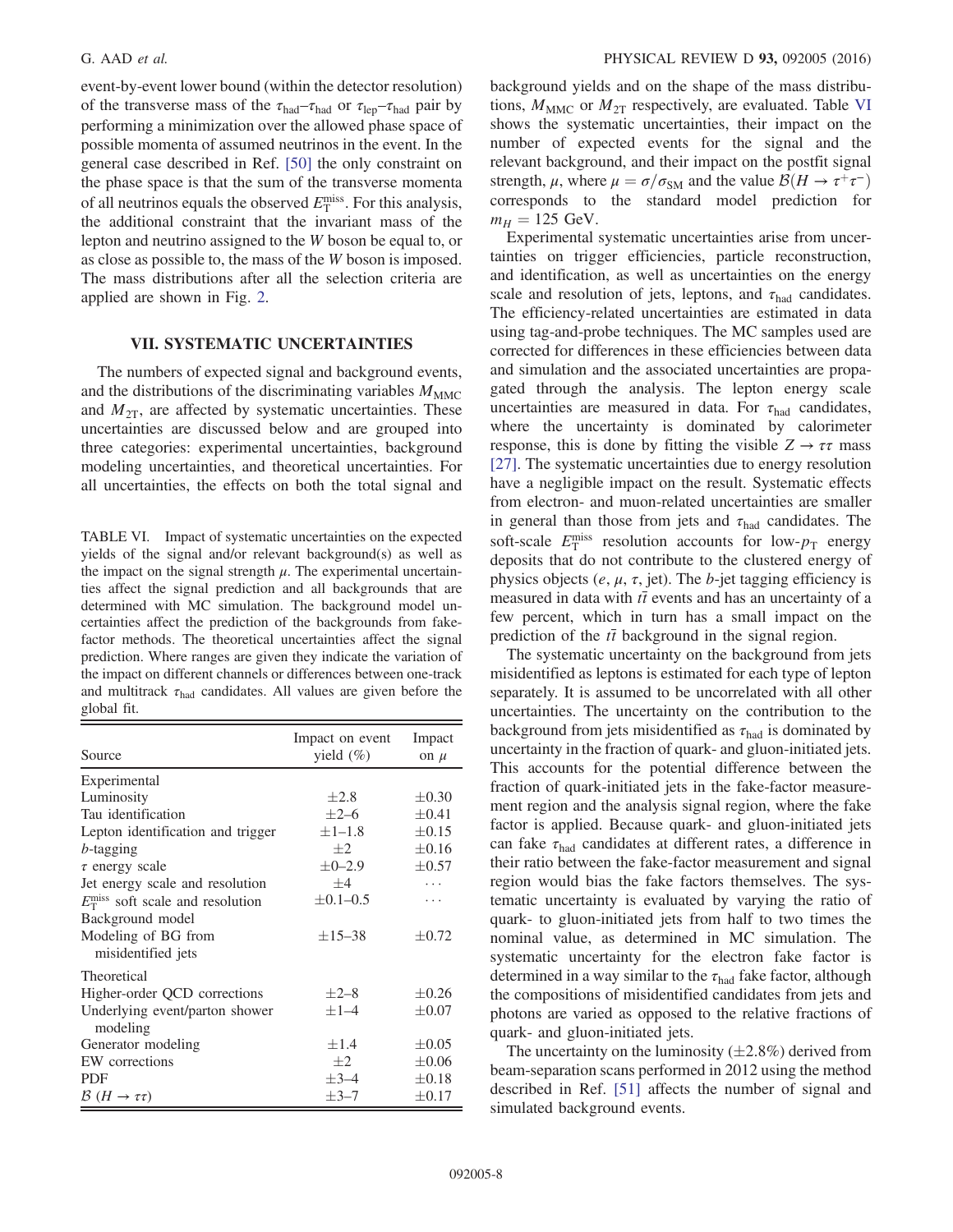<span id="page-8-0"></span>

FIG. 3. The combined result for the VH channels. The 95% C.L. cross section limit is shown for each individual channel on the left. The right figure shows the signal strength in each individual channel, along with the combination.

Theoretical uncertainties are estimated for the signal and for all background contributions derived using MC simulation. Uncertainties relating to higher-order QCD corrections and MC modeling choices are estimated by varying the renormalization and factorization scales, PDF parameterization, and underlying-event model as described in Ref. [\[52\].](#page-11-0) The signal samples, generated in QCD LO with PYTHIA8, are normalized using cross sections computed in NNLO in QCD and NLO in electroweak corrections, but kinematic distributions, such as the Higgs boson  $p<sub>T</sub>$ , are not reweighted. The HAWK MC program [\[53\]](#page-11-1), which calculates NLO QCD and NLO electroweak corrections for all the VH processes, is used to evaluate the resulting systematic uncertainties due to kinematic differences. The impact of the QCD scale choice on the signal acceptance is evaluated in MC simulation before the ATLAS detector simulation is performed, separately for the four analysis channels, by varying the QCD scales in POWHEG+PYTHIA8.

#### VIII. RESULTS

The observed signal strength  $\mu$ , is determined from a binned global maximum-likelihood fit to the reconstructed Higgs boson candidate mass distributions, with nuisance parameters  $\theta$  corresponding to the systematic uncertainties. The  $M_{2T}$  distribution is used for the WH topologies and the  $M<sub>MMC</sub>$  distribution for the ZH categories. For each signal and background process, each nuisance parameter is separately tested to determine whether it affects the  $M_{2T}$ or  $M_{\text{MMC}}$  distributions. For background processes only, the effect of a nuisance parameter on the shape of the distributions is neglected if the difference between the up and down variations of the yield in all bins of the distribution is less than 10% of the total background statistical error. Overall systematic uncertainties that differ from the nominal by less than 0.5% are not considered. The only exception is the treatment of systematic uncertainties due to theoretical aspects, which are fully considered even though they have a small overall impact on the fit.

The expected numbers of signal and background events in each bin are functions of  $\theta$ . The test statistic  $q_{\mu}$  is then<br>constructed according to the profile likelihood ratio constructed according to the profile likelihood ratio,  $q_{\mu} = -2 \ln[\mathcal{L}(\mu,$ ˆˆ  $\hat{\hat{\vec{\theta}}})/\mathcal{L}(\hat{\mu},\hat{\vec{\theta}})$  $\overline{a}$ where the numerator  $\mathcal{L}(\mu,$ <br>the v  $\hat{\hat{\theta}}$  is the conditional maximum likelihood with  $\hat{\hat{\theta}}$  $\mathcal{L}(\mu, \sigma)$  is the conditional maximum intensition with  $\sigma$  the value of the nuisance parameters that maximize  $\mathcal L$  for a given  $\mu$  and the denominator  $\mathcal{L}(\hat{\mu}, \hat{\theta})$  is the unconditional maximum likelihood. This test statistic is used to measure given  $\mu$  and the denominator  $\mathcal{L}(\mu, v)$  is the diffeomorphism<br>maximum likelihood. This test statistic is used to measure the compatibility of the background-only hypothesis with the observed data and for setting limits derived with the  $CL<sub>s</sub>$  method [\[54,55\].](#page-11-2) To quantify this compatibility, a significance is calculated, giving the probability of obtaining  $q_{\mu}$  if  $\mu = 1$  is the true signal strength.

The measured signal strength, normalized to the SM expectation, is  $\mu = 2.3 \pm 1.6$  for  $m_H = 125$  GeV. The 95% confidence-level (CT) upper limits for each of the 95% confidence-level (C.L.) upper limits for each of the four channels and their associated signal strengths are shown in Fig. [3.](#page-8-0) The expected and observed significances for each of the four channels are shown in Table [VII](#page-8-1).

The overall 95% C.L. limit on the observed ratio of the cross section to the SM prediction is 5.6 at  $m_H = 125$  GeV, which is above the expected values of 3.5 if no signal is assumed and 3.7 if signal is included, but is consistent

<span id="page-8-1"></span>TABLE VII. The expected and observed significances for the four channels.

| Channel                                                                     | Expected<br>significance | Observed<br>significance |
|-----------------------------------------------------------------------------|--------------------------|--------------------------|
| $W \to \mu \nu / e \nu$ , $H \to \tau_{\rm lep} \tau_{\rm had}$             | $0.36\sigma$             | $0.44\sigma$             |
| $W \to \mu \nu / e \nu$ , $H \to \tau_{\text{had}} \tau_{\text{had}}$       | $0.32\sigma$             | $0.60\sigma$             |
| $Z \rightarrow \mu \mu / ee, H \rightarrow \tau_{lep} \tau_{had}$           | $0.28\sigma$             | $0.29\sigma$             |
| $Z \rightarrow \mu\mu/ee, H \rightarrow \tau_{\text{had}}\tau_{\text{had}}$ | $0.32\sigma$             | $1.38\sigma$             |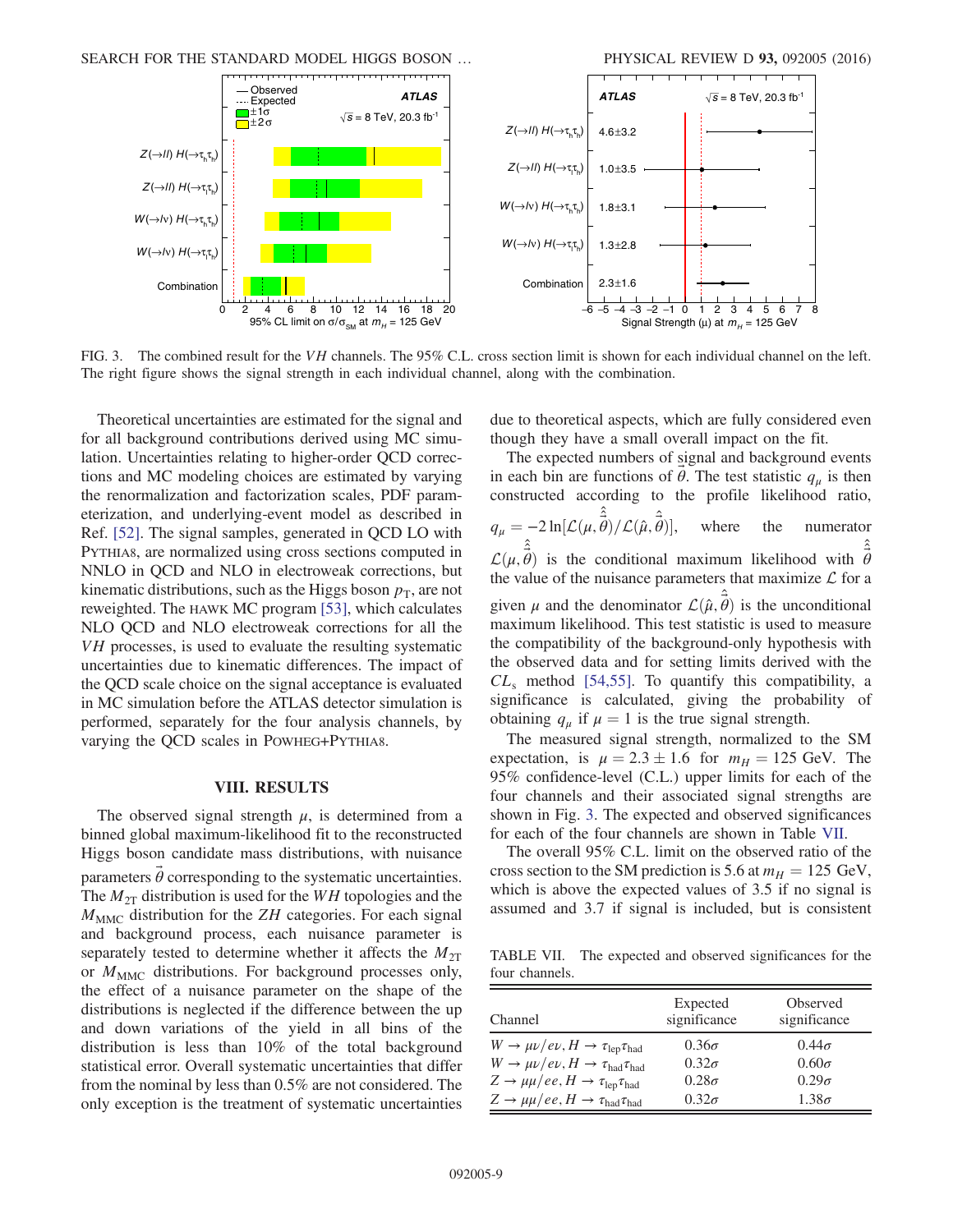within the uncertainties of the expected limit. The weaker limit in the data comes mostly from the slight excesses seen in the two channels with  $H \to \tau_{\text{had}} \tau_{\text{had}}$ .

## IX. CONCLUSION

The analysis presented in this paper, a search for the associated production of the SM Higgs boson with a vector boson where the Higgs boson decays to a pair of tau leptons, is based on 20.3 fb<sup>-1</sup> of LHC proton-proton collisions recorded by the ATLAS experiment at the centercollisions recorded by the ATLAS experiment at the center-<br>of-mass energy  $\sqrt{s} = 8$  TeV. The overall 95% C.L. upper<br>limit on the ratio of the observed cross section to the SM limit on the ratio of the observed cross section to the SM predicted cross section, at 5.6, is higher than the expected values of 3.5 if no signal is assumed and 3.7 if signal is included, but is consistent within the statistics and uncertainties of the analysis. The measured signal strength, normalized to the standard model expectation for a Higgs boson of  $m_H = 125 \text{ GeV}$ , is  $\mu = 2.3 \pm 1.6$ .

#### ACKNOWLEDGMENTS

We thank CERN for the very successful operation of the LHC, as well as the support staff from our institutions without whom ATLAS could not be operated efficiently. We acknowledge the support of ANPCyT, Argentina; YerPhI, Armenia; ARC, Australia; BMWFW and FWF, Austria; ANAS, Azerbaijan; SSTC, Belarus; CNPq and FAPESP, Brazil; NSERC, NRC and CFI, Canada; CERN; CONICYT, Chile; CAS, MOST and NSFC, China; COLCIENCIAS, Colombia; MSMT CR, MPO CR and VSC CR, Czech Republic; DNRF, DNSRC and Lundbeck Foundation, Denmark; IN2P3-CNRS, CEA-DSM/IRFU, France; GNSF, Georgia; BMBF, HGF, and MPG, Germany; GSRT, Greece; RGC, Hong Kong SAR, China; ISF, I-CORE and Benoziyo Center, Israel; INFN, Italy; MEXT and JSPS, Japan; CNRST, Morocco; FOM and NWO, Netherlands; RCN, Norway; MNiSW and NCN, Poland; FCT, Portugal; MNE/IFA, Romania; MES of Russia and NRC KI, Russian Federation; JINR; MESTD, Serbia; MSSR, Slovakia; ARRS and MIZŠ, Slovenia; DST/NRF, South Africa; MINECO, Spain; SRC and Wallenberg Foundation, Sweden; SERI, SNSF and Cantons of Bern and Geneva, Switzerland; MOST, Taiwan; TAEK, Turkey; STFC, United Kingdom; DOE and NSF, United States of America. In addition, individual groups and members have received support from BCKDF, the Canada Council, CANARIE, CRC, Compute Canada, FQRNT, and the Ontario Innovation Trust, Canada; EPLANET, ERC, FP7, Horizon 2020, and Marie Skłodowska-Curie Actions, European Union; Investissements d'Avenir Labex and Idex, ANR, Region Auvergne, and Fondation Partager le Savoir, France; DFG and AvH Foundation, Germany; Herakleitos, Thales, and Aristeia programs cofinanced by EU-ESF and the Greek NSRF; BSF, GIF, and Minerva, Israel; BRF, Norway; the Royal Society and Leverhulme Trust, United Kingdom. The crucial computing support from all WLCG partners is acknowledged gratefully, in particular from CERN and the ATLAS Tier-1 facilities at TRIUMF (Canada), NDGF (Denmark, Norway, Sweden), CC-IN2P3 (France), KIT/ GridKA (Germany), INFN-CNAF (Italy), NL-T1 (Netherlands), PIC (Spain), ASGC (Taiwan), RAL (UK), and BNL (USA) and in the Tier-2 facilities worldwide.

- <span id="page-9-0"></span>[1] F. Englert and R. Brout, Broken Symmetry and the Mass of Gauge Vector Mesons, [Phys. Rev. Lett.](http://dx.doi.org/10.1103/PhysRevLett.13.321) 13, 321 [\(1964\).](http://dx.doi.org/10.1103/PhysRevLett.13.321)
- [2] P. W. Higgs, Broken symmetries, massless particles and gauge fields, Phys. Lett. 12[, 132 \(1964\).](http://dx.doi.org/10.1016/0031-9163(64)91136-9)
- [3] P. W. Higgs, Broken Symmetries and the Masses of Gauge Bosons, [Phys. Rev. Lett.](http://dx.doi.org/10.1103/PhysRevLett.13.508) 13, 508 (1964).
- [4] G. S. Guralnik, C. R. Hagen, and T. W. B. Kibble, Global Conservation Laws and Massless Particles, [Phys. Rev. Lett.](http://dx.doi.org/10.1103/PhysRevLett.13.585) 13[, 585 \(1964\).](http://dx.doi.org/10.1103/PhysRevLett.13.585)
- [5] P. W. Higgs, Spontaneous symmetry breakdown without massless bosons, Phys. Rev. 145[, 1156 \(1966\).](http://dx.doi.org/10.1103/PhysRev.145.1156)
- [6] T. W. B. Kibble, Symmetry breaking in non-Abelian gauge theories, Phys. Rev. 155[, 1554 \(1967\).](http://dx.doi.org/10.1103/PhysRev.155.1554)
- <span id="page-9-1"></span>[7] L. Evans and P. Bryant, LHC machine, [J. Instrum.](http://dx.doi.org/10.1088/1748-0221/3/08/S08001) 3, [S08001 \(2008\)](http://dx.doi.org/10.1088/1748-0221/3/08/S08001).
- <span id="page-9-2"></span>[8] ATLAS Collaboration, Observation of a new particle in the search for the Standard Model Higgs boson with

the ATLAS detector at the LHC, [Phys. Lett. B](http://dx.doi.org/10.1016/j.physletb.2012.08.020) 716, 1 [\(2012\).](http://dx.doi.org/10.1016/j.physletb.2012.08.020)

- <span id="page-9-3"></span>[9] CMS Collaboration, Observation of a new boson at a mass of 125 GeV with the CMS experiment at the LHC, [Phys.](http://dx.doi.org/10.1016/j.physletb.2012.08.021) Lett. B 716[, 30 \(2012\)](http://dx.doi.org/10.1016/j.physletb.2012.08.021).
- <span id="page-9-4"></span>[10] ATLAS Collaboration, Measurements of Higgs boson production and couplings in diboson final states with the ATLAS detector at the LHC, [Phys. Lett. B](http://dx.doi.org/10.1016/j.physletb.2013.08.010) 726, 88 (2013).
- [11] ATLAS Collaboration, Evidence for the Higgs-boson Yukawa coupling to tau leptons with the ATLAS detector, [J. High Energy Phys. 04 \(2015\) 117.](http://dx.doi.org/10.1007/JHEP04(2015)117)
- [12] CMS Collaboration, Precise determination of the mass of the Higgs boson and tests of compatibility of its couplings with the standard model predictions using proton collisions at 7 and 8 TeV, [Eur. Phys. J. C](http://dx.doi.org/10.1140/epjc/s10052-015-3351-7) 75, 212 (2015).
- [13] CMS Collaboration, Evidence for the direct decay of the 125 GeV Higgs boson to fermions, [Nat. Phys.](http://dx.doi.org/10.1038/nphys3005) 10, 557 [\(2014\).](http://dx.doi.org/10.1038/nphys3005)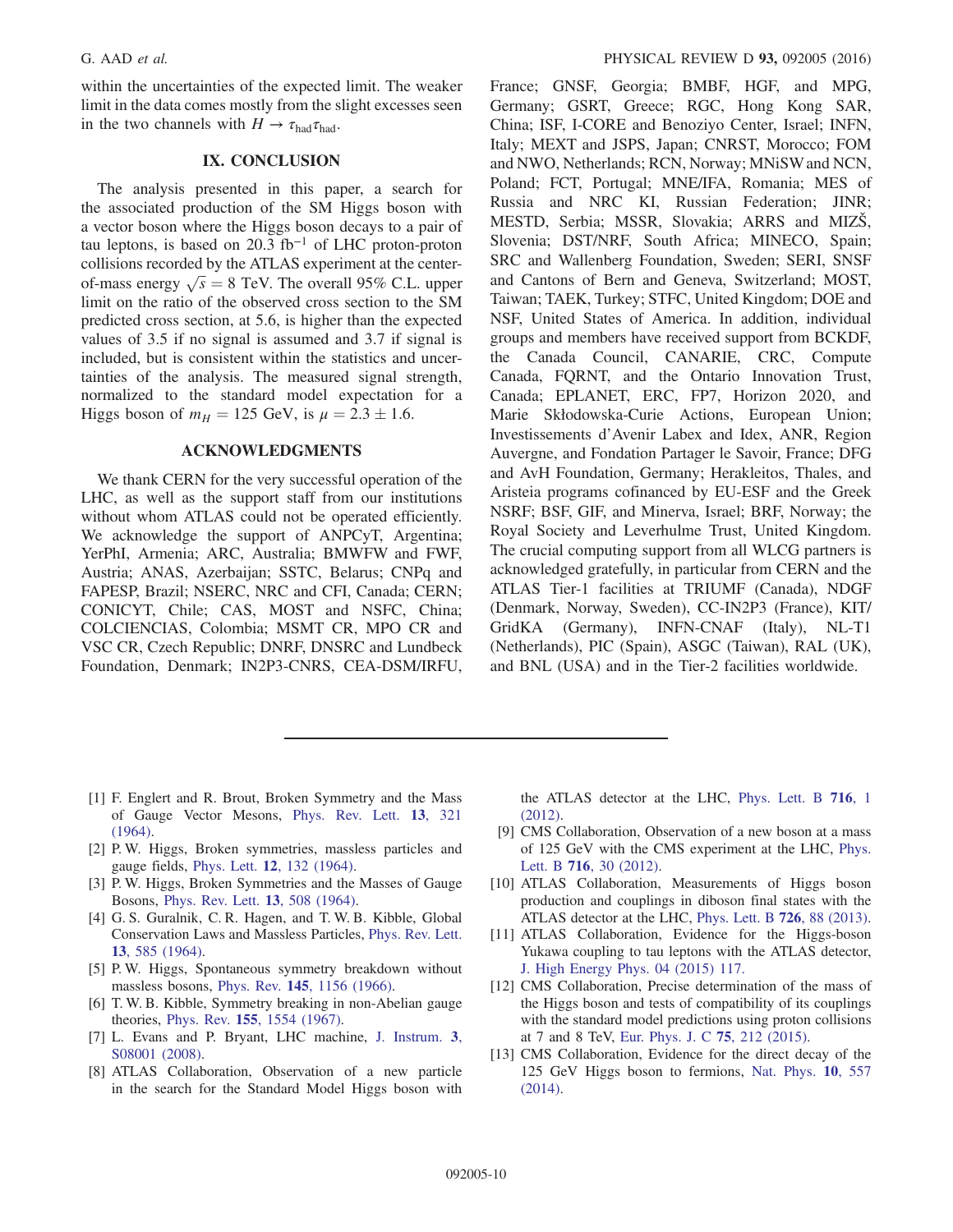- <span id="page-10-0"></span>[14] ATLAS Collaboration, Study of the spin and parity of the Higgs boson in diboson decays with the ATLAS detector, Eur. Phys. J. C (to be published).
- [15] CMS Collaboration, Study of the Mass and Spin-Parity of the Higgs Boson Candidate Via its Decays to Z Boson Pairs, Phys. Rev. Lett. 110[, 081803 \(2013\).](http://dx.doi.org/10.1103/PhysRevLett.110.081803)
- [16] CMS Collaboration, Constraints on the spin-parity and anomalous HVV couplings of the Higgs boson in proton collisions at 7 and 8 TeV, [Phys. Rev. D](http://dx.doi.org/10.1103/PhysRevD.92.012004) 92, 012004 [\(2015\).](http://dx.doi.org/10.1103/PhysRevD.92.012004)
- <span id="page-10-1"></span>[17] ATLAS Collaboration, Study of  $(W/Z)H$  production and Higgs boson couplings using  $H \to WW^*$  decays with the ATLAS detector, [J. High Energy Phys. 08 \(2015\) 137.](http://dx.doi.org/10.1007/JHEP08(2015)137)
- [18] CMS Collaboration, Measurement of Higgs boson production and properties in the WW decay channel with leptonic final states, [J. High Energy Phys. 01 \(2014\) 096.](http://dx.doi.org/10.1007/JHEP01(2014)096)
- <span id="page-10-2"></span>[19] ATLAS Collaboration, Search for the  $b\bar{b}$  decay of the Standard Model Higgs boson in associated  $(W/Z)$ H production with the ATLAS detector, [J. High Energy Phys. 01](http://dx.doi.org/10.1007/JHEP01(2015)069) [\(2015\) 069.](http://dx.doi.org/10.1007/JHEP01(2015)069)
- [20] CMS Collaboration, Search for the standard model Higgs boson produced in association with a W or a Z boson and decaying to bottom quarks, [Phys. Rev. D](http://dx.doi.org/10.1103/PhysRevD.89.012003) 89, 012003 [\(2014\).](http://dx.doi.org/10.1103/PhysRevD.89.012003)
- <span id="page-10-3"></span>[21] CMS Collaboration, Evidence for the 125 GeV Higgs boson decaying to a pair of tau leptons, [J. High Energy Phys. 05](http://dx.doi.org/10.1007/JHEP05(2014)104) [\(2014\) 104.](http://dx.doi.org/10.1007/JHEP05(2014)104)
- <span id="page-10-4"></span>[22] ATLAS Collaboration, The ATLAS experiment at the CERN Large Hadron Collider, [J. Instrum.](http://dx.doi.org/10.1088/1748-0221/3/08/S08003) 3, S08003 [\(2008\).](http://dx.doi.org/10.1088/1748-0221/3/08/S08003)
- <span id="page-10-5"></span>[23] ATLAS Collaboration, Performance of the ATLAS trigger system in 2010, [Eur. Phys. J. C](http://dx.doi.org/10.1140/epjc/s10052-011-1849-1) 72, 1849 (2012).
- <span id="page-10-6"></span>[24] ATLAS Collaboration, Report No. ATLAS-CONF-2010- 069, 2010, [http://cds.cern.ch/record/1281344.](http://cds.cern.ch/record/1281344)
- <span id="page-10-7"></span>[25] M. Cacciari and G. P. Salam, Dispelling the  $N<sup>3</sup>$  myth for the  $k_t$  jet-finder, [Phys. Lett. B](http://dx.doi.org/10.1016/j.physletb.2006.08.037) 641, 57 (2006).
- [26] M. Cacciari, G. P. Salam, and G. Soyez, The anti-k(t) jet clustering algorithm, [J. High Energy Phys. 04 \(2008\) 063.](http://dx.doi.org/10.1088/1126-6708/2008/04/063)
- <span id="page-10-8"></span>[27] ATLAS Collaboration, Identification and energy calibration of hadronically decaying tau leptons with the ATLAS of hadronically decaying tau leptons with the ATLAS<br>experiment in pp collisions at  $\sqrt{s} = 8$  TeV, [Eur. Phys. J.](http://dx.doi.org/10.1140/epjc/s10052-015-3500-z)<br>C 75 303 (2015) C 75[, 303 \(2015\)](http://dx.doi.org/10.1140/epjc/s10052-015-3500-z).
- <span id="page-10-9"></span>[28] ATLAS Collaboration, Electron reconstruction and identification efficiency measurements with the ATLAS detector using the 2011 LHC proton-proton collision data, [Eur. Phys.](http://dx.doi.org/10.1140/epjc/s10052-014-2941-0) J. C 74[, 2941 \(2014\)](http://dx.doi.org/10.1140/epjc/s10052-014-2941-0).
- <span id="page-10-10"></span>[29] ATLAS Collaboration, Measurement of the muon reconstruction performance of the ATLAS detector using 2011 and 2012 LHC proton-proton collision data, [Eur. Phys.](http://dx.doi.org/10.1140/epjc/s10052-014-3130-x) J. C 74[, 3130 \(2014\)](http://dx.doi.org/10.1140/epjc/s10052-014-3130-x).
- <span id="page-10-11"></span>[30] M. Cacciari and G. P. Salam, Pileup subtraction using jet areas, [Phys. Lett. B](http://dx.doi.org/10.1016/j.physletb.2007.09.077) 659, 119 (2008).
- [31] ATLAS Collaboration, Single hadron response measurement and calorimeter jet energy scale uncertainty with the ATLAS detector at the LHC, [Eur. Phys. J. C](http://dx.doi.org/10.1140/epjc/s10052-013-2305-1) 73 (2013) 2305.
- <span id="page-10-12"></span>[32] ATLAS Collaboration, Report No. ATLAS-CONF-2014-046, 2014, [http://cds.cern.ch/record/1741020.](http://cds.cern.ch/record/1741020)
- <span id="page-10-13"></span>[33] ATLAS Collaboration, Report No. ATLAS-CONF-2013- 082, 2013, [http://cds.cern.ch/record/1570993.](http://cds.cern.ch/record/1570993)
- <span id="page-10-19"></span>[34] O. Brein, A. Djouadi, and R. Harlander, NNLO QCD corrections to the Higgs-strahlung processes at hadron colliders, [Phys. Lett. B](http://dx.doi.org/10.1016/j.physletb.2003.10.112) 579, 149 (2004).
- [35] S. Heinemeyer, C. Mariotti, G. Passarino, and R. Tanaka (LHC Higgs Cross Section Working Group), CERN Report No. CERN-2013-004, 2013.
- <span id="page-10-20"></span>[36] M. L. Mangano, F. Piccinini, A. D. Polosa, M. Moretti, and R. Pittau, ALPGEN, a generator for hard multiparton processes in hadronic collisions, [J. High Energy Phys. 07](http://dx.doi.org/10.1088/1126-6708/2003/07/001) [\(2003\) 001.](http://dx.doi.org/10.1088/1126-6708/2003/07/001)
- <span id="page-10-21"></span>[37] S. Catani, L. Cieri, G. Ferrera, D. de Florian, and M. Grazzini, Vector Boson Production at Hadron Colliders: A Fully Exclusive QCD Calculation at Next-To-Next-To-Leading Order, [Phys. Rev. Lett.](http://dx.doi.org/10.1103/PhysRevLett.103.082001) 103, 082001 [\(2009\).](http://dx.doi.org/10.1103/PhysRevLett.103.082001)
- [38] S. Catani and M. Grazzini, Next-To-Next-To-Leading-Order Subtraction Formalism in Hadron Collisions and its Application to Higgs-Boson Production at the Large Hadron Collider, Phys. Rev. Lett. 98[, 222002 \(2007\)](http://dx.doi.org/10.1103/PhysRevLett.98.222002).
- <span id="page-10-22"></span>[39] G. Corcella et al., HERWIG 6.5 release note, [arXiv:hep-ph/](http://arXiv.org/abs/hep-ph/0210213) [0210213.](http://arXiv.org/abs/hep-ph/0210213)
- <span id="page-10-23"></span>[40] S. Frixione and B. R. Webber, Matching NLO QCD computations and parton shower simulations, [J. High](http://dx.doi.org/10.1088/1126-6708/2002/06/029) [Energy Phys. 06 \(2002\) 029.](http://dx.doi.org/10.1088/1126-6708/2002/06/029)
- <span id="page-10-24"></span>[41] J. M. Butterworth, J. R. Forshaw, and M. H. Seymour, Multiparton interactions in photoproduction at HERA, [Z.](http://dx.doi.org/10.1007/s002880050286) Phys. C 72[, 637 \(1996\).](http://dx.doi.org/10.1007/s002880050286)
- <span id="page-10-25"></span>[42] J. M. Campbell, K. R. Ellis, and C. Williams, Vector boson pair production at the LHC, [J. High Energy Phys. 07 \(2011\)](http://dx.doi.org/10.1007/JHEP07(2011)018) [018.](http://dx.doi.org/10.1007/JHEP07(2011)018)
- <span id="page-10-26"></span>[43] T. Binoth, M. Ciccolini, N. Kauer, and M. Krämer, Gluoninduced W-boson pair production at the LHC, [J. High](http://dx.doi.org/10.1088/1126-6708/2006/12/046) [Energy Phys. 12 \(2006\) 046.](http://dx.doi.org/10.1088/1126-6708/2006/12/046)
- <span id="page-10-14"></span>[44] ATLAS Collaboration, Report No. ATL-PHYS-PUB-2012-003, 2012, [http://cds.cern.ch/record/1474107.](http://cds.cern.ch/record/1474107)
- <span id="page-10-15"></span>[45] T. Sjöstrand, S. Mrenna, and P. Z. Skands, A brief introduction to PYTHIA 8.1, [Comput. Phys. Commun.](http://dx.doi.org/10.1016/j.cpc.2008.01.036) 178, 852 [\(2008\).](http://dx.doi.org/10.1016/j.cpc.2008.01.036)
- <span id="page-10-16"></span>[46] ATLAS Collaboration, The ATLAS simulation infrastructure, [Eur. Phys. J. C](http://dx.doi.org/10.1140/epjc/s10052-010-1429-9) 70, 823 (2010).
- <span id="page-10-17"></span>[47] S. Agostinelli et al. (GEANT4 Collaboration), Geant4-A simulation toolkit, [Nucl. Instrum. Methods Phys. Res., Sect.](http://dx.doi.org/10.1016/S0168-9002(03)01368-8) A 506[, 250 \(2003\).](http://dx.doi.org/10.1016/S0168-9002(03)01368-8)
- <span id="page-10-18"></span>[48] J. Pumplin, D. R. Stump, J. Huston, H. L. Lai, P. M. Nadolsky, and W. K. Tung, New generation of parton distributions with uncertainties from global QCD analysis, [J. High Energy Phys. 07 \(2002\) 012.](http://dx.doi.org/10.1088/1126-6708/2002/07/012)
- <span id="page-10-27"></span>[49] A. Elagin, P. Murat, A. Pranko, and A. Safonov, A new mass reconstruction technique for resonances decaying to di-tau, [Nucl. Instrum. Methods Phys. Res., Sect. A](http://dx.doi.org/10.1016/j.nima.2011.07.009) 654, 481 [\(2011\).](http://dx.doi.org/10.1016/j.nima.2011.07.009)
- <span id="page-10-28"></span>[50] A. J. Barr, T. J. Khoo, P. Konar, K. Kong, C. G. Lester, K. T. Matchev, and M. Park, Guide to transverse projections and mass-constraining variables, [Phys. Rev. D](http://dx.doi.org/10.1103/PhysRevD.84.095031) 84, 095031 [\(2011\).](http://dx.doi.org/10.1103/PhysRevD.84.095031)
- <span id="page-10-29"></span>[51] ATLAS Collaboration, Improved luminosity determination in pp collisions at sqrt(s) = 7 TeV using the ATLAS detector at the LHC, [Eur. Phys. J. C](http://dx.doi.org/10.1140/epjc/s10052-013-2518-3) 73, 2518 [\(2013\).](http://dx.doi.org/10.1140/epjc/s10052-013-2518-3)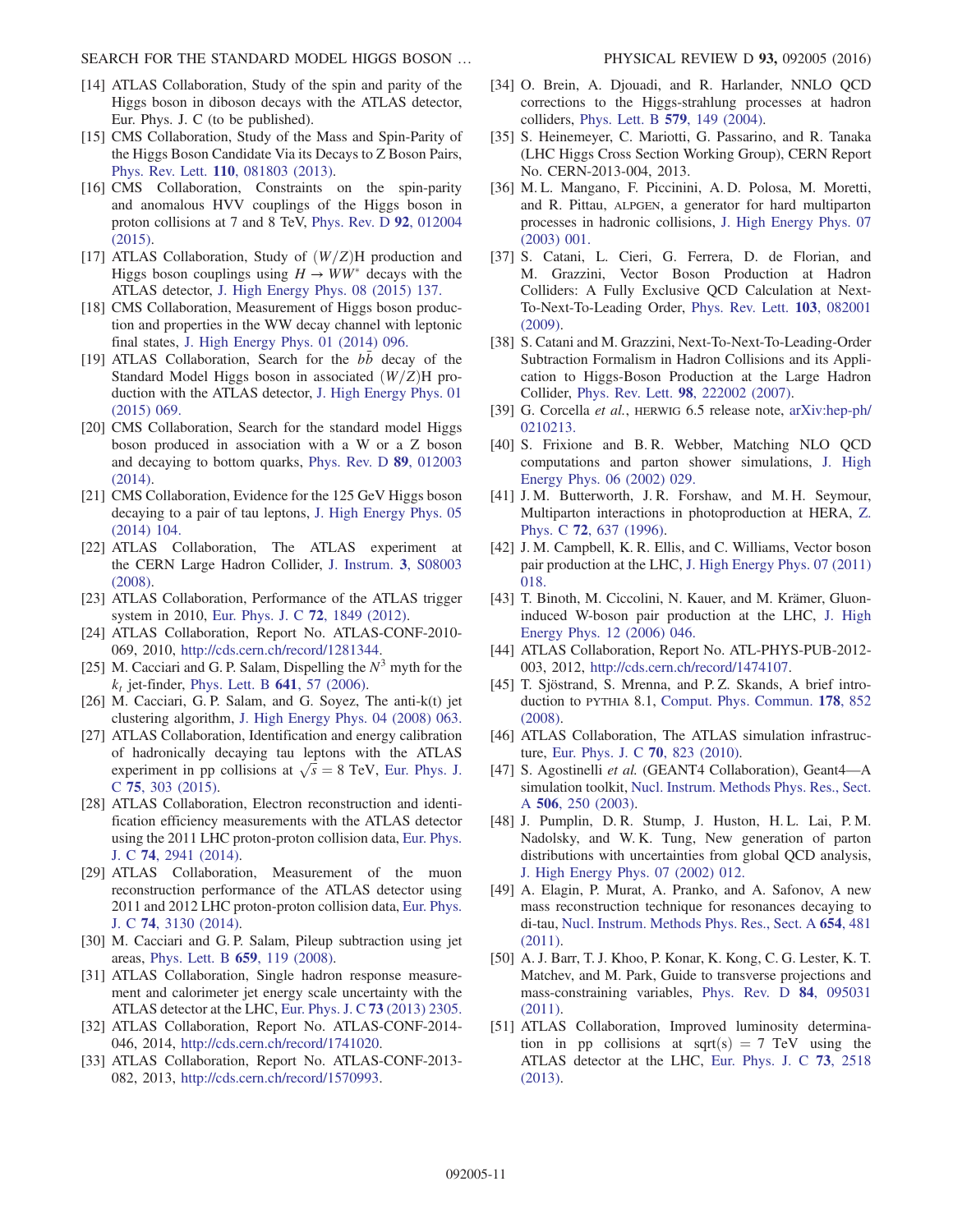- <span id="page-11-0"></span>[52] ATLAS Collaboration, Evidence for the Higgs-boson Yukawa coupling to tau leptons with the ATLAS detector, [J. High Energy Phys. 04 \(2015\) 117.](http://dx.doi.org/10.1007/JHEP04(2015)117)
- <span id="page-11-1"></span>[53] A. Denner, S. Dittmaier, S. Kallweit, and A. Muck , HAWK 2.0: A Monte Carlo program for Higgs production in vectorboson fusion and Higgs strahlung at hadron colliders, [Comput. Phys. Commun.](http://dx.doi.org/10.1016/j.cpc.2015.04.021) 195, 161 (2015).
- <span id="page-11-2"></span>[54] A. L. Read, Presentation of search results: The CL(s) technique, J. Phys. G 28[, 2693 \(2002\)](http://dx.doi.org/10.1088/0954-3899/28/10/313).
- [55] G. Cowan, K. Cranmer, E. Gross, and O. Vitells, Asymptotic formulae for likelihood-based tests of new physics, [Eur. Phys. J. C](http://dx.doi.org/10.1140/epjc/s10052-011-1554-0) 71, 1554 (2011); 73[, 2501\(E\)](http://dx.doi.org/10.1140/epjc/s10052-013-2501-z) [\(2013\).](http://dx.doi.org/10.1140/epjc/s10052-013-2501-z)

<span id="page-11-8"></span><span id="page-11-7"></span><span id="page-11-6"></span><span id="page-11-5"></span><span id="page-11-4"></span><span id="page-11-3"></span>G. Aad,  $85$  B. Abbott,<sup>113</sup> J. Abdallah,<sup>151</sup> O. Abdinov,<sup>11</sup> R. Aben,<sup>107</sup> M. Abolins,<sup>90</sup> O. S. AbouZeid,<sup>158</sup> H. Abramowicz,<sup>153</sup> H. Abreu,<sup>152</sup> R. Abreu,<sup>116</sup> Y. Abulaiti,<sup>146a,146b</sup> B.S. Acharya,<sup>164a,164[b,b](#page-23-0)</sup> L. Adamczyk,<sup>38a</sup> D.L. Adams,<sup>25</sup> J. Adelman,<sup>108</sup> S. Adomeit,<sup>100</sup> T. Adye,<sup>131</sup> A. A. Affolder,<sup>74</sup> T. Agatonovic-Jovin,<sup>13</sup> J. Agricola,<sup>54</sup> J. A. Aguilar-Saavedra,<sup>126a,126f</sup> S. P. Ahlen,<sup>22</sup> F. Ahmadov,<sup>65[,c](#page-23-1)</sup> G. Aielli,<sup>133a,133b</sup> H. Akerstedt,<sup>146a,146b</sup> T. P. A. Åkesson,<sup>81</sup> A. V. Akimov,<sup>96</sup> G. L. Alberghi,<sup>20a,20b</sup> J. Albert,<sup>169</sup> S. Albrand,<sup>55</sup> M. J. Alconada Verzini,<sup>71</sup> M. Aleksa,<sup>30</sup> I. N. Aleksandrov,<sup>65</sup> C. Alexa,<sup>26b</sup> G. Alexander,<sup>153</sup> T. Alexopoulos,<sup>10</sup> M. Alhroob,<sup>113</sup> G. Alimonti,<sup>91a</sup> L. Alio,<sup>85</sup> J. Alison,<sup>31</sup> S. P. Alkire,<sup>35</sup> B. M. M. Allbrooke,<sup>149</sup> P. P. Allport,<sup>18</sup> A. Aloisio,<sup>104a,104b</sup> A. Alonso,<sup>36</sup> F. Alonso,<sup>71</sup> C. Alpigiani,<sup>76</sup> A. Altheimer,<sup>35</sup> B. Alvarez Gonzalez,<sup>30</sup> D. Álvarez Piqueras,<sup>167</sup> M. G. Alviggi,<sup>104a,104b</sup> B. T. Amadio,<sup>15</sup> K. Amako,<sup>66</sup> Y. Amaral Coutinho,<sup>24a</sup> C. Amelung,<sup>23</sup> D. Amidei,<sup>89</sup> S. P. Amor Dos Santos,<sup>126a,126c</sup> A. Amorim,<sup>126a,126b</sup> S. Amoroso,<sup>48</sup> N. Amram, <sup>153</sup> G. Amundsen, <sup>23</sup> C. Anastopoulos, <sup>139</sup> L. S. Ancu, <sup>49</sup> N. Andari, <sup>108</sup> T. Andeen, <sup>35</sup> C. F. Anders, <sup>58b</sup> G. Anders,  $30$  J. K. Anders,  $74$  K. J. Anderson,  $31$  A. Andreazza,  $91a,91b$  V. Andrei,  $58a$  S. Angelidakis,  $9$  I. Angelozzi,  $107$ P. Anger,<sup>44</sup> A. Angerami,<sup>35</sup> F. Anghinolfi,<sup>30</sup> A. V. Anisenkov,<sup>109[,d](#page-23-2)</sup> N. Anjos,<sup>12</sup> A. Annovi,<sup>124a,124b</sup> M. Antonelli,<sup>47</sup> A. Antonov,<sup>98</sup> J. Antos,<sup>144b</sup> F. Anulli,<sup>132a</sup> M. Aoki,<sup>66</sup> L. Aperio Bella,<sup>18</sup> G. Arabidze,<sup>90</sup> Y. Arai,<sup>66</sup> J. P. Araque,<sup>126a</sup> A. T. H. Arce,<sup>45</sup> F. A. Arduh,<sup>71</sup> J-F. Arguin,<sup>95</sup> S. Argyropoulos,<sup>63</sup> M. Arik,<sup>19a</sup> A. J. Armbruster,<sup>30</sup> O. Arnaez,<sup>30</sup> V. Arnal,<sup>82</sup> H. Arnold,<sup>48</sup> M. Arratia,<sup>28</sup> O. Arslan,<sup>21</sup> A. Artamonov,<sup>97</sup> G. Artoni,<sup>23</sup> S. Asai,<sup>155</sup> N. Asbah,<sup>42</sup> A. Ashkenazi,<sup>153</sup> B. Åsman,<sup>146a,146b</sup> L. Asquith,<sup>149</sup> K. Assamagan,<sup>25</sup> R. Astalos,<sup>144a</sup> M. Atkinson,<sup>165</sup> N. B. Atlay,<sup>141</sup> K. Augsten,<sup>128</sup> M. Aurousseau,<sup>145b</sup> G. Avolio,<sup>30</sup> B. Axen,<sup>15</sup> M. K. Ayoub,<sup>117</sup> G. Azuelos,<sup>9[5,e](#page-23-3)</sup> M. A. Baak,<sup>30</sup> A. E. Baas,<sup>58a</sup> M. J. Baca,<sup>18</sup> C. Bacci,<sup>134a,134b</sup> H. Bachacou,<sup>136</sup> K. Bachas,<sup>154</sup> M. Backes,<sup>30</sup> M. Backhaus,<sup>30</sup> P. Bagiacchi,<sup>132a,132b</sup> P. Bagnaia,<sup>132a,132b</sup> Y. Bai,<sup>33a</sup> T. Bain,<sup>35</sup> J. T. Baines,<sup>131</sup> O. K. Baker,<sup>176</sup> E. M. Baldin,<sup>109[,d](#page-23-2)</sup> P. Balek,<sup>129</sup> T. Balestri,<sup>148</sup> F. Balli,<sup>84</sup> W. K. Balunas,<sup>122</sup> E. Banas,<sup>39</sup> Sw. Banerjee,<sup>173</sup> A. A. E. Bannoura,<sup>175</sup> H. S. Bansil,<sup>18</sup> L. Barak,<sup>30</sup> E. L. Barberio,<sup>88</sup> D. Barberis,<sup>50a,50b</sup> M. Barbero,<sup>85</sup> T. Barillari,<sup>101</sup> M. Barisonzi,<sup>164a,164b</sup> T. Barklow,<sup>143</sup> N. Barlow,<sup>28</sup> S. L. Barnes,<sup>84</sup> B. M. Barnett,<sup>131</sup> R. M. Barnett,<sup>15</sup> Z. Barnovska,<sup>5</sup> A. Baroncelli,<sup>134a</sup> G. Barone,<sup>23</sup> A. J. Barr,<sup>120</sup> F. Barreiro,<sup>82</sup> J. Barreiro Guimarães da Costa,<sup>57</sup> R. Bartoldus,<sup>143</sup> A.E. Barton,<sup>72</sup> P. Bartos,<sup>144a</sup> A. Basalaev,<sup>123</sup> A. Bassalat,<sup>117</sup> A. Basye,<sup>165</sup> R. L. Bates,<sup>53</sup> S. J. Batista,<sup>158</sup> J. R. Batley,<sup>28</sup> M. Battaglia,<sup>137</sup> M. Bauce,<sup>132a,132b</sup> F. Bauer,<sup>136</sup> H. S. Bawa,<sup>143[,f](#page-23-4)</sup> J. B. Beacham, <sup>111</sup> M. D. Beattie, <sup>72</sup> T. Beau, <sup>80</sup> P. H. Beauchemin, <sup>161</sup> R. Beccherle, <sup>124a, 124b</sup> P. Bechtle, <sup>21</sup> H. P. Beck, <sup>1[7,g](#page-23-5)</sup> K. Becker,<sup>120</sup> M. Becker,<sup>83</sup> M. Beckingham,<sup>170</sup> C. Becot,<sup>117</sup> A. J. Beddall,<sup>19b</sup> A. Beddall,<sup>19b</sup> V. A. Bednyakov,<sup>65</sup> C. P. Bee,  $^{148}$  L. J. Beemster,  $^{107}$  T. A. Beermann,  $^{30}$  M. Begel,  $^{25}$  J. K. Behr,  $^{120}$  C. Belanger-Champagne,  $^{87}$  W. H. Bell,  $^{49}$ G. Bella,<sup>153</sup> L. Bellagamba,<sup>20a</sup> A. Bellerive,<sup>29</sup> M. Bellomo,<sup>86</sup> K. Belotskiy,<sup>98</sup> O. Beltramello,<sup>30</sup> O. Benary,<sup>153</sup> D. Benchekroun,<sup>135a</sup> M. Bender,<sup>100</sup> K. Bendtz,<sup>146a,146b</sup> N. Benekos,<sup>10</sup> Y. Benhammou,<sup>153</sup> E. Benhar Noccioli,<sup>49</sup> J. A. Benitez Garcia,<sup>159b</sup> D. P. Benjamin,<sup>45</sup> J. R. Bensinger,<sup>23</sup> S. Bentvelsen,<sup>107</sup> L. Beresford,<sup>120</sup> M. Beretta,<sup>47</sup> D. Berge,<sup>107</sup> E. Bergeaas Kuutmann,<sup>166</sup> N. Berger,<sup>5</sup> F. Berghaus,<sup>169</sup> J. Beringer,<sup>15</sup> C. Bernard,<sup>22</sup> N. R. Bernard,<sup>86</sup> C. Bernius,<sup>110</sup> F. U. Bernlochner,<sup>21</sup> T. Berry,<sup>77</sup> P. Berta,<sup>129</sup> C. Bertella,<sup>83</sup> G. Bertoli,<sup>146a,146b</sup> F. Bertolucci,<sup>124a,124b</sup> C. Bertsche,<sup>113</sup> D. Bertsche,<sup>113</sup> M. I. Besana,<sup>91a</sup> G. J. Besjes,<sup>36</sup> O. Bessidskaia Bylund,<sup>146a,146b</sup> M. Bessner,<sup>42</sup> N. Besson, <sup>136</sup> C. Betancourt, <sup>48</sup> S. Bethke, <sup>101</sup> A. J. Bevan, <sup>76</sup> W. Bhimji, <sup>15</sup> R. M. Bianchi, <sup>125</sup> L. Bianchini, <sup>23</sup> M. Bianco, <sup>30</sup> O. Biebel,<sup>100</sup> D. Biedermann,<sup>16</sup> S. P. Bieniek,<sup>78</sup> M. Biglietti,<sup>134a</sup> J. Bilbao De Mendizabal,<sup>49</sup> H. Bilokon,<sup>47</sup> M. Bindi,<sup>54</sup> S. Binet,<sup>117</sup> A. Bingul,<sup>19b</sup> C. Bini,<sup>132a,132b</sup> S. Biondi,<sup>20a,20b</sup> D. M. Bjergaard,<sup>45</sup> C. W. Black,<sup>150</sup> J. E. Black,<sup>143</sup> K. M. Black,<sup>22</sup> D. Blackburn,<sup>138</sup> R. E. Blair,<sup>6</sup> J.-B. Blanchard,<sup>136</sup> J. E. Blanco,<sup>77</sup> T. Blazek,<sup>144a</sup> I. Bloch,<sup>42</sup> C. Blocker,<sup>23</sup> W. Blum,  $83, a$  U. Blumenschein,  $54$  G. J. Bobbink,  $107$  V. S. Bobrovnikov,  $109, d$  S. S. Bocchetta,  $81$  A. Bocci,  $45$  C. Bock,  $100$ M. Boehler,<sup>48</sup> J. A. Bogaerts,<sup>30</sup> D. Bogavac,<sup>13</sup> A. G. Bogdanchikov,<sup>109</sup> C. Bohm,<sup>146a</sup> V. Boisvert,<sup>77</sup> T. Bold,<sup>38a</sup> V. Boldea,<sup>26b</sup> A. S. Boldyrev,<sup>99</sup> M. Bomben,<sup>80</sup> M. Bona,<sup>76</sup> M. Boonekamp,<sup>136</sup> A. Borisov,<sup>130</sup> G. Borissov,<sup>72</sup> S. Borroni,<sup>42</sup>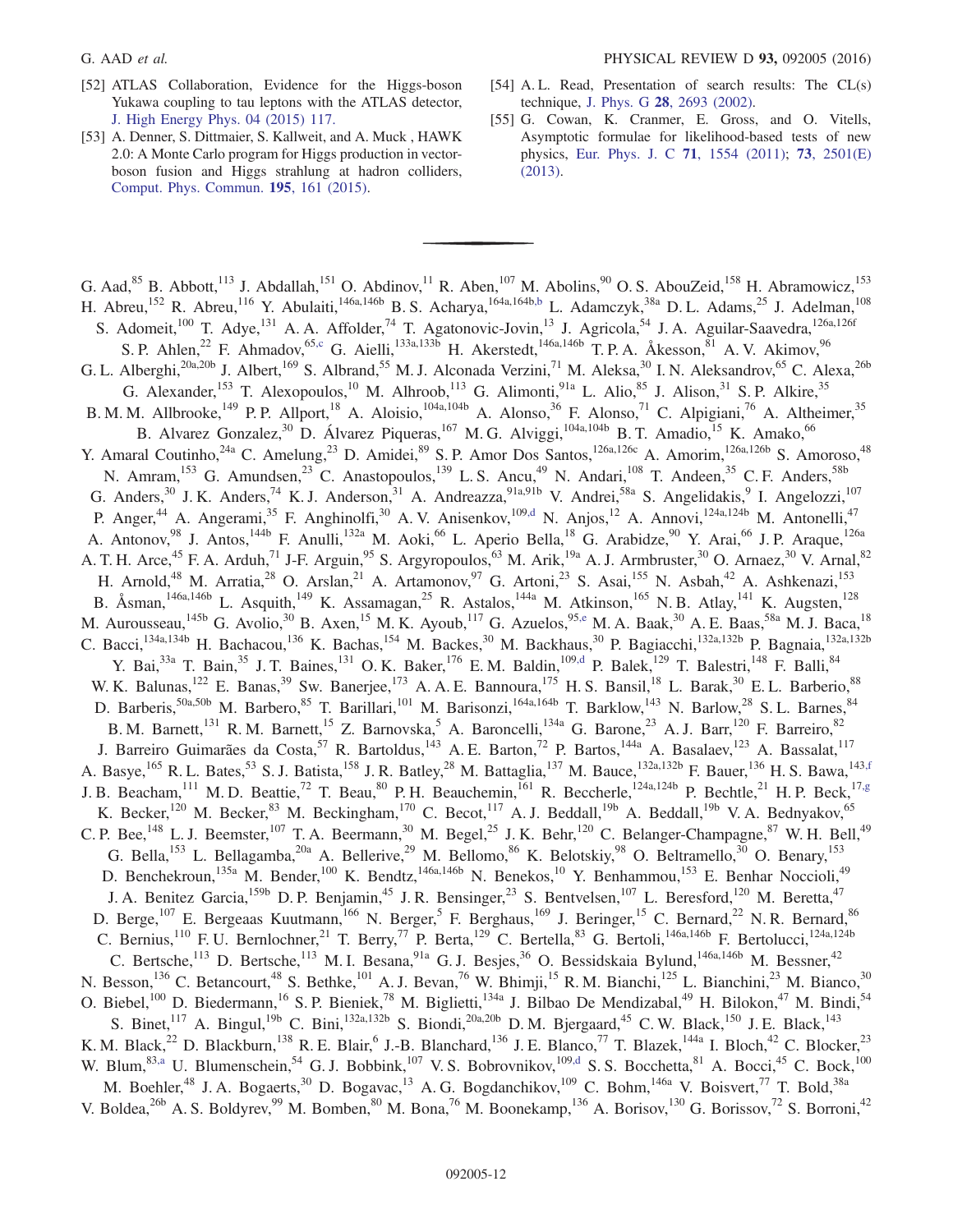<span id="page-12-5"></span><span id="page-12-4"></span><span id="page-12-3"></span><span id="page-12-2"></span><span id="page-12-1"></span><span id="page-12-0"></span>J. Bortfeldt,<sup>100</sup> V. Bortolotto,<sup>60a,60b,60c</sup> K. Bos,<sup>107</sup> D. Boscherini,<sup>20a</sup> M. Bosman,<sup>12</sup> J. Boudreau,<sup>125</sup> J. Bouffard,<sup>2</sup> E. V. Bouhova-Thacker,<sup>72</sup> D. Boumediene,<sup>34</sup> C. Bourdarios,<sup>117</sup> N. Bousson,<sup>114</sup> S. K. Boutle,<sup>53</sup> A. Boveia,<sup>30</sup> J. Boyd,<sup>30</sup> I. R. Boyko,<sup>65</sup> I. Bozic,<sup>13</sup> J. Bracinik,<sup>18</sup> A. Brandt,<sup>8</sup> G. Brandt,<sup>54</sup> O. Brandt,<sup>58a</sup> U. Bratzler,<sup>156</sup> B. Brau,<sup>86</sup> J. E. Brau,<sup>116</sup> H. M. Braun,<sup>17[5,a](#page-23-6)</sup> S. F. Brazzale,<sup>164a,164c</sup> W. D. Breaden Madden,<sup>53</sup> K. Brendlinger,<sup>122</sup> A. J. Brennan,<sup>88</sup> L. Brenner,<sup>107</sup> R. Brenner,<sup>166</sup> S. Bressler,<sup>172</sup> K. Bristow,<sup>145c</sup> T.M. Bristow,<sup>46</sup> D. Britton,<sup>53</sup> D. Britzger,<sup>42</sup> F.M. Brochu,<sup>28</sup> I. Brock,<sup>21</sup> R. Brock,<sup>90</sup> J. Bronner,<sup>101</sup> G. Brooijmans,<sup>35</sup> T. Brooks,<sup>77</sup> W. K. Brooks,<sup>32b</sup> J. Brosamer,<sup>15</sup> E. Brost,<sup>116</sup> J. Brown,<sup>55</sup> P. A. Bruckman de Renstrom,<sup>39</sup> D. Bruncko,<sup>144b</sup> R. Bruneliere,<sup>48</sup> A. Bruni,<sup>20a</sup> G. Bruni,<sup>20a</sup> M. Bruschi,<sup>20a</sup> N. Bruscino,<sup>21</sup> L. Bryngemark,<sup>81</sup> T. Buanes,<sup>14</sup> Q. Buat,<sup>142</sup> P. Buchholz,<sup>141</sup> A. G. Buckley,<sup>53</sup> S. I. Buda,<sup>26b</sup> I. A. Budagov,<sup>65</sup> F. Buehrer,<sup>48</sup> L. Bugge,<sup>119</sup> M. K. Bugge,<sup>119</sup> O. Bulekov,<sup>98</sup> D. Bullock,<sup>8</sup> H. Burckhart,<sup>30</sup> S. Burdin,<sup>74</sup> C. D. Burgard,<sup>48</sup> B. Burghgrave,<sup>108</sup> S. Burke,<sup>131</sup> I. Burmeister,<sup>43</sup> E. Busato,<sup>34</sup> D. Büscher,<sup>48</sup> V. Büscher,<sup>83</sup> P. Bussey,<sup>53</sup> J. M. Butler,<sup>22</sup> A. I. Butt,<sup>3</sup> C. M. Buttar,<sup>53</sup> J. M. Butterworth,<sup>78</sup> P. Butti,<sup>107</sup> W. Buttinger,<sup>25</sup> A. Buzatu,<sup>53</sup> A. R. Buzykaev,<sup>10[9,d](#page-23-2)</sup> S. Cabrera Urbán, <sup>167</sup> D. Caforio, <sup>128</sup> V. M. Cairo, <sup>37a, 37b</sup> O. Cakir, <sup>4a</sup> N. Calace, <sup>49</sup> P. Calafiura, <sup>15</sup> A. Calandri, <sup>136</sup> G. Calderini,  $80$  P. Calfayan,  $100$  L. P. Caloba,  $24a$  D. Calvet,  $34$  S. Calvet,  $34$  R. Camacho Toro,  $31$  S. Camarda,  $42$ P. Camarri,<sup>133a,133b</sup> D. Cameron,<sup>119</sup> R. Caminal Armadans,<sup>165</sup> S. Campana,<sup>30</sup> M. Campanelli,<sup>78</sup> A. Campoverde,<sup>148</sup> V. Canale, <sup>104a, 104b</sup> A. Canepa, <sup>159a</sup> M. Cano Bret, <sup>33e</sup> J. Cantero, <sup>82</sup> R. Cantrill, <sup>126a</sup> T. Cao, <sup>40</sup> M. D. M. Capeans Garrido, <sup>30</sup> I. Caprini,<sup>26b</sup> M. Caprini,<sup>26b</sup> M. Capua,<sup>37a,37b</sup> R. Caputo,<sup>83</sup> R. Cardarelli,<sup>133a</sup> F. Cardillo,<sup>48</sup> T. Carli,<sup>30</sup> G. Carlino,<sup>104a</sup> L. Carminati,<sup>91a,91b</sup> S. Caron,<sup>106</sup> E. Carquin,<sup>32a</sup> G. D. Carrillo-Montoya,<sup>30</sup> J. R. Carter,<sup>28</sup> J. Carvalho,<sup>126a,126c</sup> D. Casadei,<sup>78</sup> M. P. Casado,<sup>12</sup> M. Casolino,<sup>12</sup> E. Castaneda-Miranda,<sup>145a</sup> A. Castelli,<sup>107</sup> V. Castillo Gimenez,<sup>167</sup> N. F. Castro,<sup>126[a,h](#page-23-7)</sup> P. Catastini,<sup>57</sup> A. Catinaccio,<sup>30</sup> J. R. Catmore,<sup>119</sup> A. Cattai,<sup>30</sup> J. Caudron,<sup>83</sup> V. Cavaliere,<sup>165</sup> D. Cavalli,<sup>91a</sup> M. Cavalli-Sforza,<sup>12</sup> V. Cavasinni,<sup>124a,124b</sup> F. Ceradini,<sup>134a,134b</sup> B. C. Cerio,<sup>45</sup> K. Cerny,<sup>129</sup> A. S. Cerqueira,<sup>24b</sup> A. Cerri,<sup>149</sup> L. Cerrito,<sup>76</sup> F. Cerutti,<sup>15</sup> M. Cerv,<sup>30</sup> A. Cervelli,<sup>17</sup> S. A. Cetin,<sup>19c</sup> A. Chafaq,<sup>135a</sup> D. Chakraborty,<sup>108</sup> I. Chalupkova,<sup>129</sup> P. Chang,<sup>165</sup> J.D. Chapman,<sup>28</sup> D.G. Charlton,<sup>18</sup> C.C. Chau,<sup>158</sup> C.A. Chavez Barajas,<sup>149</sup> S. Cheatham,<sup>152</sup> A. Chegwidden,  $90^\circ$  S. Chekanov,  $^6$  S. V. Chekulaev,  $^{159a}$  G. A. Chelkov,  $^{65,i}$  $^{65,i}$  $^{65,i}$  M. A. Chelstowska,  $^{89}$  C. Chen,  $^{64}$  H. Chen,  $^{25}$ K. Chen,<sup>148</sup> L. Chen,<sup>33d[,j](#page-23-9)</sup> S. Chen,<sup>33c</sup> S. Chen,<sup>155</sup> X. Chen,<sup>33f</sup> Y. Chen,<sup>67</sup> H. C. Cheng,<sup>89</sup> Y. Cheng,<sup>31</sup> A. Cheplakov,<sup>65</sup> E. Cheremushkina,<sup>130</sup> R. Cherkaoui El Moursli,<sup>135e</sup> V. Chernyatin,<sup>2[5,a](#page-23-6)</sup> E. Cheu,<sup>7</sup> L. Chevalier,<sup>136</sup> V. Chiarella,<sup>47</sup> G. Chiarelli,<sup>124a,124b</sup> G. Chiodini,<sup>73a</sup> A. S. Chisholm,<sup>18</sup> R. T. Chislett,<sup>78</sup> A. Chitan,<sup>26b</sup> M. V. Chizhov,<sup>65</sup> K. Choi,<sup>61</sup> S. Chouridou,  $9B$ . K. B. Chow,<sup>100</sup> V. Christodoulou,<sup>78</sup> D. Chromek-Burckhart,<sup>30</sup> J. Chudoba,<sup>127</sup> A. J. Chuinard,<sup>87</sup> J. J. Chwastowski,<sup>39</sup> L. Chytka,<sup>115</sup> G. Ciapetti,<sup>132a,132b</sup> A. K. Ciftci,<sup>4a</sup> D. Cinca,<sup>53</sup> V. Cindro,<sup>75</sup> I. A. Cioara,<sup>21</sup> A. Ciocio,<sup>15</sup> F. Cirotto,<sup>104a,104b</sup> Z. H. Citron,<sup>172</sup> M. Ciubancan,<sup>26b</sup> A. Clark,<sup>49</sup> B. L. Clark,<sup>57</sup> P. J. Clark,<sup>46</sup> R. N. Clarke,<sup>15</sup> W. Cleland,<sup>125</sup> C. Clement,<sup>146a,146b</sup> Y. Coadou,<sup>85</sup> M. Cobal,<sup>164a,164c</sup> A. Coccaro,<sup>49</sup> J. Cochran,<sup>64</sup> L. Coffey,<sup>23</sup> J. G. Cogan,<sup>143</sup> L. Colasurdo,<sup>106</sup> B. Cole,<sup>35</sup> S. Cole,<sup>108</sup> A. P. Colijn,<sup>107</sup> J. Collot,<sup>55</sup> T. Colombo,<sup>58c</sup> G. Compostella,<sup>101</sup> P. Conde Muiño,<sup>126a,126b</sup> E. Coniavitis,<sup>48</sup> S. H. Connell,<sup>145b</sup> I. A. Connelly,<sup>77</sup> V. Consorti,<sup>48</sup> S. Constantinescu,<sup>26b</sup> C. Conta,<sup>121a,121b</sup> G. Conti,<sup>30</sup> F. Conventi,<sup>104a[,k](#page-23-10)</sup> M. Cooke,<sup>15</sup> B. D. Cooper,<sup>78</sup> A. M. Cooper-Sarkar,<sup>120</sup> T. Cornelissen,<sup>175</sup> M. Corradi,<sup>20a</sup> F. Corriveau,<sup>87,1</sup> A. Corso-Radu,<sup>163</sup> A. Cortes-Gonzalez,<sup>12</sup> G. Cortiana,<sup>101</sup> G. Costa,<sup>91a</sup> M.J. Costa,<sup>167</sup> D. Costanzo,<sup>139</sup> D. Côté, <sup>8</sup> G. Cottin,<sup>28</sup> G. Cowan,<sup>77</sup> B.E. Cox, <sup>84</sup> K. Cranmer, 110 G. Cree, 29 S. Crépé-Renaudin, 55 F. Crescioli,<sup>80</sup> W. A. Cribbs,<sup>146a,146b</sup> M. Crispin Ortuzar,<sup>120</sup> M. Cristinziani,<sup>21</sup> V. Croft,<sup>106</sup> G. Crosetti,<sup>37a,37b</sup> T. Cuhadar Donszelmann,<sup>139</sup> J. Cummings,<sup>176</sup> M. Curatolo,<sup>47</sup> J. Cúth,<sup>83</sup> C. Cuthbert,<sup>150</sup> H. Czirr,<sup>141</sup> P. Czodrowski,<sup>3</sup> S. D'Auria,<sup>53</sup> M. D'Onofrio,<sup>74</sup> M. J. Da Cunha Sargedas De Sousa,<sup>126a,126b</sup> C. Da Via,<sup>84</sup> W. Dabrowski,<sup>38a</sup> A. Dafinca,<sup>120</sup> T. Dai,<sup>89</sup> O. Dale,<sup>14</sup> F. Dallaire,<sup>95</sup> C. Dallapiccola,<sup>86</sup> M. Dam,<sup>36</sup> J. R. Dandoy,<sup>31</sup> N. P. Dang,<sup>48</sup> A. C. Daniells,<sup>18</sup> M. Danninger,<sup>168</sup> M. Dano Hoffmann,<sup>136</sup> V. Dao,<sup>48</sup> G. Darbo,<sup>50a</sup> S. Darmora,<sup>8</sup> J. Dassoulas,<sup>3</sup> A. Dattagupta,<sup>61</sup> W. Davey,<sup>21</sup> C. David,<sup>169</sup> T. Davidek,<sup>129</sup> E. Davies,<sup>12[0,m](#page-23-12)</sup> M. Davies,<sup>153</sup> P. Davison,<sup>78</sup> Y. Davygora,<sup>58a</sup> E. Dawe,<sup>88</sup> I. Dawson,<sup>139</sup> R. K. Daya-Ishmukhametova,  $8^6$  K. De,  $8^8$  R. de Asmundis,  $10^{4a}$  A. De Benedetti,  $11^3$  S. De Castro,  $20a,20b$ S. De Cecco,<sup>80</sup> N. De Groot,<sup>106</sup> P. de Jong,<sup>107</sup> H. De la Torre,<sup>82</sup> F. De Lorenzi,<sup>64</sup> D. De Pedis,<sup>132a</sup> A. De Salvo,<sup>132a</sup> U. De Sanctis,<sup>149</sup> A. De Santo,<sup>149</sup> J. B. De Vivie De Regie,<sup>117</sup> W. J. Dearnaley,<sup>72</sup> R. Debbe,<sup>25</sup> C. Debenedetti,<sup>137</sup> D. V. Dedovich, <sup>65</sup> I. Deigaard, <sup>107</sup> J. Del Peso, <sup>82</sup> T. Del Prete, <sup>124a, 124b</sup> D. Delgove, <sup>117</sup> F. Deliot, <sup>136</sup> C. M. Delitzsch, <sup>49</sup> M. Deliyergiyev,<sup>75</sup> A. Dell'Acqua,<sup>30</sup> L. Dell'Asta,<sup>22</sup> M. Dell'Orso,<sup>124a,124b</sup> M. Della Pietra,<sup>104a[,k](#page-23-10)</sup> D. della Volpe,<sup>49</sup> M. Delmastro,<sup>5</sup> P. A. Delsart,<sup>55</sup> C. Deluca,<sup>107</sup> D. A. DeMarco,<sup>158</sup> S. Demers,<sup>176</sup> M. Demichev,<sup>65</sup> A. Demilly,<sup>80</sup> S. P. Denisov, <sup>130</sup> D. Derendarz, <sup>39</sup> J. E. Derkaoui, <sup>135d</sup> F. Derue, <sup>80</sup> P. Dervan, <sup>74</sup> K. Desch, <sup>21</sup> C. Deterre, <sup>42</sup> P. O. Deviveiros,<sup>30</sup> A. Dewhurst,<sup>131</sup> S. Dhaliwal,<sup>23</sup> A. Di Ciaccio,<sup>133a,133b</sup> L. Di Ciaccio,<sup>5</sup> A. Di Domenico,<sup>132a,132b</sup>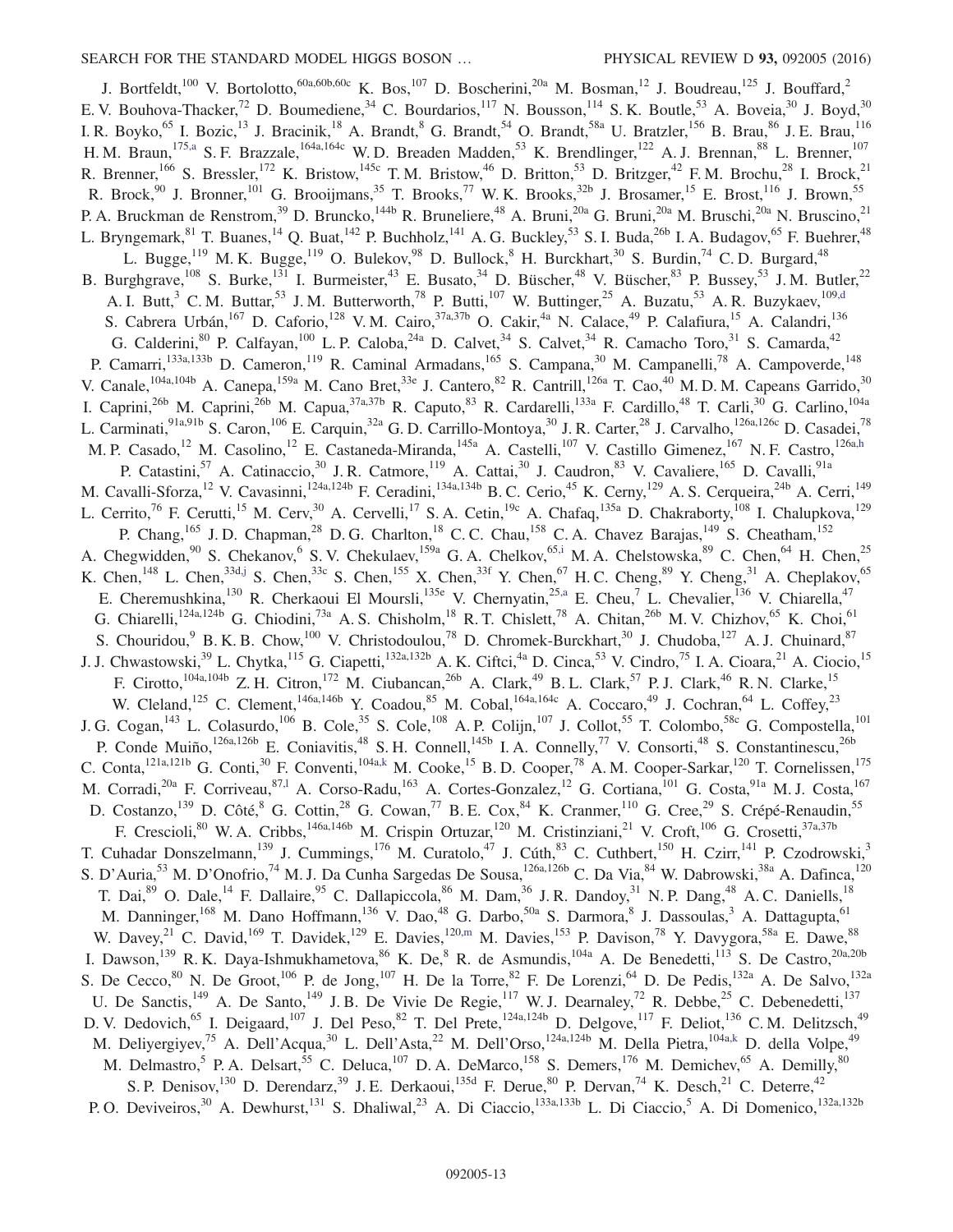<span id="page-13-3"></span><span id="page-13-2"></span><span id="page-13-1"></span><span id="page-13-0"></span>C. Di Donato,<sup>104a,104b</sup> A. Di Girolamo,<sup>30</sup> B. Di Girolamo,<sup>30</sup> A. Di Mattia,<sup>152</sup> B. Di Micco,<sup>134a,134b</sup> R. Di Nardo,<sup>47</sup> A. Di Simone,<sup>48</sup> R. Di Sipio,<sup>158</sup> D. Di Valentino,<sup>29</sup> C. Diaconu,<sup>85</sup> M. Diamond,<sup>158</sup> F. A. Dias,<sup>46</sup> M. A. Diaz,<sup>32a</sup> E. B. Diehl, <sup>89</sup> J. Dietrich, <sup>16</sup> S. Diglio, <sup>85</sup> A. Dimitrievska, <sup>13</sup> J. Dingfelder, <sup>21</sup> P. Dita, <sup>26b</sup> S. Dita, <sup>26b</sup> F. Dittus, <sup>30</sup> F. Djama, <sup>85</sup> T. Djobava, Ib J. I. Djuvsland, <sup>58a</sup> M. A. B. do Vale, <sup>24c</sup> D. Dobos, <sup>30</sup> M. Dobre, <sup>26b</sup> C. Doglioni, <sup>81</sup> T. Dohmae, <sup>155</sup> J. Dolejsi,<sup>129</sup> Z. Dolezal,<sup>129</sup> B. A. Dolgoshein,<sup>9[8,a](#page-23-6)</sup> M. Donadelli,<sup>24d</sup> S. Donati,<sup>124a,124b</sup> P. Dondero,<sup>121a,121b</sup> J. Donini,<sup>34</sup> J. Dopke,<sup>131</sup> A. Doria,<sup>104a</sup> M. T. Dova,<sup>71</sup> A. T. Doyle,<sup>53</sup> E. Drechsler,<sup>54</sup> M. Dris,<sup>10</sup> E. Dubreuil,<sup>34</sup> E. Duchovni,<sup>172</sup> G. Duckeck,<sup>100</sup> O. A. Ducu,<sup>26b,85</sup> D. Duda,<sup>107</sup> A. Dudarev,<sup>30</sup> L. Duflot,<sup>117</sup> L. Duguid,<sup>77</sup> M. Dührssen,<sup>30</sup> M. Dunford,<sup>58a</sup> H. Duran Yildiz,<sup>4a</sup> M. Düren,<sup>52</sup> A. Durglishvili,<sup>51b</sup> D. Duschinger,<sup>44</sup> M. Dyndal,<sup>38a</sup> C. Eckardt,<sup>42</sup> K. M. Ecker,<sup>101</sup> R. C. Edgar, <sup>89</sup> W. Edson, <sup>2</sup> N. C. Edwards, <sup>46</sup> W. Ehrenfeld, <sup>21</sup> T. Eifert, <sup>30</sup> G. Eigen, <sup>14</sup> K. Einsweiler, <sup>15</sup> T. Ekelof, <sup>166</sup> M. El Kacimi,<sup>135c</sup> M. Ellert,<sup>166</sup> S. Elles,<sup>5</sup> F. Ellinghaus,<sup>175</sup> A. A. Elliot,<sup>169</sup> N. Ellis,<sup>30</sup> J. Elmsheuser,<sup>100</sup> M. Elsing,<sup>30</sup> D. Emeliyanov,<sup>131</sup> Y. Enari,<sup>155</sup> O. C. Endner,<sup>83</sup> M. Endo,<sup>118</sup> J. Erdmann,<sup>43</sup> A. Ereditato,<sup>17</sup> G. Ernis,<sup>175</sup> J. Ernst,<sup>2</sup> M. Ernst,<sup>25</sup> S. Errede,<sup>165</sup> E. Ertel,<sup>83</sup> M. Escalier,<sup>117</sup> H. Esch,<sup>43</sup> C. Escobar,<sup>125</sup> B. Esposito,<sup>47</sup> A. I. Etienvre,<sup>136</sup> E. Etzion,<sup>153</sup> H. Evans,<sup>61</sup> A. Ezhilov,<sup>123</sup> L. Fabbri,<sup>20a,20b</sup> G. Facini,<sup>31</sup> R. M. Fakhrutdinov,<sup>130</sup> S. Falciano,<sup>132a</sup> R. J. Falla,<sup>78</sup> J. Faltova,<sup>129</sup> Y. Fang,<sup>33a</sup> M. Fanti,<sup>91a,91b</sup> A. Farbin,<sup>8</sup> A. Farilla,<sup>134a</sup> T. Farooque,<sup>12</sup> S. Farrell,<sup>15</sup> S. M. Farrington,<sup>170</sup> P. Farthouat,<sup>30</sup> F. Fassi,<sup>135e</sup> P. Fassnacht,<sup>30</sup> D. Fassouliotis,<sup>9</sup> M. Faucci Giannelli,<sup>77</sup> A. Favareto,<sup>50a,50b</sup> L. Fayard,<sup>117</sup> P. Federic,<sup>144a</sup> O. L. Fedin,<sup>12[3,n](#page-23-13)</sup> W. Fedorko,<sup>168</sup> S. Feigl,<sup>30</sup> L. Feligioni,<sup>85</sup> C. Feng,<sup>33d</sup> E. J. Feng,<sup>6</sup> H. Feng,<sup>89</sup> A. B. Fenyuk,<sup>130</sup> L. Feremenga, <sup>8</sup> P. Fernandez Martinez, <sup>167</sup> S. Fernandez Perez, <sup>30</sup> J. Ferrando, <sup>53</sup> A. Ferrari, <sup>166</sup> P. Ferrari,<sup>107</sup> R. Ferrari,<sup>121a</sup> D. E. Ferreira de Lima,<sup>53</sup> A. Ferrer,<sup>167</sup> D. Ferrere,<sup>49</sup> C. Ferretti,<sup>89</sup> A. Ferretto Parodi,<sup>50a,50b</sup> M. Fiascaris,<sup>31</sup> F. Fiedler,<sup>83</sup> A. Filipčič,<sup>75</sup> M. Filipuzzi,<sup>42</sup> F. Filthaut,<sup>106</sup> M. Fincke-Keeler,<sup>169</sup> K.D. Finelli,<sup>150</sup> M. C. N. Fiolhais,<sup>126a,126c</sup> L. Fiorini,<sup>167</sup> A. Firan,<sup>40</sup> A. Fischer,<sup>2</sup> C. Fischer,<sup>12</sup> J. Fischer,<sup>175</sup> W. C. Fisher,<sup>90</sup> E. A. Fitzgerald,<sup>23</sup> N. Flaschel,<sup>42</sup> I. Fleck,<sup>141</sup> P. Fleischmann,<sup>89</sup> S. Fleischmann,<sup>175</sup> G. T. Fletcher,<sup>139</sup> G. Fletcher,<sup>76</sup> R. R. M. Fletcher,<sup>122</sup> T. Flick,<sup>175</sup> A. Floderus,<sup>81</sup> L. R. Flores Castillo,<sup>60a</sup> M. J. Flowerdew,<sup>101</sup> A. Formica,<sup>136</sup> A. Forti,<sup>84</sup> D. Fournier, <sup>117</sup> H. Fox, <sup>72</sup> S. Fracchia, <sup>12</sup> P. Francavilla, <sup>80</sup> M. Franchini, <sup>20a, 20b</sup> D. Francis, <sup>30</sup> L. Franconi, <sup>119</sup> M. Franklin, <sup>57</sup> M. Frate,<sup>163</sup> M. Fraternali,<sup>121a,121b</sup> D. Freeborn,<sup>78</sup> S. T. French,<sup>28</sup> F. Friedrich,<sup>44</sup> D. Froidevaux,<sup>30</sup> J. A. Frost,<sup>120</sup> C. Fukunaga,<sup>156</sup> E. Fullana Torregrosa,<sup>83</sup> B. G. Fulsom,<sup>143</sup> T. Fusayasu,<sup>102</sup> J. Fuster,<sup>167</sup> C. Gabaldon,<sup>55</sup> O. Gabizon,<sup>175</sup> A. Gabrielli,<sup>20a,20b</sup> A. Gabrielli,<sup>15</sup> G. P. Gach,<sup>18</sup> S. Gadatsch,<sup>30</sup> S. Gadomski,<sup>49</sup> G. Gagliardi,<sup>50a,50b</sup> P. Gagnon,<sup>61</sup> C. Galea,<sup>106</sup> B. Galhardo,<sup>126a,126c</sup> E. J. Gallas,<sup>120</sup> B. J. Gallop,<sup>131</sup> P. Gallus,<sup>128</sup> G. Galster,<sup>36</sup> K. K. Gan,<sup>111</sup> J. Gao,<sup>33b,85</sup> Y. Gao,<sup>46</sup> Y. S. Gao,<sup>14[3,f](#page-23-4)</sup> F. M. Garay Walls,<sup>46</sup> F. Garberson,<sup>176</sup> C. García,<sup>167</sup> J. E. García Navarro,<sup>167</sup> M. Garcia-Sciveres,<sup>15</sup> R. W. Gardner,<sup>31</sup> N. Garelli,<sup>143</sup> V. Garonne,<sup>119</sup> C. Gatti,<sup>47</sup> A. Gaudiello,<sup>50a,50b</sup> G. Gaudio,<sup>121a</sup> B. Gaur,  $^{141}$  L. Gauthier,  $^{95}$  P. Gauzzi,  $^{132a,132b}$  I.L. Gavrilenko,  $^{96}$  C. Gay,  $^{168}$  G. Gaycken,  $^{21}$  E.N. Gazis,  $^{10}$  P. Ge,  $^{33d}$ Z. Gecse,<sup>168</sup> C. N. P. Gee,<sup>131</sup> Ch. Geich-Gimbel,<sup>21</sup> M. P. Geisler,<sup>58a</sup> C. Gemme,<sup>50a</sup> M. H. Genest,<sup>55</sup> S. Gentile,<sup>132a,132b</sup> M. George,<sup>54</sup> S. George,<sup>77</sup> D. Gerbaudo,<sup>163</sup> A. Gershon,<sup>153</sup> S. Ghasemi,<sup>141</sup> H. Ghazlane,<sup>135b</sup> B. Giacobbe,<sup>20a</sup> S. Giagu,<sup>132a,132b</sup> V. Giangiobbe,<sup>12</sup> P. Giannetti,<sup>124a,124b</sup> B. Gibbard,<sup>25</sup> S. M. Gibson,<sup>77</sup> M. Gilchriese,<sup>15</sup> T. P. S. Gillam,<sup>28</sup> D. Gillberg,<sup>30</sup> G. Gilles,<sup>34</sup> D. M. Gingrich,<sup>3[,e](#page-23-3)</sup> N. Giokaris,<sup>9</sup> M. P. Giordani,<sup>164a,164c</sup> F. M. Giorgi,<sup>20a</sup> F. M. Giorgi,<sup>16</sup> P. F. Giraud,<sup>136</sup> P. Giromini,<sup>47</sup> D. Giugni,<sup>91a</sup> C. Giuliani,<sup>48</sup> M. Giulini,<sup>58b</sup> B. K. Gjelsten,<sup>119</sup> S. Gkaitatzis,<sup>154</sup> I. Gkialas,<sup>154</sup> E. L. Gkougkousis,  $^{117}$  L. K. Gladilin,  $^{99}$  C. Glasman,  $^{82}$  J. Glatzer,  $^{30}$  P. C. F. Glaysher,  $^{46}$  A. Glazov,  $^{42}$ M. Goblirsch-Kolb,<sup>101</sup> J. R. Goddard,<sup>76</sup> J. Godlewski,<sup>39</sup> S. Goldfarb,<sup>89</sup> T. Golling,<sup>49</sup> D. Golubkov,<sup>130</sup> A. Gomes,<sup>126a,126b,126d</sup> R. Gonçalo,<sup>126a</sup> J. Goncalves Pinto Firmino Da Costa,<sup>136</sup> L. Gonella,<sup>21</sup> S. González de la Hoz,<sup>167</sup> G. Gonzalez Parra,<sup>12</sup> S. Gonzalez-Sevilla,<sup>49</sup> L. Goossens,<sup>30</sup> P. A. Gorbounov,<sup>97</sup> H. A. Gordon,<sup>25</sup> I. Gorelov,<sup>105</sup> B. Gorini,<sup>30</sup> E. Gorini,<sup>73a,73b</sup> A. Gorišek,<sup>75</sup> E. Gornicki,<sup>39</sup> A. T. Goshaw,<sup>45</sup> C. Gössling,<sup>43</sup> M. I. Gostkin,<sup>65</sup> D. Goujdami, 135c A. G. Goussiou, 138 N. Govender, 145b E. Gozani, 152 H. M. X. Grabas, 137 L. Graber, 54 I. Grabowska-Bold,<sup>38a</sup> P.O.J. Gradin,<sup>166</sup> P. Grafström,<sup>20a,20b</sup> K-J. Grahn,<sup>42</sup> J. Gramling,<sup>49</sup> E. Gramstad,<sup>119</sup> S. Grancagnolo,<sup>16</sup> V. Gratchev,<sup>123</sup> H. M. Gray,<sup>30</sup> E. Graziani,<sup>134a</sup> Z. D. Greenwood,<sup>7[9,o](#page-23-14)</sup> C. Grefe,<sup>21</sup> K. Gregersen,<sup>78</sup> I. M. Gregor,<sup>42</sup> P. Grenier,<sup>143</sup> J. Griffiths,<sup>8</sup> A. A. Grillo,<sup>137</sup> K. Grimm,<sup>72</sup> S. Grinstein,<sup>12[,p](#page-23-15)</sup> Ph. Gris,<sup>34</sup> J.-F. Grivaz,<sup>117</sup> J. P. Grohs,<sup>44</sup> A. Grohsjean,<sup>42</sup> E. Gross,<sup>172</sup> J. Grosse-Knetter,<sup>54</sup> G. C. Grossi,<sup>79</sup> Z. J. Grout,<sup>149</sup> L. Guan,<sup>89</sup> J. Guenther,<sup>128</sup> F. Guescini,<sup>49</sup> D. Guest,<sup>176</sup> O. Gueta,<sup>153</sup> E. Guido,<sup>50a,50b</sup> T. Guillemin,<sup>117</sup> S. Guindon,<sup>2</sup> U. Gul,<sup>53</sup> C. Gumpert,<sup>44</sup> J. Guo,<sup>33e</sup> Y. Guo,<sup>33[b,q](#page-23-16)</sup> S. Gupta,<sup>120</sup> G. Gustavino,<sup>132a,132b</sup> P. Gutierrez,<sup>113</sup> N. G. Gutierrez Ortiz,<sup>78</sup> C. Gutschow,<sup>44</sup> C. Guyot,<sup>136</sup> C. Gwenlan,<sup>120</sup> C. B. Gwilliam,<sup>74</sup> A. Haas,<sup>110</sup> C. Haber,<sup>15</sup> H. K. Hadavand,<sup>8</sup> N. Haddad,<sup>135e</sup> P. Haefner,<sup>21</sup> S. Hageböck,<sup>21</sup> Z. Hajduk,<sup>39</sup> H. Hakobyan,<sup>177</sup> M. Haleem,<sup>42</sup> J. Haley,<sup>114</sup> D. Hall,<sup>120</sup> G. Halladjian,<sup>90</sup> G. D. Hallewell,<sup>85</sup> K. Hamacher,<sup>175</sup>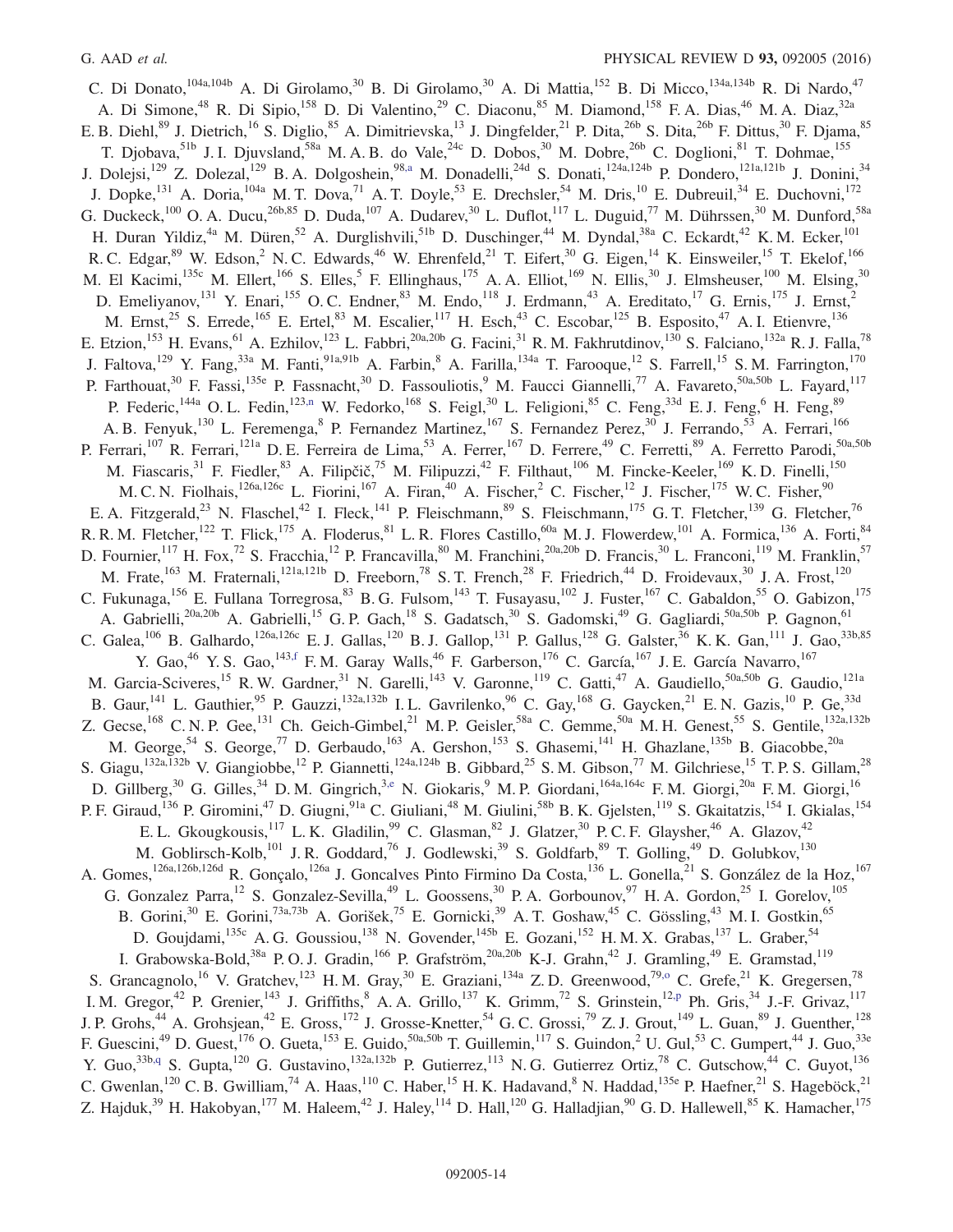<span id="page-14-6"></span><span id="page-14-5"></span><span id="page-14-4"></span><span id="page-14-3"></span><span id="page-14-2"></span><span id="page-14-1"></span><span id="page-14-0"></span>P. Hamal,<sup>115</sup> K. Hamano,<sup>169</sup> A. Hamilton,<sup>145a</sup> G. N. Hamity,<sup>139</sup> P. G. Hamnett,<sup>42</sup> L. Han,<sup>33b</sup> K. Hanagaki,<sup>6[6,r](#page-23-17)</sup> K. Hanawa,  $^{155}$  M. Hance,  $^{15}$  B. Haney,  $^{122}$  P. Hanke,  $^{58a}$  R. Hanna,  $^{136}$  J. B. Hansen,  $^{36}$  J. D. Hansen,  $^{36}$  M. C. Hansen,  $^{21}$ P. H. Hansen,<sup>36</sup> K. Hara,<sup>160</sup> A. S. Hard,<sup>173</sup> T. Harenberg,<sup>175</sup> F. Hariri,<sup>117</sup> S. Harkusha,<sup>92</sup> R. D. Harrington,<sup>46</sup> P. F. Harrison,<sup>170</sup> F. Hartjes,<sup>107</sup> M. Hasegawa,<sup>67</sup> Y. Hasegawa,<sup>140</sup> A. Hasib,<sup>113</sup> S. Hassani,<sup>136</sup> S. Haug,<sup>17</sup> R. Hauser,<sup>90</sup> L. Hauswald,<sup>44</sup> M. Havranek,<sup>127</sup> C. M. Hawkes,<sup>18</sup> R. J. Hawkings,<sup>30</sup> A. D. Hawkins,<sup>81</sup> T. Hayashi,<sup>160</sup> D. Hayden,<sup>90</sup> C. P. Hays,<sup>120</sup> J. M. Hays,<sup>76</sup> H. S. Hayward,<sup>74</sup> S. J. Haywood,<sup>131</sup> S. J. Head,<sup>18</sup> T. Heck,<sup>83</sup> V. Hedberg,<sup>81</sup> L. Heelan,<sup>8</sup> S. Heim,<sup>122</sup> T. Heim,<sup>175</sup> B. Heinemann,<sup>15</sup> L. Heinrich,<sup>110</sup> J. Hejbal,<sup>127</sup> L. Helary,<sup>22</sup> S. Hellman,<sup>146a,146b</sup> D. Hellmich,<sup>21</sup> C. Helsens,<sup>12</sup> J. Henderson,<sup>120</sup> R. C. W. Henderson,<sup>72</sup> Y. Heng,<sup>173</sup> C. Hengler,<sup>42</sup> S. Henkelmann,<sup>168</sup> A. Henrichs,<sup>176</sup> A. M. Henriques Correia,<sup>30</sup> S. Henrot-Versille,<sup>117</sup> G. H. Herbert,<sup>16</sup> Y. Hernández Jiménez,<sup>167</sup> R. Herrberg-Schubert,<sup>16</sup> G. Herten,<sup>48</sup> R. Hertenberger,<sup>100</sup> L. Hervas,<sup>30</sup> G. G. Hesketh,<sup>78</sup> N. P. Hessey,<sup>107</sup> J. W. Hetherly,<sup>40</sup> R. Hickling,<sup>76</sup> E. Higón-Rodriguez,<sup>167</sup> E. Hill,<sup>169</sup> J. C. Hill,<sup>28</sup> K. H. Hiller,<sup>42</sup> S. J. Hillier,<sup>18</sup> I. Hinchliffe,<sup>15</sup> E. Hines,<sup>122</sup> R. R. Hinman,<sup>15</sup> M. Hirose,<sup>157</sup> D. Hirschbuehl,<sup>175</sup> J. Hobbs,<sup>148</sup> N. Hod,<sup>107</sup> M. C. Hodgkinson,<sup>139</sup> P. Hodgson,<sup>139</sup> A. Hoecker,<sup>30</sup> M. R. Hoeferkamp,  $^{105}$  F. Hoenig,  $^{100}$  M. Hohlfeld,  $^{83}$  D. Hohn,  $^{21}$  T. R. Holmes,  $^{15}$  M. Homann,  $^{43}$  T. M. Hong,  $^{125}$ W. H. Hopkins,<sup>116</sup> Y. Horii,<sup>103</sup> A. J. Horton,<sup>142</sup> J-Y. Hostachy,<sup>55</sup> S. Hou,<sup>151</sup> A. Hoummada,<sup>135a</sup> J. Howard,<sup>120</sup> J. Howarth,<sup>42</sup> M. Hrabovsky,<sup>115</sup> I. Hristova,<sup>16</sup> J. Hrivnac,<sup>117</sup> T. Hryn'ova,<sup>5</sup> A. Hrynevich,<sup>93</sup> C. Hsu,<sup>145c</sup> P.J. Hsu,<sup>151[,s](#page-23-18)</sup> S.-C. Hsu,<sup>138</sup> D. Hu,<sup>35</sup> Q. Hu,<sup>33b</sup> X. Hu,<sup>89</sup> Y. Huang,<sup>42</sup> Z. Hubacek,<sup>128</sup> F. Hubaut,<sup>85</sup> F. Huegging,<sup>21</sup> T. B. Huffman,<sup>120</sup> E. W. Hughes,<sup>35</sup> G. Hughes,<sup>72</sup> M. Huhtinen,<sup>30</sup> T. A. Hülsing,<sup>83</sup> N. Huseynov,<sup>65[,c](#page-23-1)</sup> J. Huston,<sup>90</sup> J. Huth,<sup>57</sup> G. Iacobucci,<sup>49</sup> G. Iakovidis,<sup>25</sup> I. Ibragimov,<sup>141</sup> L. Iconomidou-Fayard,<sup>117</sup> E. Ideal,<sup>176</sup> Z. Idrissi,<sup>135e</sup> P. Iengo,<sup>30</sup> O. Igonkina,<sup>107</sup> T. Iizawa,<sup>171</sup> Y. Ikegami,<sup>66</sup> K. Ikematsu,<sup>141</sup> M. Ikeno,<sup>66</sup> Y. Ilchenko,<sup>31[,t](#page-23-19)</sup> D. Iliadis,<sup>154</sup> N. Ilic,<sup>143</sup> T. Ince,<sup>101</sup> G. Introzzi,<sup>121a,121b</sup> P. Ioannou,<sup>9</sup> M. Iodice,<sup>134a</sup> K. Iordanidou,<sup>35</sup> V. Ippolito,<sup>57</sup> A. Irles Quiles,<sup>167</sup> C. Isaksson,<sup>166</sup> M. Ishino,<sup>68</sup> M. Ishitsuka,<sup>157</sup> R. Ishmukhametov,<sup>111</sup> C. Issever,<sup>120</sup> S. Istin,<sup>19a</sup> J.M. Iturbe Ponce,<sup>84</sup> R. Iuppa,<sup>133a,133b</sup> J. Ivarsson,  $81$  W. Iwanski,  $39$  H. Iwasaki,  $66$  J. M. Izen,  $41$  V. Izzo,  $104a$  S. Jabbar,  $3$  B. Jackson,  $122$  M. Jackson,  $74$  P. Jackson,  $1$ M. R. Jaekel,<sup>30</sup> V. Jain,<sup>2</sup> K. Jakobs,<sup>48</sup> S. Jakobsen,<sup>30</sup> T. Jakoubek,<sup>127</sup> J. Jakubek,<sup>128</sup> D. O. Jamin,<sup>114</sup> D. K. Jana,<sup>79</sup> E. Jansen,<sup>78</sup> R. Jansky,<sup>62</sup> J. Janssen,<sup>21</sup> M. Janus,<sup>54</sup> G. Jarlskog,<sup>81</sup> N. Javadov,<sup>65[,c](#page-23-1)</sup> T. Javůrek,<sup>48</sup> L. Jeanty,<sup>15</sup> J. Jejelava,<sup>51a[,u](#page-23-20)</sup> G.-Y. Jeng,<sup>150</sup> D. Jennens,<sup>88</sup> P. Jenni,<sup>48[,v](#page-23-21)</sup> J. Jentzsch,<sup>43</sup> C. Jeske,<sup>170</sup> S. Jézéquel,<sup>5</sup> H. Ji,<sup>173</sup> J. Jia,<sup>148</sup> Y. Jiang,<sup>33b</sup> S. Jiggins,<sup>78</sup> J. Jimenez Pena,<sup>167</sup> S. Jin,<sup>33a</sup> A. Jinaru,<sup>26b</sup> O. Jinnouchi,<sup>157</sup> M. D. Joergensen,<sup>36</sup> P. Johansson,<sup>139</sup> K. A. Johns,<sup>7</sup> K. Jon-And,<sup>146a,146b</sup> G. Jones,<sup>170</sup> R. W. L. Jones,<sup>72</sup> T. J. Jones,<sup>74</sup> J. Jongmanns,<sup>58a</sup> P. M. Jorge,<sup>126a,126b</sup> K. D. Joshi,  $84$  J. Jovicevic,<sup>159a</sup> X. Ju,<sup>173</sup> C. A. Jung,<sup>43</sup> P. Jussel,<sup>62</sup> A. Juste Rozas,<sup>12[,p](#page-23-15)</sup> M. Kaci,<sup>167</sup> A. Kaczmarska,<sup>39</sup> M. Kado,<sup>117</sup> H. Kagan,<sup>111</sup> M. Kagan,<sup>143</sup> S. J. Kahn,<sup>85</sup> E. Kajomovitz,<sup>45</sup> C. W. Kalderon,<sup>120</sup> S. Kama,<sup>40</sup> A. Kamenshchikov,<sup>130</sup> N. Kanaya,<sup>155</sup> S. Kaneti,<sup>28</sup> V. A. Kantserov,<sup>98</sup> J. Kanzaki,<sup>66</sup> B. Kaplan,<sup>110</sup> L. S. Kaplan,<sup>173</sup> A. Kapliy,<sup>31</sup> D. Kar,<sup>145c</sup> K. Karakostas,<sup>10</sup> A. Karamaoun,<sup>3</sup> N. Karastathis,<sup>10,107</sup> M.J. Kareem,<sup>54</sup> E. Karentzos,<sup>10</sup> M. Karnevskiy, <sup>83</sup> S. N. Karpov, <sup>65</sup> Z. M. Karpova, <sup>65</sup> K. Karthik, <sup>110</sup> V. Kartvelishvili, <sup>72</sup> A. N. Karyukhin, <sup>130</sup> K. Kasahara,<sup>160</sup> L. Kashif,<sup>173</sup> R. D. Kass,<sup>111</sup> A. Kastanas,<sup>14</sup> Y. Kataoka,<sup>155</sup> C. Kato,<sup>155</sup> A. Katre,<sup>49</sup> J. Katzy,<sup>42</sup> K. Kawagoe,<sup>70</sup> T. Kawamoto,<sup>155</sup> G. Kawamura,<sup>54</sup> S. Kazama,<sup>155</sup> V. F. Kazanin,<sup>109[,d](#page-23-2)</sup> R. Keeler,<sup>169</sup> R. Kehoe,<sup>40</sup> J. S. Keller,<sup>42</sup> J. J. Kempster,<sup>77</sup> H. Keoshkerian,<sup>84</sup> O. Kepka,<sup>127</sup> B. P. Kerševan,<sup>75</sup> S. Kersten,<sup>175</sup> R. A. Keyes,<sup>87</sup> F. Khalil-zada,<sup>11</sup> H. Khandanyan,<sup>146a,146b</sup> A. Khanov,<sup>114</sup> A. G. Kharlamov,<sup>10[9,d](#page-23-2)</sup> T. J. Khoo,<sup>28</sup> V. Khovanskiy,<sup>97</sup> E. Khramov, <sup>65</sup> J. Khubua,  $^{51b,w}$  $^{51b,w}$  $^{51b,w}$  S. Kido,  $^{67}$  H. Y. Kim,  $^{8}$  S. H. Kim,  $^{160}$  Y. K. Kim,  $^{31}$  N. Kimura,  $^{154}$  O. M. Kind,  $^{16}$ B. T. King,<sup>74</sup> M. King,<sup>167</sup> S. B. King,<sup>168</sup> J. Kirk,<sup>131</sup> A. E. Kiryunin,<sup>101</sup> T. Kishimoto,<sup>67</sup> D. Kisielewska,<sup>38a</sup> F. Kiss,<sup>48</sup> K. Kiuchi,<sup>160</sup> O. Kivernyk,<sup>136</sup> E. Kladiva,<sup>144b</sup> M. H. Klein,<sup>35</sup> M. Klein,<sup>74</sup> U. Klein,<sup>74</sup> K. Kleinknecht,<sup>83</sup> P. Klimek,<sup>146a,146b</sup> A. Klimentov,<sup>25</sup> R. Klingenberg,<sup>43</sup> J. A. Klinger,<sup>139</sup> T. Klioutchnikova,<sup>30</sup> E.-E. Kluge,<sup>58a</sup> P. Kluit,<sup>107</sup> S. Kluth,<sup>101</sup> J. Knapik,<sup>39</sup> E. Kneringer,<sup>62</sup> E. B. F. G. Knoops,<sup>85</sup> A. Knue,<sup>53</sup> A. Kobayashi,<sup>155</sup> D. Kobayashi,<sup>157</sup> T. Kobayashi,<sup>155</sup> M. Kobel,<sup>44</sup> M. Kocian,<sup>143</sup> P. Kodys,<sup>129</sup> T. Koffas,<sup>29</sup> E. Koffeman,<sup>107</sup> L. A. Kogan,<sup>120</sup> S. Kohlmann,<sup>175</sup> Z. Kohout,<sup>128</sup> T. Kohriki,<sup>66</sup> T. Koi,<sup>143</sup> H. Kolanoski,<sup>16</sup> M. Kolb,<sup>58b</sup> I. Koletsou,<sup>5</sup> A. A. Komar,<sup>9[6,a](#page-23-6)</sup> Y. Komori,<sup>155</sup> T. Kondo,<sup>66</sup> N. Kondrashova,<sup>42</sup> K. Köneke,<sup>48</sup> A. C. König,<sup>106</sup> T. Kono,<sup>66</sup> R. Konoplich,<sup>11[0,x](#page-24-1)</sup> N. Konstantinidis,<sup>78</sup> R. Kopeliansky,<sup>152</sup> S. Koperny,<sup>38a</sup> L. Köpke,<sup>83</sup> A. K. Kopp,<sup>48</sup> K. Korcyl,<sup>39</sup> K. Kordas,<sup>154</sup> A. Korn,<sup>78</sup> A. A. Korol,<sup>109[,d](#page-23-2)</sup> I. Korolkov,<sup>12</sup> E. V. Korolkova, <sup>139</sup> O. Kortner, <sup>101</sup> S. Kortner, <sup>101</sup> T. Kosek, <sup>129</sup> V. V. Kostyukhin, <sup>21</sup> V. M. Kotov, <sup>65</sup> A. Kotwal, <sup>45</sup> A. Kourkoumeli-Charalampidi,<sup>154</sup> C. Kourkoumelis, <sup>9</sup> V. Kouskoura, <sup>25</sup> A. Koutsman, <sup>159a</sup> R. Kowalewski, <sup>169</sup> T. Z. Kowalski,<sup>38a</sup> W. Kozanecki,<sup>136</sup> A. S. Kozhin,<sup>130</sup> V. A. Kramarenko,<sup>99</sup> G. Kramberger,<sup>75</sup> D. Krasnopevtsev,<sup>98</sup> M. W. Krasny,  $80$  A. Krasznahorkay,  $30$  J. K. Kraus,  $21$  A. Kravchenko,  $25$  S. Kreiss,  $110$  M. Kretz,  $58c$  J. Kretzschmar,  $74$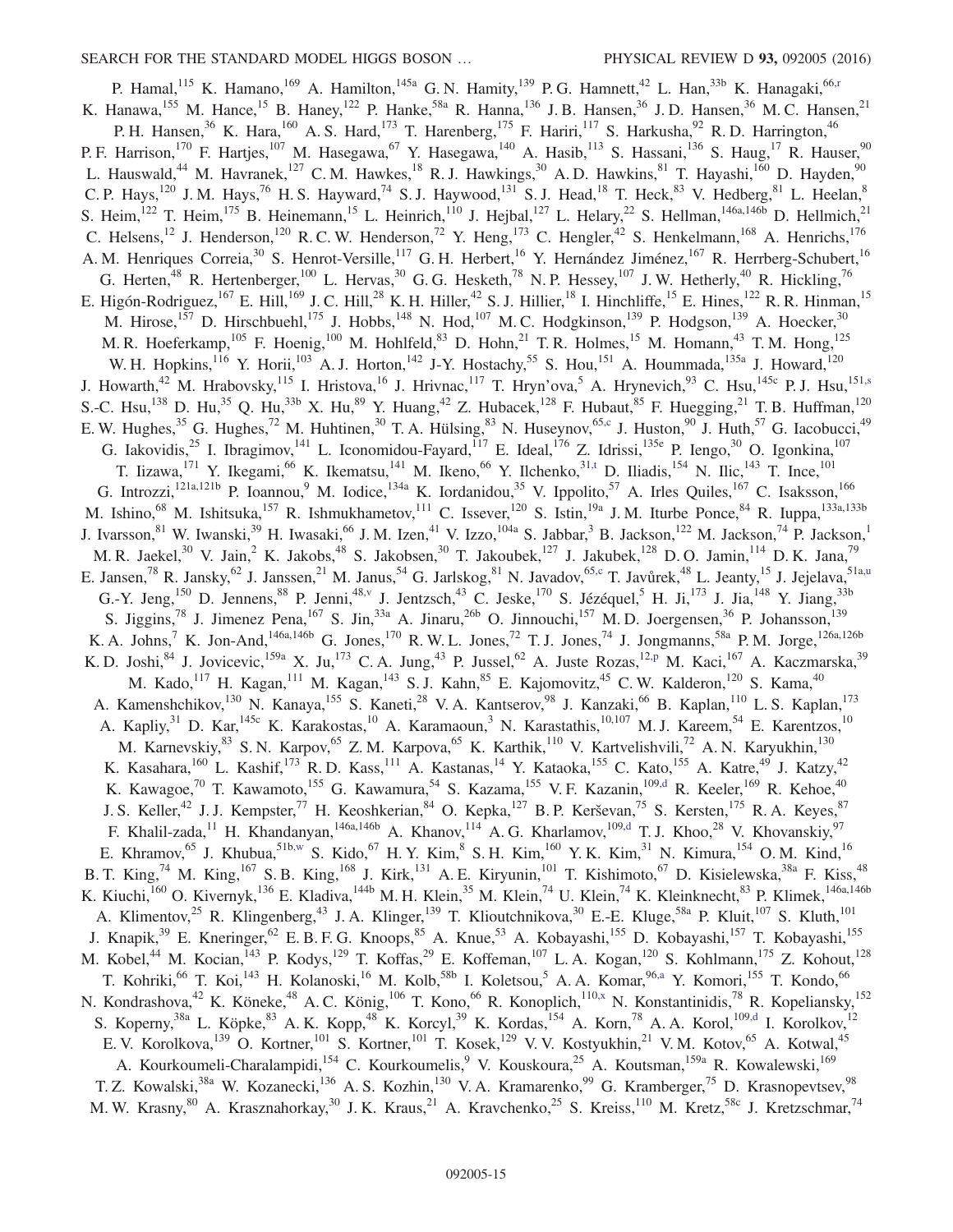<span id="page-15-3"></span><span id="page-15-2"></span><span id="page-15-1"></span><span id="page-15-0"></span>K. Kreutzfeldt,<sup>52</sup> P. Krieger,<sup>158</sup> K. Krizka,<sup>31</sup> K. Kroeninger,<sup>43</sup> H. Kroha,<sup>101</sup> J. Kroll,<sup>122</sup> J. Kroseberg,<sup>21</sup> J. Krstic,<sup>13</sup> U. Kruchonak,<sup>65</sup> H. Krüger,<sup>21</sup> N. Krumnack,<sup>64</sup> A. Kruse,<sup>173</sup> M. C. Kruse,<sup>45</sup> M. Kruskal,<sup>22</sup> T. Kubota,<sup>88</sup> H. Kucuk,<sup>78</sup> S. Kuday,<sup>4b</sup> S. Kuehn,<sup>48</sup> A. Kugel,<sup>58c</sup> F. Kuger,<sup>174</sup> A. Kuhl,<sup>137</sup> T. Kuhl,<sup>42</sup> V. Kukhtin,<sup>65</sup> R. Kukla,<sup>136</sup> Y. Kulchitsky,<sup>92</sup> S. Kuleshov,<sup>32b</sup> M. Kuna,<sup>132a,132b</sup> T. Kunigo,<sup>68</sup> A. Kupco,<sup>127</sup> H. Kurashige,<sup>67</sup> Y. A. Kurochkin,<sup>92</sup> V. Kus,<sup>127</sup> E. S. Kuwertz,<sup>169</sup> M. Kuze,<sup>157</sup> J. Kvita,<sup>115</sup> T. Kwan,<sup>169</sup> D. Kyriazopoulos,<sup>139</sup> A. La Rosa,<sup>137</sup> J. L. La Rosa Navarro,<sup>24d</sup> L. La Rotonda,<sup>37a,37b</sup> C. Lacasta,<sup>167</sup> F. Lacava,<sup>132a,132b</sup> J. Lacey,<sup>29</sup> H. Lacker,<sup>16</sup> D. Lacour,<sup>80</sup> V. R. Lacuesta,<sup>167</sup> E. Ladygin,<sup>65</sup> R. Lafaye,<sup>5</sup> B. Laforge,<sup>80</sup> T. Lagouri,<sup>176</sup> S. Lai,<sup>54</sup> L. Lambourne,<sup>78</sup> S. Lammers,<sup>61</sup> C. L. Lampen,<sup>7</sup> W. Lampl,<sup>7</sup> E. Lançon,<sup>136</sup> U. Landgraf,<sup>48</sup> M. P. J. Landon,<sup>76</sup> V. S. Lang,<sup>58a</sup> J. C. Lange,<sup>12</sup> A. J. Lankford,<sup>163</sup> F. Lanni,<sup>25</sup> K. Lantzsch,<sup>21</sup> A. Lanza,<sup>121a</sup> S. Laplace,<sup>80</sup> C. Lapoire,<sup>30</sup> J. F. Laporte,<sup>136</sup> T. Lari,<sup>91a</sup> F. Lasagni Manghi,<sup>20a,20b</sup> M. Lassnig,<sup>30</sup> P. Laurelli,<sup>47</sup> W. Lavrijsen,<sup>15</sup> A. T. Law,<sup>137</sup> P. Laycock,<sup>74</sup> T. Lazovich,<sup>57</sup> O. Le Dortz,<sup>80</sup> E. Le Guirriec,<sup>85</sup> E. Le Menedeu,<sup>12</sup> M. LeBlanc,<sup>169</sup> T. LeCompte,<sup>6</sup> F. Ledroit-Guillon,<sup>55</sup> C. A. Lee,<sup>145b</sup> S. C. Lee,<sup>151</sup> L. Lee,<sup>1</sup> G. Lefebvre,<sup>80</sup> M. Lefebvre,<sup>169</sup> F. Legger,<sup>100</sup> C. Leggett,<sup>15</sup> A. Lehan,<sup>74</sup> G. Lehmann Miotto,<sup>30</sup> X. Lei,<sup>7</sup> W. A. Leight,<sup>29</sup> A. Leisos,<sup>154[,y](#page-24-2)</sup> A. G. Leister,<sup>176</sup> M. A. L. Leite,<sup>24d</sup> R. Leitner,<sup>129</sup> D. Lellouch,<sup>172</sup> B. Lemmer,<sup>54</sup> K. J. C. Leney,<sup>78</sup> T. Lenz,<sup>21</sup> B. Lenzi,<sup>30</sup> R. Leone,<sup>7</sup> S. Leone,<sup>124a,124b</sup> C. Leonidopoulos,<sup>46</sup> S. Leontsinis,<sup>10</sup> C. Leroy,<sup>95</sup> C. G. Lester,<sup>28</sup> M. Levchenko,<sup>123</sup> J. Levêque,<sup>5</sup> D. Levin,<sup>89</sup> L. J. Levinson,<sup>172</sup> M. Levy,<sup>18</sup> A. Lewis,<sup>120</sup> A. M. Leyko,<sup>21</sup> M. Leyton,<sup>41</sup> B. Li,<sup>33b[,z](#page-24-3)</sup> H. Li,<sup>148</sup> H. L. Li,<sup>31</sup> L. Li,<sup>45</sup> L. Li,<sup>33e</sup> S. Li,<sup>45</sup> X. Li,<sup>84</sup> Y. Li,<sup>33[c,aa](#page-24-4)</sup> Z. Liang,<sup>137</sup> H. Liao,<sup>34</sup> B. Liberti,<sup>133a</sup> A. Liblong, <sup>158</sup> P. Lichard, <sup>30</sup> K. Lie, <sup>165</sup> J. Liebal, <sup>21</sup> W. Liebig, <sup>14</sup> C. Limbach, <sup>21</sup> A. Limosani, <sup>150</sup> S. C. Lin, <sup>15[1,bb](#page-24-5)</sup> T. H. Lin, <sup>83</sup> F. Linde,<sup>107</sup> B. E. Lindquist,<sup>148</sup> J. T. Linnemann,<sup>90</sup> E. Lipeles,<sup>122</sup> A. Lipniacka,<sup>14</sup> M. Lisovyi,<sup>58b</sup> T. M. Liss,<sup>165</sup> D. Lissauer,<sup>25</sup> A. Lister,<sup>168</sup> A. M. Litke,<sup>137</sup> B. Liu,<sup>15[1,cc](#page-24-6)</sup> D. Liu,<sup>151</sup> H. Liu,<sup>85</sup> J. Liu,<sup>85</sup> J. B. Liu,<sup>33b</sup> K. Liu,<sup>85</sup> L. Liu,<sup>165</sup> M. Liu,<sup>45</sup> M. Liu,<sup>33b</sup> Y. Liu,<sup>33b</sup> M. Livan,<sup>121a,121b</sup> A. Lleres,<sup>55</sup> J. Llorente Merino,<sup>82</sup> S. L. Lloyd,<sup>76</sup> F. Lo Sterzo,<sup>151</sup> E. Lobodzinska,<sup>42</sup> P. Loch,<sup>7</sup> W. S. Lockman,<sup>137</sup> F. K. Loebinger,<sup>84</sup> A. E. Loevschall-Jensen,<sup>36</sup> K. M. Loew,<sup>23</sup> A. Loginov,<sup>176</sup> T. Lohse,<sup>16</sup> K. Lohwasser,<sup>42</sup> M. Lokajicek,<sup>127</sup> B. A. Long,<sup>22</sup> J. D. Long,<sup>165</sup> R. E. Long,<sup>72</sup> K. A. Looper,<sup>111</sup> L. Lopes,<sup>126a</sup> D. Lopez Mateos,<sup>57</sup> B. Lopez Paredes,<sup>139</sup> I. Lopez Paz,<sup>12</sup> J. Lorenz,<sup>100</sup> N. Lorenzo Martinez,<sup>61</sup> M. Losada,  $^{162}$  P. J. Lösel,  $^{100}$  X. Lou,  $^{33a}$  A. Lounis,  $^{117}$  J. Love,  $^{6}$  P. A. Love,  $^{72}$  N. Lu,  $^{89}$  H. J. Lubatti,  $^{138}$  C. Luci,  $^{132a,132b}$ A. Lucotte,<sup>55</sup> C. Luedtke,<sup>48</sup> F. Luehring,<sup>61</sup> W. Lukas,<sup>62</sup> L. Luminari,<sup>132a</sup> O. Lundberg,<sup>146a,146b</sup> B. Lund-Jensen,<sup>147</sup> D. Lynn,<sup>25</sup> R. Lysak,<sup>127</sup> E. Lytken,<sup>81</sup> H. Ma,<sup>25</sup> L. L. Ma,<sup>33d</sup> G. Maccarrone,<sup>47</sup> A. Macchiolo,<sup>101</sup> C. M. Macdonald,<sup>139</sup> B. Maček,<sup>75</sup> J. Machado Miguens,<sup>122,126b</sup> D. Macina,<sup>30</sup> D. Madaffari,<sup>85</sup> R. Madar,<sup>34</sup> H. J. Maddocks,<sup>72</sup> W. F. Mader,<sup>44</sup> A. Madsen,<sup>166</sup> J. Maeda,<sup>67</sup> S. Maeland,<sup>14</sup> T. Maeno,<sup>25</sup> A. Maevskiy,<sup>99</sup> E. Magradze,<sup>54</sup> K. Mahboubi,<sup>48</sup> J. Mahlstedt,<sup>107</sup> C. Maiani,<sup>136</sup> C. Maidantchik,<sup>24a</sup> A. A. Maier,<sup>101</sup> T. Maier,<sup>100</sup> A. Maio,<sup>126a,126b,126d</sup> S. Majewski,<sup>116</sup> Y. Makida,<sup>66</sup> N. Makovec,<sup>117</sup> B. Malaescu,<sup>80</sup> Pa. Malecki,<sup>39</sup> V. P. Maleev,<sup>123</sup> F. Malek,<sup>55</sup> U. Mallik,<sup>63</sup> D. Malon,<sup>6</sup> C. Malone,<sup>143</sup> S. Maltezos,<sup>10</sup> V. M. Malyshev,<sup>109</sup> S. Malyukov,<sup>30</sup> J. Mamuzic,<sup>42</sup> G. Mancini,<sup>47</sup> B. Mandelli,<sup>30</sup> L. Mandelli,<sup>91a</sup> I. Mandić,<sup>75</sup> R. Mandrysch,<sup>63</sup> J. Maneira,<sup>126a,126b</sup> A. Manfredini,<sup>101</sup> L. Manhaes de Andrade Filho,<sup>24b</sup> J. Manjarres Ramos,<sup>159b</sup> A. Mann,<sup>100</sup> A. Manousakis-Katsikakis,<sup>9</sup> B. Mansoulie,<sup>136</sup> R. Mantifel,<sup>87</sup> M. Mantoani,<sup>54</sup> L. Mapelli,<sup>30</sup> L. March,<sup>145c</sup> G. Marchiori,<sup>80</sup> M. Marcisovsky,<sup>127</sup> C. P. Marino,<sup>169</sup> M. Marjanovic,<sup>13</sup> D. E. Marley,<sup>89</sup> F. Marroquim,<sup>24a</sup> S. P. Marsden,<sup>84</sup> Z. Marshall,<sup>15</sup> L. F. Marti,<sup>17</sup> S. Marti-Garcia,<sup>167</sup> B. Martin,<sup>90</sup> T. A. Martin,<sup>170</sup> V. J. Martin,<sup>46</sup> B. Martin dit Latour,<sup>14</sup> M. Martinez,<sup>12[,p](#page-23-15)</sup> S. Martin-Haugh,<sup>131</sup> V. S. Martoiu,<sup>26b</sup> A. C. Martyniuk,<sup>78</sup> M. Marx, <sup>138</sup> F. Marzano, <sup>132a</sup> A. Marzin, <sup>30</sup> L. Masetti, <sup>83</sup> T. Mashimo, <sup>155</sup> R. Mashinistov, <sup>96</sup> J. Masik, <sup>84</sup> A. L. Maslennikov,<sup>109[,d](#page-23-2)</sup> I. Massa,<sup>20a,20b</sup> L. Massa,<sup>20a,20b</sup> P. Mastrandrea,<sup>148</sup> A. Mastroberardino,<sup>37a,37b</sup> T. Masubuchi,<sup>155</sup> P. Mättig,<sup>175</sup> J. Mattmann,<sup>83</sup> J. Maurer,<sup>26b</sup> S. J. Maxfield,<sup>74</sup> D. A. Maximov,<sup>10[9,d](#page-23-2)</sup> R. Mazini,<sup>151</sup> S. M. Mazza,<sup>91a,91b</sup> L. Mazzaferro,<sup>133a,133b</sup> G. Mc Goldrick,<sup>158</sup> S. P. Mc Kee,<sup>89</sup> A. McCarn,<sup>89</sup> R. L. McCarthy,<sup>148</sup> T. G. McCarthy,<sup>29</sup> N. A. McCubbin,<sup>131</sup> K. W. McFarlane,<sup>56[,a](#page-23-6)</sup> J. A. Mcfayden,<sup>78</sup> G. Mchedlidze,<sup>54</sup> S. J. McMahon,<sup>131</sup> R. A. McPherson,<sup>169,1</sup> M. Medinnis,<sup>42</sup> S. Meehan,<sup>145a</sup> S. Mehlhase,<sup>100</sup> A. Mehta,<sup>74</sup> K. Meier,<sup>58a</sup> C. Meineck,<sup>100</sup> B. Meirose,<sup>41</sup> B. R. Mellado Garcia, <sup>145c</sup> F. Meloni,<sup>17</sup> A. Mengarelli,<sup>20a,20b</sup> S. Menke,<sup>101</sup> E. Meoni,<sup>161</sup> K. M. Mercurio,<sup>57</sup> S. Mergelmeyer,<sup>21</sup> P. Mermod,<sup>49</sup> L. Merola,<sup>104a,104b</sup> C. Meroni,<sup>91a</sup> F. S. Merritt,<sup>31</sup> A. Messina,<sup>132a,132b</sup> J. Metcalfe,<sup>25</sup> A. S. Mete,<sup>163</sup> C. Meyer,<sup>83</sup> C. Meyer,<sup>122</sup> J-P. Meyer,<sup>136</sup> J. Meyer,<sup>107</sup> H. Meyer Zu Theenhausen,<sup>58a</sup> R. P. Middleton,<sup>131</sup> S. Miglioranzi, <sup>164a,164c</sup> L. Mijović, 21 G. Mikenberg, <sup>172</sup> M. Mikestikova, <sup>127</sup> M. Mikuž, <sup>75</sup> M. Milesi, <sup>88</sup> A. Milic, <sup>30</sup> D. W. Miller,<sup>31</sup> C. Mills,<sup>46</sup> A. Milov,<sup>172</sup> D. A. Milstead,<sup>146a,146b</sup> A. A. Minaenko,<sup>130</sup> Y. Minami,<sup>155</sup> I. A. Minashvili,<sup>65</sup> A. I. Mincer,<sup>110</sup> B. Mindur,<sup>38a</sup> M. Mineev,<sup>65</sup> Y. Ming,<sup>173</sup> L. M. Mir,<sup>12</sup> K. P. Mistry,<sup>122</sup> T. Mitani,<sup>171</sup> J. Mitrevski,<sup>100</sup> V. A. Mitsou,<sup>167</sup> A. Miucci,<sup>49</sup> P. S. Miyagawa,<sup>139</sup> J. U. Mjörnmark,<sup>81</sup> T. Moa,<sup>146a,146b</sup> K. Mochizuki,<sup>85</sup> S. Mohapatra,<sup>35</sup>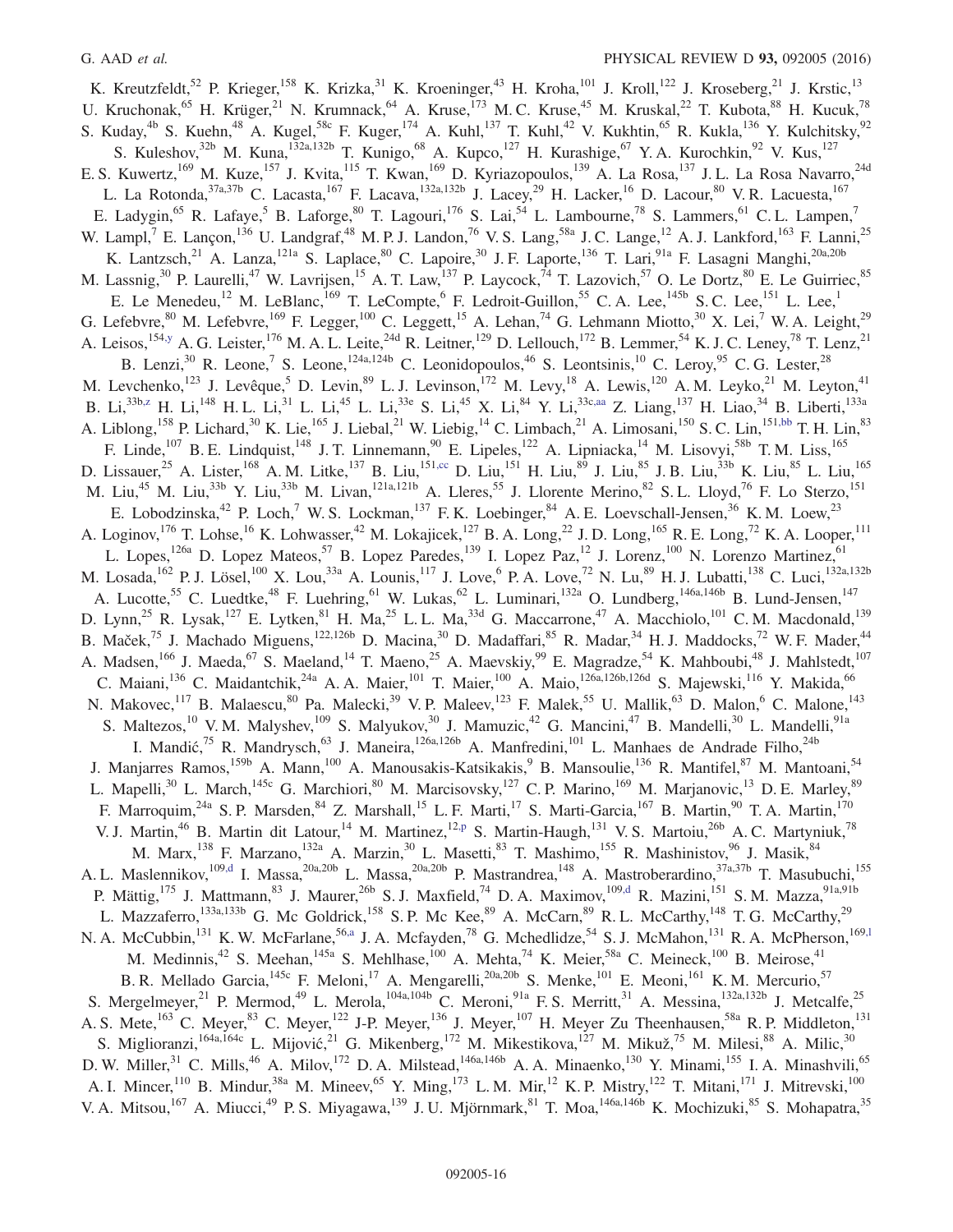<span id="page-16-3"></span><span id="page-16-2"></span><span id="page-16-1"></span><span id="page-16-0"></span>W. Mohr,<sup>48</sup> S. Molander,<sup>146a,146b</sup> R. Moles-Valls,<sup>21</sup> R. Monden,<sup>68</sup> K. Mönig,<sup>42</sup> C. Monini,<sup>55</sup> J. Monk,<sup>36</sup> E. Monnier,<sup>85</sup> J. Montejo Berlingen,<sup>12</sup> F. Monticelli,<sup>71</sup> S. Monzani,<sup>132a,132b</sup> R.W. Moore,<sup>3</sup> N. Morange,<sup>117</sup> D. Moreno,<sup>162</sup> M. Moreno Llácer,<sup>54</sup> P. Morettini,<sup>50a</sup> D. Mori,<sup>142</sup> T. Mori,<sup>155</sup> M. Morii,<sup>57</sup> M. Morinaga,<sup>155</sup> V. Morisbak,<sup>119</sup> S. Moritz,<sup>83</sup> A. K. Morley,<sup>150</sup> G. Mornacchi,<sup>30</sup> J. D. Morris,<sup>76</sup> S. S. Mortensen,<sup>36</sup> A. Morton,<sup>53</sup> L. Morvaj,<sup>103</sup> M. Mosidze,<sup>51b</sup> J. Moss,<sup>143</sup> K. Motohashi,<sup>157</sup> R. Mount,<sup>143</sup> E. Mountricha,<sup>25</sup> S. V. Mouraviev,<sup>96[,a](#page-23-6)</sup> E. J. W. Moyse,<sup>86</sup> S. Muanza,<sup>85</sup> R. D. Mudd,<sup>18</sup> F. Mueller,<sup>101</sup> J. Mueller,<sup>125</sup> R. S. P. Mueller,<sup>100</sup> T. Mueller,<sup>28</sup> D. Muenstermann,<sup>49</sup> P. Mullen,<sup>53</sup> G. A. Mullier,<sup>17</sup> J. A. Murillo Quijada,<sup>18</sup> W. J. Murray,<sup>170,131</sup> H. Musheghyan,<sup>54</sup> E. Musto,<sup>152</sup> A. G. Myagkov,<sup>130[,dd](#page-24-7)</sup> M. Myska,<sup>128</sup> B. P. Nachman,<sup>143</sup> O. Nackenhorst,<sup>54</sup> J. Nadal,<sup>54</sup> K. Nagai,<sup>120</sup> R. Nagai,<sup>157</sup> Y. Nagai,<sup>85</sup> K. Nagano,<sup>66</sup> A. Nagarkar,<sup>111</sup> Y. Nagasaka,<sup>59</sup> K. Nagata,<sup>160</sup> M. Nagel,<sup>101</sup> E. Nagy,<sup>85</sup> A. M. Nairz,<sup>30</sup> Y. Nakahama,<sup>30</sup> K. Nakamura,<sup>66</sup> T. Nakamura,<sup>155</sup> I. Nakano,<sup>112</sup> H. Namasivayam,<sup>41</sup> R. F. Naranjo Garcia,<sup>42</sup> R. Narayan,<sup>31</sup> D. I. Narrias Villar,<sup>58a</sup> T. Naumann,<sup>42</sup> G. Navarro,<sup>162</sup> R. Nayyar,<sup>7</sup> H. A. Neal,<sup>89</sup> P. Yu. Nechaeva,<sup>96</sup> T. J. Neep, <sup>84</sup> P. D. Nef, <sup>143</sup> A. Negri,<sup>121a,121b</sup> M. Negrini,<sup>20a</sup> S. Nektarijevic,<sup>106</sup> C. Nellist,<sup>117</sup> A. Nelson,<sup>163</sup> S. Nemecek,<sup>127</sup> P. Nemethy,<sup>110</sup> A. A. Nepomuceno,<sup>24a</sup> M. Nessi,<sup>30[,ee](#page-24-8)</sup> M. S. Neubauer,<sup>165</sup> M. Neumann,<sup>175</sup> R. M. Neves,<sup>110</sup> P. Nevski,<sup>25</sup> P. R. Newman,<sup>18</sup> D. H. Nguyen,<sup>6</sup> M. Newman,<sup>18</sup> D. H. Nguyen,<sup>6</sup> R. B. Nickerson,<sup>120</sup> R. Nicolaidou,<sup>136</sup> B. Nicquevert,<sup>30</sup> J. Nielsen,<sup>137</sup> N. Nikiforou,<sup>35</sup> A. Nikiforov,<sup>16</sup> V. Nikolaenko,<sup>13[0,dd](#page-24-7)</sup> I. Nikolic-Audit,<sup>80</sup> K. Nikolopoulos,<sup>18</sup> J. K. Nilsen,<sup>119</sup> P. Nilsson,<sup>25</sup> Y. Ninomiya,<sup>155</sup> A. Nisati,<sup>132a</sup> R. Nisius,<sup>101</sup> T. Nobe,<sup>155</sup> M. Nomachi,<sup>118</sup> I. Nomidis,<sup>29</sup> T. Nooney,<sup>76</sup> S. Norberg,<sup>113</sup> M. Nordberg,<sup>30</sup> O. Novgorodova,<sup>44</sup> S. Nowak,<sup>101</sup> M. Nozaki,<sup>66</sup> L. Nozka,<sup>115</sup> K. Ntekas,<sup>10</sup> G. Nunes Hanninger,<sup>88</sup> T. Nunnemann,<sup>100</sup> E. Nurse,<sup>78</sup> F. Nuti,<sup>88</sup> B. J. O'Brien,<sup>46</sup> F. O'grady,<sup>7</sup> D. C. O'Neil,<sup>142</sup> V. O'Shea,<sup>53</sup> F. G. Oakham,<sup>29[,e](#page-23-3)</sup> H. Oberlack,<sup>101</sup> T. Obermann,<sup>21</sup> J. Ocariz,<sup>80</sup> A. Ochi,<sup>67</sup> I. Ochoa,<sup>78</sup> J. P. Ochoa-Ricoux,<sup>32a</sup> S. Oda,<sup>70</sup> S. Odaka,<sup>66</sup> H. Ogren,<sup>61</sup> A. Oh,<sup>84</sup> S. H. Oh,<sup>45</sup> C. C. Ohm,<sup>15</sup> H. Ohman,<sup>166</sup> H. Oide,<sup>30</sup> W. Okamura,<sup>118</sup> H. Okawa,<sup>160</sup> Y. Okumura,<sup>31</sup> T. Okuyama,<sup>66</sup> A. Olariu,<sup>26b</sup> S. A. Olivares Pino,<sup>46</sup> D. Oliveira Damazio,<sup>25</sup> E. Oliver Garcia,<sup>167</sup> A. Olszewski,<sup>39</sup> J. Olszowska,<sup>39</sup> A. Onofre,<sup>126a,126e</sup> K. Onogi,<sup>103</sup> P. U. E. Onyisi,<sup>31[,t](#page-23-19)</sup> C. J. Oram,<sup>159a</sup> M. J. Oreglia,<sup>31</sup> Y. Oren,<sup>153</sup> D. Orestano,<sup>134a,134b</sup> N. Orlando,<sup>154</sup> C. Oropeza Barrera,<sup>53</sup> R. S. Orr,<sup>158</sup> B. Osculati,<sup>50a,50b</sup> R. Ospanov,<sup>84</sup> G. Otero y Garzon,<sup>27</sup> H. Otono,<sup>70</sup> M. Ouchrif,<sup>135d</sup> F. Ould-Saada,<sup>119</sup> A. Ouraou,<sup>136</sup> K. P. Oussoren,<sup>107</sup> Q. Ouyang,<sup>33a</sup> A. Ovcharova,<sup>15</sup> M. Owen,<sup>53</sup> R. E. Owen,<sup>18</sup> V. E. Ozcan,<sup>19a</sup> N. Ozturk,<sup>8</sup> K. Pachal,<sup>142</sup> A. Pacheco Pages,<sup>12</sup> C. Padilla Aranda,<sup>12</sup> M. Pagáčová,<sup>48</sup> S. Pagan Griso,<sup>15</sup> E. Paganis,<sup>139</sup> F. Paige,<sup>25</sup> P. Pais,  $86$  K. Pajchel,  $^{119}$  G. Palacino,  $^{159b}$  S. Palestini,  $^{30}$  M. Palka,  $^{38b}$  D. Pallin,  $^{34}$  A. Palma,  $^{126a,126b}$  Y. B. Pan,  $^{173}$ E. St. Panagiotopoulou,<sup>10</sup> C. E. Pandini,<sup>80</sup> J. G. Panduro Vazquez,<sup>77</sup> P. Pani,<sup>146a,146b</sup> S. Panitkin,<sup>25</sup> D. Pantea,<sup>26b</sup> L. Paolozzi,<sup>49</sup> Th. D. Papadopoulou,<sup>10</sup> K. Papageorgiou,<sup>154</sup> A. Paramonov,<sup>6</sup> D. Paredes Hernandez,<sup>154</sup> M. A. Parker,<sup>28</sup> K. A. Parker,<sup>139</sup> F. Parodi,<sup>50a,50b</sup> J. A. Parsons,<sup>35</sup> U. Parzefall,<sup>48</sup> E. Pasqualucci,<sup>132a</sup> S. Passaggio,<sup>50a</sup> F. Pastore,<sup>134a,134[b,a](#page-23-6)</sup> Fr. Pastore,<sup>77</sup> G. Pásztor,<sup>29</sup> S. Pataraia,<sup>175</sup> N. D. Patel,<sup>150</sup> J. R. Pater,<sup>84</sup> T. Pauly,<sup>30</sup> J. Pearce,<sup>169</sup> B. Pearson,<sup>113</sup> L. E. Pedersen,<sup>36</sup> M. Pedersen,<sup>119</sup> S. Pedraza Lopez,<sup>167</sup> R. Pedro,<sup>126a,126b</sup> S. V. Peleganchuk,<sup>109[,d](#page-23-2)</sup> D. Pelikan,<sup>166</sup> O. Penc,<sup>127</sup> C. Peng,<sup>33a</sup> H. Peng,<sup>33b</sup> B. Penning,<sup>31</sup> J. Penwell,<sup>61</sup> D. V. Perepelitsa,<sup>25</sup> E. Perez Codina,<sup>159a</sup> M. T. Pérez García-Estañ,<sup>167</sup> L. Perini,<sup>91a,91b</sup> H. Pernegger,<sup>30</sup> S. Perrella,<sup>104a,104b</sup> R. Peschke,<sup>42</sup> V. D. Peshekhonov,<sup>65</sup> K. Peters,<sup>30</sup> R. F. Y. Peters,<sup>84</sup> B. A. Petersen,<sup>30</sup> T. C. Petersen,<sup>36</sup> E. Petit,<sup>42</sup> A. Petridis,<sup>1</sup> C. Petridou,<sup>154</sup> P. Petroff,<sup>117</sup> E. Petrolo,<sup>132a</sup> F. Petrucci,<sup>134a,134b</sup> N. E. Pettersson,<sup>157</sup> R. Pezoa,<sup>32b</sup> P. W. Phillips,<sup>131</sup> G. Piacquadio,<sup>143</sup> E. Pianori,<sup>170</sup> A. Picazio,<sup>49</sup> E. Piccaro,<sup>76</sup> M. Piccinini,<sup>20a,20b</sup> M. A. Pickering,<sup>120</sup> R. Piegaia,<sup>27</sup> D. T. Pignotti,<sup>111</sup> J. E. Pilcher,<sup>31</sup> A. D. Pilkington,  $84$  A. W. J. Pin,  $84$  J. Pina,  $126a, 126b, 126d$  M. Pinamonti,  $164a, 164c, ff$  J. L. Pinfold,  $3$  A. Pingel,  $36$  S. Pires,  $80$ H. Pirumov,<sup>42</sup> M. Pitt,<sup>172</sup> C. Pizio,<sup>91a,91b</sup> L. Plazak,<sup>144a</sup> M.-A. Pleier,<sup>25</sup> V. Pleskot,<sup>129</sup> E. Plotnikova,<sup>65</sup> P. Plucinski,<sup>146a,146b</sup> D. Pluth,<sup>64</sup> R. Poettgen,<sup>146a,146b</sup> L. Poggioli,<sup>117</sup> D. Pohl,<sup>21</sup> G. Polesello,<sup>121a</sup> A. Poley,<sup>42</sup> A. Policicchio,<sup>37a,37b</sup> R. Polifka,<sup>158</sup> A. Polini,<sup>20a</sup> C. S. Pollard,<sup>53</sup> V. Polychronakos,<sup>25</sup> K. Pommès,<sup>30</sup> L. Pontecorvo,<sup>132a</sup> B. G. Pope,<sup>90</sup> G. A. Popeneciu,<sup>26c</sup> D. S. Popovic,<sup>13</sup> A. Poppleton,<sup>30</sup> S. Pospisil,<sup>128</sup> K. Potamianos,<sup>15</sup> I. N. Potrap,<sup>65</sup> C. J. Potter,<sup>149</sup> C. T. Potter,<sup>116</sup> G. Poulard,<sup>30</sup> J. Poveda,<sup>30</sup> V. Pozdnyakov,<sup>65</sup> P. Pralavorio,<sup>85</sup> A. Pranko,<sup>15</sup> S. Prasad,<sup>30</sup> S. Prell,<sup>64</sup> D. Price,<sup>84</sup> L. E. Price,<sup>6</sup> M. Primavera,<sup>73a</sup> S. Prince,<sup>87</sup> M. Proissl,<sup>46</sup> K. Prokofiev,<sup>60c</sup> F. Prokoshin,<sup>32b</sup> E. Protopapadaki,<sup>136</sup> S. Protopopescu,<sup>25</sup> J. Proudfoot,<sup>6</sup> M. Przybycien,<sup>38a</sup> E. Ptacek,<sup>116</sup> D. Puddu,<sup>134a,134b</sup> E. Pueschel,<sup>86</sup> D. Puldon,<sup>148</sup> M. Purohit,<sup>25[,gg](#page-24-10)</sup> P. Puzo,<sup>117</sup> J. Qian,<sup>89</sup> G. Qin,<sup>53</sup> Y. Qin,<sup>84</sup> A. Quadt,<sup>54</sup> D. R. Quarrie,<sup>15</sup> W. B. Quayle,<sup>164a,164b</sup> M. Queitsch-Maitland,<sup>84</sup> D. Quilty,<sup>53</sup> S. Raddum, <sup>119</sup> V. Radeka, <sup>25</sup> V. Radescu, <sup>42</sup> S. K. Radhakrishnan, <sup>148</sup> P. Radloff, <sup>116</sup> P. Rados, <sup>88</sup> F. Ragusa, <sup>91a, 91b</sup> G. Rahal,  $^{178}$  S. Rajagopalan,  $^{25}$  M. Rammensee,  $^{30}$  C. Rangel-Smith,  $^{166}$  F. Rauscher,  $^{100}$  S. Rave,  $^{83}$  T. Ravenscroft,  $^{53}$ M. Raymond,<sup>30</sup> A. L. Read,<sup>119</sup> N. P. Readioff,<sup>74</sup> D. M. Rebuzzi,<sup>121a,121b</sup> A. Redelbach,<sup>174</sup> G. Redlinger,<sup>25</sup> R. Reece,<sup>137</sup> K. Reeves,<sup>41</sup> L. Rehnisch,<sup>16</sup> J. Reichert,<sup>122</sup> H. Reisin,<sup>27</sup> C. Rembser,<sup>30</sup> H. Ren,<sup>33a</sup> A. Renaud,<sup>117</sup> M. Rescigno,<sup>132a</sup>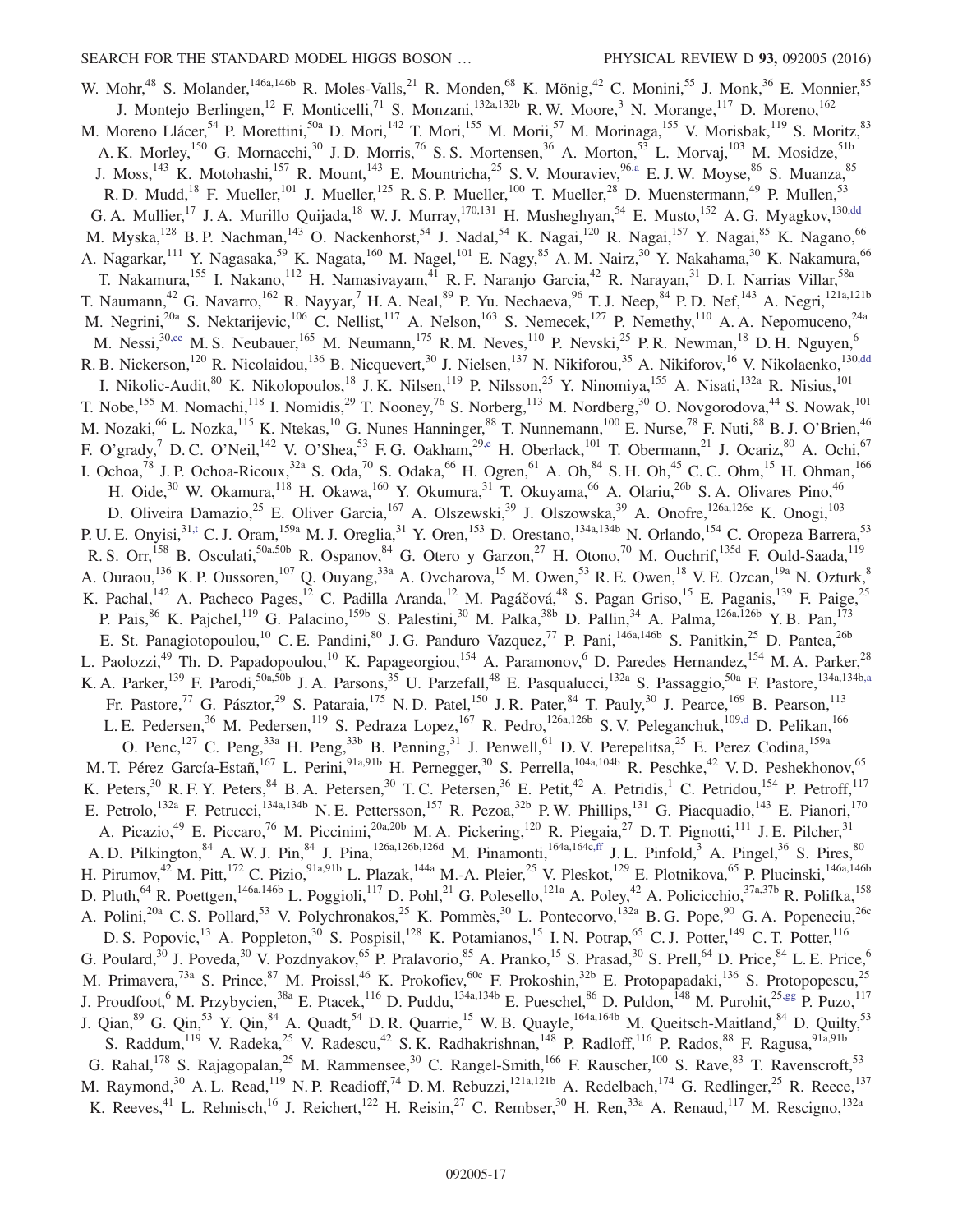<span id="page-17-1"></span><span id="page-17-0"></span>S. Resconi,<sup>91a</sup> O. L. Rezanova,<sup>10[9,d](#page-23-2)</sup> P. Reznicek,<sup>129</sup> R. Rezvani,<sup>95</sup> R. Richter,<sup>101</sup> S. Richter,<sup>78</sup> E. Richter-Was,<sup>38b</sup> O. Ricken,<sup>21</sup> M. Ridel,<sup>80</sup> P. Rieck,<sup>16</sup> C. J. Riegel,<sup>175</sup> J. Rieger,<sup>54</sup> O. Rifki,<sup>113</sup> M. Rijssenbeek,<sup>148</sup> A. Rimoldi,<sup>121a,121b</sup> L. Rinaldi,  $20a$  B. Ristić,  $49$  E. Ritsch,  $30$  I. Riu,  $12$  F. Rizatdinova,  $114$  E. Rizvi,  $76$  S. H. Robertson,  $87,1$ A. Robichaud-Veronneau,<sup>87</sup> D. Robinson,<sup>28</sup> J. E. M. Robinson,<sup>42</sup> A. Robson,<sup>53</sup> C. Roda,<sup>124a,124b</sup> S. Roe,<sup>30</sup> O. Røhne,<sup>119</sup> S. Rolli,<sup>161</sup> A. Romaniouk,<sup>98</sup> M. Romano,<sup>20a,20b</sup> S.M. Romano Saez,<sup>34</sup> E. Romero Adam,<sup>167</sup> N. Rompotis,<sup>138</sup> M. Ronzani,<sup>48</sup> L. Roos,<sup>80</sup> E. Ros,<sup>167</sup> S. Rosati,<sup>132a</sup> K. Rosbach,<sup>48</sup> P. Rose,<sup>137</sup> P. L. Rosendahl,<sup>14</sup> O. Rosenthal,<sup>141</sup> V. Rossetti,<sup>146a,146b</sup> E. Rossi,<sup>104a,104b</sup> L. P. Rossi,<sup>50a</sup> J. H. N. Rosten,<sup>28</sup> R. Rosten,<sup>138</sup> M. Rotaru,<sup>26b</sup> I. Roth,<sup>172</sup> J. Rothberg,<sup>138</sup> D. Rousseau,<sup>117</sup> C. R. Royon,<sup>136</sup> A. Rozanov,<sup>85</sup> Y. Rozen,<sup>152</sup> X. Ruan,<sup>145c</sup> F. Rubbo,<sup>143</sup> I. Rubinskiy,<sup>42</sup> V. I. Rud,<sup>99</sup> C. Rudolph,<sup>44</sup> M. S. Rudolph,<sup>158</sup> F. Rühr,<sup>48</sup> A. Ruiz-Martinez,<sup>30</sup> Z. Rurikova,<sup>48</sup> N. A. Rusakovich,<sup>65</sup> A. Ruschke,<sup>100</sup> H. L. Russell,<sup>138</sup> J. P. Rutherfoord,<sup>7</sup> N. Ruthmann,<sup>48</sup> Y. F. Ryabov,<sup>123</sup> M. Rybar,<sup>165</sup> G. Rybkin,<sup>117</sup> N. C. Ryder,<sup>120</sup> A. F. Saavedra,<sup>150</sup> G. Sabato,<sup>107</sup> S. Sacerdoti,<sup>27</sup> A. Saddique,<sup>3</sup> H. F-W. Sadrozinski,<sup>137</sup> R. Sadykov,<sup>65</sup> F. Safai Tehrani,<sup>132a</sup> P. Saha,<sup>108</sup> M. Sahinsoy,<sup>58a</sup> M. Saimpert,<sup>136</sup> T. Saito,<sup>155</sup> H. Sakamoto,<sup>155</sup> Y. Sakurai,<sup>171</sup> G. Salamanna, <sup>134a, 134b</sup> A. Salamon, <sup>133a</sup> J. E. Salazar Loyola, <sup>32b</sup> M. Saleem, <sup>113</sup> D. Salek, <sup>107</sup> P. H. Sales De Bruin, <sup>138</sup> D. Salihagic,<sup>101</sup> A. Salnikov,<sup>143</sup> J. Salt,<sup>167</sup> D. Salvatore,<sup>37a,37b</sup> F. Salvatore,<sup>149</sup> A. Salvucci,<sup>60a</sup> A. Salzburger,<sup>30</sup> D. Sammel,<sup>48</sup> D. Sampsonidis,<sup>154</sup> A. Sanchez,<sup>104a,104b</sup> J. Sánchez,<sup>167</sup> V. Sanchez Martinez,<sup>167</sup> H. Sandaker,<sup>119</sup> R. L. Sandbach,  $^{76}$  H. G. Sander,  $^{83}$  M. P. Sanders,  $^{100}$  M. Sandhoff,  $^{175}$  C. Sandoval,  $^{162}$  R. Sandstroem,  $^{101}$ D. P. C. Sankey, <sup>131</sup> M. Sannino, <sup>50a, 50b</sup> A. Sansoni, <sup>47</sup> C. Santoni, <sup>34</sup> R. Santonico, <sup>133a, 133b</sup> H. Santos, <sup>126a</sup> I. Santoyo Castillo,<sup>149</sup> K. Sapp,<sup>125</sup> A. Sapronov,<sup>65</sup> J.G. Saraiva,<sup>126a,126d</sup> B. Sarrazin,<sup>21</sup> O. Sasaki,<sup>66</sup> Y. Sasaki,<sup>155</sup> K. Sato,<sup>160</sup> G. Sauvage,<sup>5[,a](#page-23-6)</sup> E. Sauvan,<sup>5</sup> G. Savage,<sup>77</sup> P. Savard,<sup>15[8,e](#page-23-3)</sup> C. Sawyer,<sup>131</sup> L. Sawyer,<sup>79[,o](#page-23-14)</sup> J. Saxon,<sup>31</sup> C. Sbarra,<sup>20a</sup> A. Sbrizzi,<sup>20a,20b</sup> T. Scanlon,<sup>78</sup> D. A. Scannicchio,<sup>163</sup> M. Scarcella,<sup>150</sup> V. Scarfone,<sup>37a,37b</sup> J. Schaarschmidt,<sup>172</sup> P. Schacht,<sup>101</sup> D. Schaefer,<sup>30</sup> R. Schaefer,<sup>42</sup> J. Schaeffer,<sup>83</sup> S. Schaepe,<sup>21</sup> S. Schaetzel,<sup>58b</sup> U. Schäfer,<sup>83</sup> A. C. Schaffer,<sup>117</sup> D. Schaile,<sup>100</sup> R. D. Schamberger,<sup>148</sup> V. Scharf,<sup>58a</sup> V. A. Schegelsky,<sup>123</sup> D. Scheirich,<sup>129</sup> M. Schernau,<sup>163</sup> C. Schiavi,<sup>50a,50b</sup> C. Schillo,<sup>48</sup> M. Schioppa,<sup>37a,37b</sup> S. Schlenker,<sup>30</sup> K. Schmieden,<sup>30</sup> C. Schmitt,<sup>83</sup> S. Schmitt,<sup>58b</sup> S. Schmitt,<sup>42</sup> B. Schneider,<sup>159a</sup> Y. J. Schnellbach,<sup>74</sup> U. Schnoor,<sup>44</sup> L. Schoeffel,<sup>136</sup> A. Schoening,<sup>58b</sup> B. D. Schoenrock,<sup>90</sup> E. Schopf,<sup>21</sup> A. L. S. Schorlemmer,<sup>54</sup> M. Schott,<sup>83</sup> D. Schouten,<sup>159a</sup> J. Schovancova,<sup>8</sup> S. Schramm,<sup>49</sup> M. Schreyer,<sup>174</sup> C. Schroeder,<sup>83</sup> N. Schuh,<sup>83</sup> M. J. Schultens,<sup>21</sup> H.-C. Schultz-Coulon,<sup>58a</sup> H. Schulz,<sup>16</sup> M. Schumacher,<sup>48</sup> B. A. Schumm,<sup>137</sup> Ph. Schune,<sup>136</sup> C. Schwanenberger,<sup>84</sup> A. Schwartzman,<sup>143</sup> T. A. Schwarz,<sup>89</sup> Ph. Schwegler,<sup>101</sup> H. Schweiger,<sup>84</sup> Ph. Schwemling,<sup>136</sup> R. Schwienhorst,<sup>90</sup> J. Schwindling,<sup>136</sup> T. Schwindt,<sup>21</sup> F. G. Sciacca,<sup>17</sup> E. Scifo,<sup>117</sup> G. Sciolla,<sup>23</sup> F. Scuri,<sup>124a,124b</sup> F. Scutti,<sup>21</sup> J. Searcy,<sup>89</sup> G. Sedov,<sup>42</sup> E. Sedykh,<sup>123</sup> P. Seema,<sup>21</sup> S. C. Seidel,<sup>105</sup> A. Seiden,<sup>137</sup> F. Seifert,<sup>128</sup> J. M. Seixas,<sup>24a</sup> G. Sekhniaidze,<sup>104a</sup> K. Sekhon,<sup>89</sup> S. J. Sekula,<sup>40</sup> D. M. Seliverstov,<sup>12[3,a](#page-23-6)</sup> N. Semprini-Cesari,<sup>20a,20b</sup> C. Serfon,<sup>30</sup> L. Serin,<sup>117</sup> L. Serkin,<sup>164a,164b</sup> T. Serre,<sup>85</sup> M. Sessa,<sup>134a,134b</sup> R. Seuster,<sup>159a</sup> H. Severini,<sup>113</sup> T. Sfiligoj,<sup>75</sup> F. Sforza,<sup>30</sup> A. Sfyrla,<sup>30</sup> E. Shabalina,<sup>54</sup> M. Shamim,<sup>116</sup> L. Y. Shan,<sup>33a</sup> R. Shang,<sup>165</sup> J. T. Shank,<sup>22</sup> M. Shapiro,<sup>15</sup> P. B. Shatalov, <sup>97</sup> K. Shaw, <sup>164a, 164b</sup> S. M. Shaw,  $84$  A. Shcherbakova,  $146a, 146b$  C. Y. Shehu,  $149$  P. Sherwood,  $78$  L. Shi,  $151, hh$ S. Shimizu,<sup>67</sup> C. O. Shimmin,<sup>163</sup> M. Shimojima,<sup>102</sup> M. Shiyakova,<sup>65</sup> A. Shmeleva,<sup>96</sup> D. Shoaleh Saadi,<sup>95</sup> M. J. Shochet,<sup>31</sup> S. Shojaii,<sup>91a,91b</sup> S. Shrestha,<sup>111</sup> E. Shulga,<sup>98</sup> M. A. Shupe,<sup>7</sup> S. Shushkevich,<sup>42</sup> P. Sicho,<sup>127</sup> P. E. Sidebo,<sup>147</sup> O. Sidiropoulou,<sup>174</sup> D. Sidorov,<sup>114</sup> A. Sidoti,<sup>20a,20b</sup> F. Siegert,<sup>44</sup> Dj. Sijacki,<sup>13</sup> J. Silva,<sup>126a,126d</sup> Y. Silver,<sup>153</sup> S. B. Silverstein,<sup>146a</sup> V. Simak,<sup>128</sup> O. Simard,<sup>5</sup> Lj. Simic,<sup>13</sup> S. Simion,<sup>117</sup> E. Simioni,<sup>83</sup> B. Simmons,<sup>78</sup> D. Simon,<sup>34</sup> P. Sinervo,<sup>158</sup> N. B. Sinev,<sup>116</sup> M. Sioli,<sup>20a,20b</sup> G. Siragusa,<sup>174</sup> A. N. Sisakyan,<sup>6[5,a](#page-23-6)</sup> S. Yu. Sivoklokov,<sup>99</sup> J. Sjölin,<sup>146a,146b</sup> T. B. Sjursen,<sup>14</sup> M. B. Skinner,<sup>72</sup> H. P. Skottowe,<sup>57</sup> P. Skubic,<sup>113</sup> M. Slater,<sup>18</sup> T. Slavicek,<sup>128</sup> M. Slawinska,<sup>107</sup> K. Sliwa,<sup>161</sup> V. Smakhtin,<sup>172</sup> B. H. Smart,<sup>46</sup> L. Smestad,<sup>14</sup> S. Yu. Smirnov,<sup>98</sup> Y. Smirnov,<sup>98</sup> L. N. Smirnova,<sup>99[,ii](#page-24-12)</sup> O. Smirnova, <sup>81</sup> M. N. K. Smith,<sup>35</sup> R. W. Smith,<sup>35</sup> M. Smizanska,<sup>72</sup> K. Smolek,<sup>128</sup> A. A. Snesarev,<sup>96</sup> G. Snidero,<sup>76</sup> S. Snyder,<sup>25</sup> R. Sobie,<sup>16[9,l](#page-23-11)</sup> F. Socher,<sup>44</sup> A. Soffer,<sup>153</sup> D. A. Soh,<sup>151[,hh](#page-24-11)</sup> G. Sokhrannyi,<sup>75</sup> C. A. Solans,<sup>30</sup> M. Solar,<sup>128</sup> J. Solc,<sup>128</sup> E. Yu. Soldatov,<sup>98</sup> U. Soldevila,<sup>167</sup> A. A. Solodkov,<sup>130</sup> A. Soloshenko,<sup>65</sup> O. V. Solovyanov,<sup>130</sup> V. Solovyev,<sup>123</sup> P. Sommer,<sup>48</sup> H. Y. Song,<sup>33[b,z](#page-24-3)</sup> N. Soni,<sup>1</sup> A. Sood,<sup>15</sup> A. Sopczak,<sup>128</sup> B. Sopko,<sup>128</sup> V. Sopko,<sup>128</sup> V. Sorin,<sup>12</sup> D. Sosa,<sup>58b</sup> M. Sosebee,  $8$  C. L. Sotiropoulou,<sup>124a,124b</sup> R. Soualah,<sup>164a,164c</sup> A. M. Soukharev,<sup>109[,d](#page-23-2)</sup> D. South,<sup>42</sup> B. C. Sowden,<sup>77</sup> S. Spagnolo,<sup>73a,73b</sup> M. Spalla,<sup>124a,124b</sup> M. Spangenberg,<sup>170</sup> F. Spanò,<sup>77</sup> W. R. Spearman,<sup>57</sup> D. Sperlich,<sup>16</sup> F. Spettel,<sup>101</sup> R. Spighi,<sup>20a</sup> G. Spigo,<sup>30</sup> L. A. Spiller,<sup>88</sup> M. Spousta,<sup>129</sup> T. Spreitzer,<sup>158</sup> R. D. St. Denis,<sup>53[,a](#page-23-6)</sup> A. Stabile,<sup>91a</sup> S. Staerz,<sup>44</sup> J. Stahlman,<sup>122</sup> R. Stamen,<sup>58a</sup> S. Stamm,<sup>16</sup> E. Stanecka,<sup>39</sup> C. Stanescu,<sup>134a</sup> M. Stanescu-Bellu,<sup>42</sup> M. M. Stanitzki,<sup>42</sup> S. Stapnes,<sup>119</sup> E. A. Starchenko,<sup>130</sup> J. Stark,<sup>55</sup> P. Staroba,<sup>127</sup> P. Starovoitov,<sup>58a</sup> R. Staszewski,<sup>39</sup> P. Steinberg,<sup>25</sup>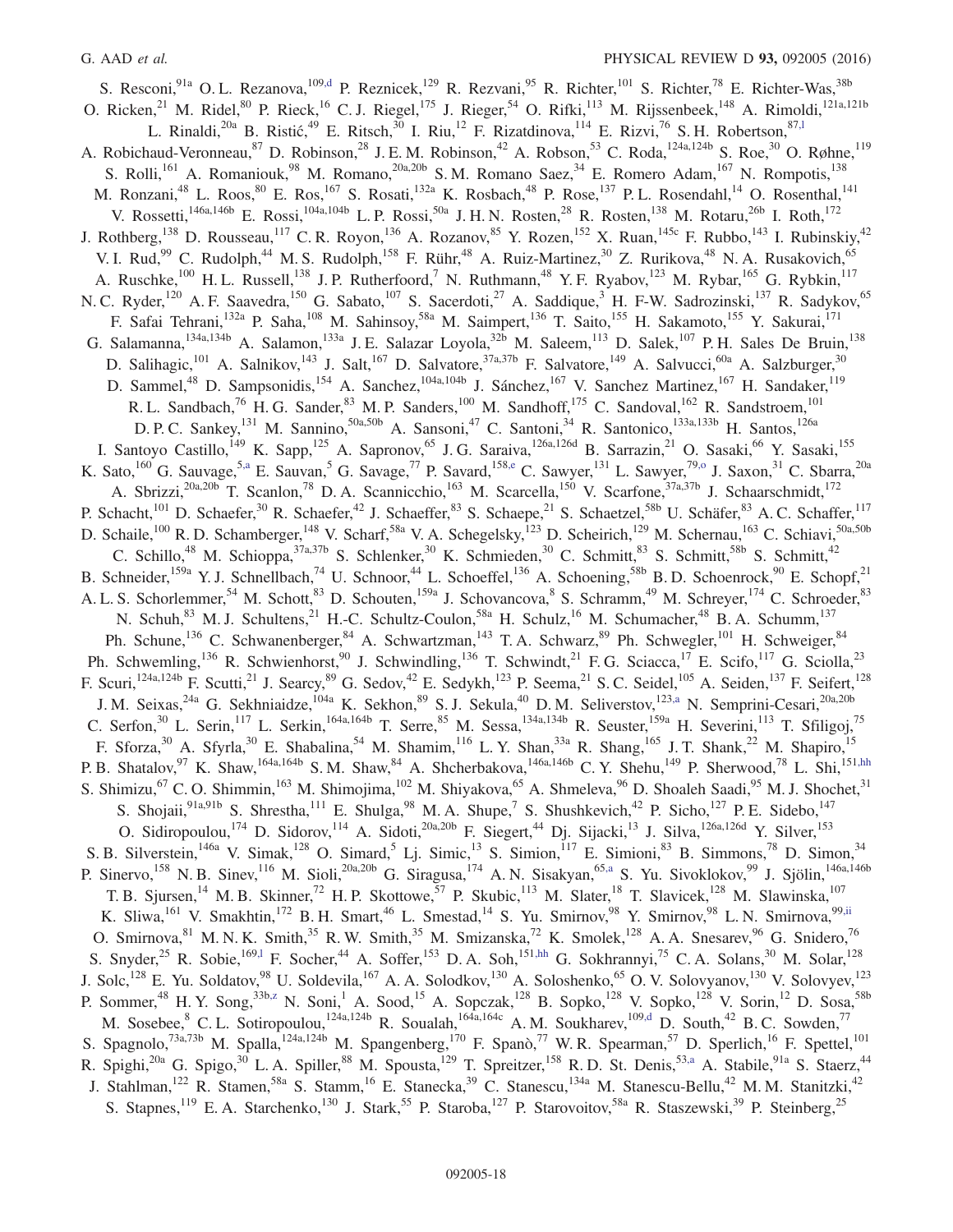<span id="page-18-2"></span><span id="page-18-1"></span><span id="page-18-0"></span>B. Stelzer,<sup>142</sup> H. J. Stelzer,<sup>30</sup> O. Stelzer-Chilton,<sup>159a</sup> H. Stenzel,<sup>52</sup> G. A. Stewart,<sup>53</sup> J. A. Stillings,<sup>21</sup> M. C. Stockton,<sup>87</sup> M. Stoebe, <sup>87</sup> G. Stoicea, <sup>26b</sup> P. Stolte, <sup>54</sup> S. Stonjek, <sup>101</sup> A. R. Stradling, <sup>8</sup> A. Straessner, <sup>44</sup> M. E. Stramaglia, <sup>17</sup> J. Strandberg,<sup>147</sup> S. Strandberg,<sup>146a,146b</sup> A. Strandlie,<sup>119</sup> E. Strauss,<sup>143</sup> M. Strauss,<sup>113</sup> P. Strizenec,<sup>144b</sup> R. Ströhmer,<sup>174</sup> D. M. Strom, <sup>116</sup> R. Stroynowski, <sup>40</sup> A. Strubig, <sup>106</sup> S. A. Stucci, <sup>17</sup> B. Stugu, <sup>14</sup> N. A. Styles, <sup>42</sup> D. Su, <sup>143</sup> J. Su, <sup>125</sup> R. Subramaniam,<sup>79</sup> A. Succurro,<sup>12</sup> S. Suchek,<sup>58a</sup> Y. Sugaya,<sup>118</sup> M. Suk,<sup>128</sup> V. V. Sulin,<sup>96</sup> S. Sultansoy,<sup>4c</sup> T. Sumida,<sup>68</sup> S. Sun,<sup>57</sup> X. Sun,<sup>33a</sup> J. E. Sundermann,<sup>48</sup> K. Suruliz,<sup>149</sup> G. Susinno,<sup>37a,37b</sup> M. R. Sutton,<sup>149</sup> S. Suzuki,<sup>66</sup> M. Svatos,<sup>127</sup> M. Swiatlowski,<sup>143</sup> I. Sykora,<sup>144a</sup> T. Sykora,<sup>129</sup> D. Ta,<sup>48</sup> C. Taccini,<sup>134a,134b</sup> K. Tackmann,<sup>42</sup> J. Taenzer,<sup>158</sup> A. Taffard,<sup>163</sup> R. Tafirout,<sup>159a</sup> N. Taiblum,<sup>153</sup> H. Takai,<sup>25</sup> R. Takashima,<sup>69</sup> H. Takeda,<sup>67</sup> T. Takeshita,<sup>140</sup> Y. Takubo,<sup>66</sup> M. Talby,<sup>85</sup> A. A. Talyshev,<sup>109[,d](#page-23-2)</sup> J. Y. C. Tam, <sup>174</sup> K. G. Tan, <sup>88</sup> J. Tanaka, <sup>155</sup> R. Tanaka, <sup>117</sup> S. Tanaka, <sup>66</sup> B. B. Tannenwald, <sup>111</sup> N. Tannoury,<sup>21</sup> S. Tapprogge,<sup>83</sup> S. Tarem,<sup>152</sup> F. Tarrade,<sup>29</sup> G. F. Tartarelli,<sup>91a</sup> P. Tas,<sup>129</sup> M. Tasevsky,<sup>127</sup> T. Tashiro,<sup>68</sup> E. Tassi,<sup>37a,37b</sup> A. Tavares Delgado,<sup>126a,126b</sup> Y. Tayalati,<sup>135d</sup> F. E. Taylor,<sup>94</sup> G. N. Taylor,<sup>88</sup> P. T. E. Taylor,<sup>88</sup> W. Taylor,<sup>159b</sup> F. A. Teischinger,<sup>30</sup> M. Teixeira Dias Castanheira,<sup>76</sup> P. Teixeira-Dias,<sup>77</sup> K. K. Temming,<sup>48</sup> D. Temple,<sup>142</sup> H. Ten Kate,<sup>30</sup> P. K. Teng,<sup>151</sup> J. J. Teoh,<sup>118</sup> F. Tepel,<sup>175</sup> S. Terada,<sup>66</sup> K. Terashi,<sup>155</sup> J. Terron,<sup>82</sup> S. Terzo,<sup>101</sup> M. Testa,<sup>47</sup> R. J. Teuscher,<sup>158,1</sup> T. Theveneaux-Pelzer,<sup>34</sup> J. P. Thomas,<sup>18</sup> J. Thomas-Wilsker,<sup>77</sup> E. N. Thompson,<sup>35</sup> P. D. Thompson,<sup>18</sup> R. J. Thompson,<sup>84</sup> A. S. Thompson,<sup>53</sup> L. A. Thomsen,<sup>176</sup> E. Thomson,<sup>122</sup> M. Thomson,<sup>28</sup> R. P. Thun,<sup>89[,a](#page-23-6)</sup> M. J. Tibbetts,<sup>15</sup> R. E. Ticse Torres, <sup>85</sup> V. O. Tikhomirov, <sup>96[,jj](#page-24-13)</sup> Yu. A. Tikhonov, <sup>109[,d](#page-23-2)</sup> S. Timoshenko, <sup>98</sup> E. Tiouchichine, <sup>85</sup> P. Tipton, <sup>176</sup> S. Tisserant,<sup>85</sup> K. Todome,<sup>157</sup> T. Todorov,<sup>[5,a](#page-23-6)</sup> S. Todorova-Nova,<sup>129</sup> J. Tojo,<sup>70</sup> S. Tokár,<sup>144a</sup> K. Tokushuku,<sup>66</sup> K. Tollefson,<sup>90</sup> E. Tolley,<sup>57</sup> L. Tomlinson,<sup>84</sup> M. Tomoto,<sup>103</sup> L. Tompkins,<sup>14[3,kk](#page-24-14)</sup> K. Toms,<sup>105</sup> E. Torrence,<sup>116</sup> H. Torres,<sup>142</sup> E. Torró Pastor,<sup>138</sup> J. Toth,<sup>8[5,ll](#page-24-15)</sup> F. Touchard,<sup>85</sup> D. R. Tovey,<sup>139</sup> T. Trefzger,<sup>174</sup> L. Tremblet,<sup>30</sup> A. Tricoli,<sup>30</sup> I. M. Trigger,<sup>159a</sup> S. Trincaz-Duvoid,<sup>80</sup> M. F. Tripiana,<sup>12</sup> W. Trischuk,<sup>158</sup> B. Trocmé,<sup>55</sup> C. Troncon,<sup>91a</sup> M. Trottier-McDonald,<sup>15</sup> M. Trovatelli,<sup>169</sup> L. Truong,<sup>164a,164c</sup> M. Trzebinski,<sup>39</sup> A. Trzupek,<sup>39</sup> C. Tsarouchas,<sup>30</sup> J. C-L. Tseng,<sup>120</sup> P. V. Tsiareshka,<sup>92</sup> D. Tsionou,<sup>154</sup> G. Tsipolitis,<sup>10</sup> N. Tsirintanis,<sup>9</sup> S. Tsiskaridze,<sup>12</sup> V. Tsiskaridze,<sup>48</sup> E. G. Tskhadadze,<sup>51a</sup> I. I. Tsukerman,<sup>97</sup> V. Tsulaia,<sup>15</sup> S. Tsuno,<sup>66</sup> D. Tsybychev,<sup>148</sup> A. Tudorache,<sup>26b</sup> V. Tudorache,<sup>26b</sup> A. N. Tuna,<sup>57</sup> S. A. Tupputi,<sup>20a,20b</sup> S. Turchikhin,<sup>9[9,ii](#page-24-12)</sup> D. Turecek,<sup>128</sup> R. Turra,<sup>91a,91b</sup> A. J. Turvey,<sup>40</sup> P. M. Tuts,<sup>35</sup> A. Tykhonov,<sup>49</sup> M. Tylmad,<sup>146a,146b</sup> M. Tyndel,<sup>131</sup> I. Ueda,<sup>155</sup> R. Ueno,<sup>29</sup> M. Ughetto,<sup>146a,146b</sup> M. Ugland,<sup>14</sup> F. Ukegawa,<sup>160</sup> G. Unal,<sup>30</sup> A. Undrus,<sup>25</sup> G. Unel,<sup>163</sup> F. C. Ungaro,<sup>48</sup> Y. Unno,<sup>66</sup> C. Unverdorben,<sup>100</sup> J. Urban,<sup>144b</sup> P. Urquijo,<sup>88</sup> P. Urrejola,<sup>83</sup> G. Usai,<sup>8</sup> A. Usanova, <sup>62</sup> L. Vacavant, <sup>85</sup> V. Vacek, <sup>128</sup> B. Vachon, <sup>87</sup> C. Valderanis, <sup>83</sup> N. Valencic, <sup>107</sup> S. Valentinetti, <sup>20a, 20b</sup> A. Valero,<sup>167</sup> L. Valery,<sup>12</sup> S. Valkar,<sup>129</sup> E. Valladolid Gallego,<sup>167</sup> S. Vallecorsa,<sup>49</sup> J. A. Valls Ferrer,<sup>167</sup> W. Van Den Wollenberg,<sup>107</sup> P. C. Van Der Deijl,<sup>107</sup> R. van der Geer,<sup>107</sup> H. van der Graaf,<sup>107</sup> N. van Eldik,<sup>152</sup> P. van Gemmeren, <sup>6</sup> J. Van Nieuwkoop, <sup>142</sup> I. van Vulpen, <sup>107</sup> M. C. van Woerden, <sup>30</sup> M. Vanadia, <sup>132a, 132b</sup> W. Vandelli, <sup>30</sup> R. Vanguri,<sup>122</sup> A. Vaniachine,<sup>6</sup> F. Vannucci,<sup>80</sup> G. Vardanyan,<sup>177</sup> R. Vari,<sup>132a</sup> E.W. Varnes,<sup>7</sup> T. Varol,<sup>40</sup> D. Varouchas,<sup>80</sup> A. Vartapetian, <sup>8</sup> K. E. Varvell,<sup>150</sup> F. Vazeille,<sup>34</sup> T. Vazquez Schroeder,<sup>87</sup> J. Veatch,<sup>7</sup> L. M. Veloce,<sup>158</sup> F. Veloso,<sup>126a,126c</sup> T. Velz,<sup>21</sup> S. Veneziano,<sup>132a</sup> A. Ventura,<sup>73a,73b</sup> D. Ventura,<sup>86</sup> M. Venturi,<sup>169</sup> N. Venturi,<sup>158</sup> A. Venturini,<sup>23</sup> V. Vercesi,<sup>121a</sup> M. Verducci,<sup>132a,132b</sup> W. Verkerke,<sup>107</sup> J. C. Vermeulen,<sup>107</sup> A. Vest,<sup>44</sup> M. C. Vetterli,<sup>142[,e](#page-23-3)</sup> O. Viazlo,<sup>81</sup> I. Vichou,<sup>165</sup> T. Vickey,<sup>139</sup> O. E. Vickey Boeriu,<sup>139</sup> G. H. A. Viehhauser,<sup>120</sup> S. Viel,<sup>15</sup> R. Vigne,<sup>62</sup> M. Villa,<sup>20a,20b</sup> M. Villaplana Perez, <sup>91a,91b</sup> E. Vilucchi,<sup>47</sup> M. G. Vincter,<sup>29</sup> V. B. Vinogradov,<sup>65</sup> I. Vivarelli,<sup>149</sup> F. Vives Vaque,<sup>3</sup> S. Vlachos,<sup>10</sup> D. Vladoiu,<sup>100</sup> M. Vlasak,<sup>128</sup> M. Vogel,<sup>32a</sup> P. Vokac,<sup>128</sup> G. Volpi,<sup>124a,124b</sup> M. Volpi,<sup>88</sup> H. von der Schmitt,<sup>101</sup> H. von Radziewski,<sup>48</sup> E. von Toerne,<sup>21</sup> V. Vorobel,<sup>129</sup> K. Vorobev,<sup>98</sup> M. Vos,<sup>167</sup> R. Voss,<sup>30</sup> J. H. Vossebeld,<sup>74</sup> N. Vranjes,<sup>13</sup> M. Vranjes Milosavljevic,<sup>13</sup> V. Vrba,<sup>127</sup> M. Vreeswijk,<sup>107</sup> R. Vuillermet,<sup>30</sup> I. Vukotic,<sup>31</sup> Z. Vykydal,<sup>128</sup> P. Wagner,<sup>21</sup> W. Wagner,<sup>175</sup> H. Wahlberg,<sup>71</sup> S. Wahrmund,<sup>44</sup> J. Wakabayashi,<sup>103</sup> J. Walder,<sup>72</sup> R. Walker,<sup>100</sup> W. Walkowiak,<sup>141</sup> C. Wang,<sup>151</sup> F. Wang,<sup>173</sup> H. Wang,<sup>15</sup> H. Wang,<sup>40</sup> J. Wang,<sup>42</sup> J. Wang,<sup>150</sup> K. Wang,<sup>87</sup> R. Wang,<sup>6</sup> S. M. Wang,<sup>151</sup> T. Wang,<sup>21</sup> T. Wang,<sup>35</sup> X. Wang,<sup>176</sup> C. Wanotayaroj,<sup>116</sup> A. Warburton,<sup>87</sup> C. P. Ward,<sup>28</sup> D. R. Wardrope,<sup>78</sup> A. Washbrook,<sup>46</sup> C. Wasicki,<sup>42</sup> P. M. Watkins,<sup>18</sup> A. T. Watson,<sup>18</sup> I. J. Watson,<sup>150</sup> M. F. Watson,<sup>18</sup> G. Watts,<sup>138</sup> S. Watts,<sup>84</sup> B. M. Waugh,<sup>78</sup> S. Webb,<sup>84</sup> M. S. Weber,<sup>17</sup> S. W. Weber,<sup>174</sup> J. S. Webster,<sup>31</sup> A. R. Weidberg,<sup>120</sup> B. Weinert,<sup>61</sup> J. Weingarten,<sup>54</sup> C. Weiser,<sup>48</sup> H. Weits,<sup>107</sup> P.S. Wells,<sup>30</sup> T. Wenaus,<sup>25</sup> T. Wengler,<sup>30</sup> S. Wenig,<sup>30</sup> N. Wermes,<sup>21</sup> M. Werner,<sup>48</sup> P. Werner,<sup>30</sup> M. Wessels,<sup>58a</sup> J. Wetter,<sup>161</sup> K. Whalen,<sup>116</sup> A. M. Wharton,<sup>72</sup> A. White,<sup>8</sup> M. J. White,<sup>1</sup> R. White,<sup>32b</sup> S. White,<sup>124a,124b</sup> D. Whiteson,<sup>163</sup> F. J. Wickens,<sup>131</sup> W. Wiedenmann,<sup>173</sup> M. Wielers,<sup>131</sup> P. Wienemann,<sup>21</sup> C. Wiglesworth,<sup>36</sup> L. A. M. Wiik-Fuchs,<sup>21</sup> A. Wildauer,<sup>101</sup> H. G. Wilkens,<sup>30</sup> H. H. Williams,<sup>122</sup> S. Williams,<sup>107</sup> C. Willis,  $90^\circ$  S. Willocq,  $86^\circ$  A. Wilson,  $89^\circ$  J. A. Wilson,  $18^\circ$  I. Wingerter-Seez,  $5^\circ$  F. Winklmeier,  $116^\circ$  B. T. Winter,  $21^\circ$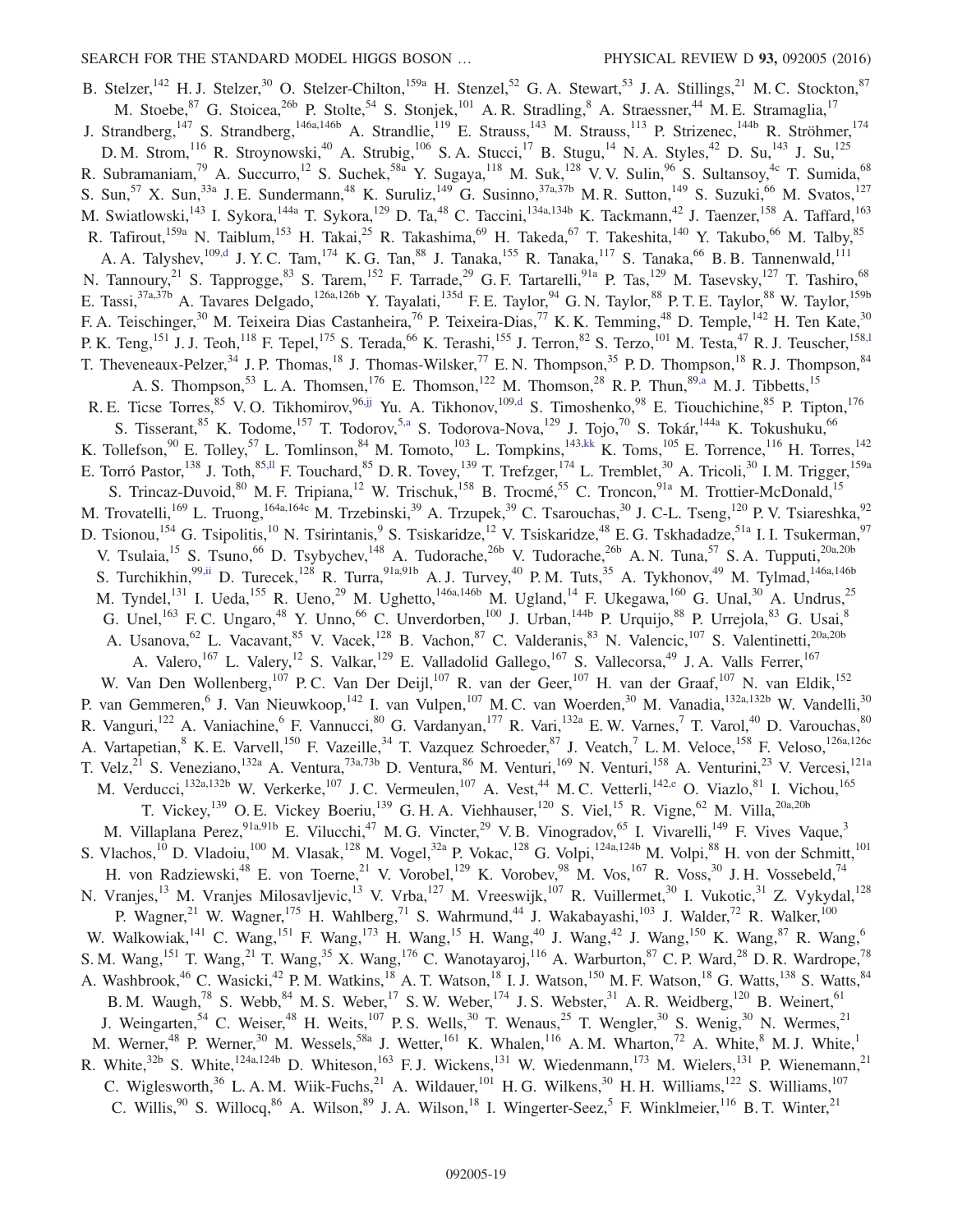<span id="page-19-0"></span>M. Wittgen,<sup>143</sup> J. Wittkowski,<sup>100</sup> S.J. Wollstadt,<sup>83</sup> M.W. Wolter,<sup>39</sup> H. Wolters,<sup>126a,126c</sup> B.K. Wosiek,<sup>39</sup> J. Wotschack,<sup>30</sup> M. J. Woudstra, <sup>84</sup> K. W. Wozniak, <sup>39</sup> M. Wu, <sup>55</sup> M. Wu, <sup>31</sup> S. L. Wu, <sup>173</sup> X. Wu, <sup>49</sup> Y. Wu, <sup>89</sup> T. R. Wyatt, <sup>84</sup> B. M. Wynne, <sup>46</sup> S. Xella,<sup>36</sup> D. Xu,<sup>33a</sup> L. Xu,<sup>25</sup> B. Yabsley,<sup>150</sup> S. Yacoob,<sup>145a</sup> R. Yakabe,<sup>67</sup> M. Yamada,<sup>66</sup> D. Yamaguchi,<sup>157</sup> Y. Yamaguchi,<sup>118</sup> A. Yamamoto,<sup>66</sup> S. Yamamoto,<sup>155</sup> T. Yamanaka,<sup>155</sup> K. Yamauchi,<sup>103</sup> Y. Yamazaki,<sup>67</sup> Z. Yan,<sup>22</sup> H. Yang,<sup>33e</sup> H. Yang,<sup>173</sup> Y. Yang,<sup>151</sup> W-M. Yao,<sup>15</sup> Y. Yasu,<sup>66</sup> E. Yatsenko,<sup>5</sup> K. H. Yau Wong,<sup>21</sup> J. Ye,<sup>40</sup> S. Ye,<sup>25</sup> I. Yeletskikh,<sup>65</sup> A. L. Yen,<sup>57</sup> E. Yildirim,<sup>42</sup> K. Yorita,<sup>171</sup> R. Yoshida,<sup>6</sup> K. Yoshihara,<sup>122</sup> C. Young,<sup>143</sup> C. J. S. Young,<sup>30</sup> S. Youssef,<sup>22</sup> D. R. Yu,<sup>15</sup> J. Yu,<sup>8</sup> J. M. Yu,<sup>89</sup> J. Yu,<sup>114</sup> L. Yuan,<sup>67</sup> S. P. Y. Yuen,<sup>21</sup> A. Yurkewicz,<sup>108</sup> I. Yusuff,<sup>2[8,mm](#page-24-16)</sup> B. Zabinski,<sup>39</sup> R. Zaidan,<sup>63</sup> A. M. Zaitsev,<sup>130[,dd](#page-24-7)</sup> J. Zalieckas,<sup>14</sup> A. Zaman,<sup>148</sup> S. Zambito,<sup>57</sup> L. Zanello,<sup>132a,132b</sup> D. Zanzi,<sup>88</sup> C. Zeitnitz, <sup>175</sup> M. Zeman, <sup>128</sup> A. Zemla, <sup>38a</sup> Q. Zeng, <sup>143</sup> K. Zengel, <sup>23</sup> O. Zenin, <sup>130</sup> T. Ženiš, <sup>144a</sup> D. Zerwas, <sup>117</sup> D. Zhang, <sup>89</sup> F. Zhang,<sup>173</sup> H. Zhang,<sup>33c</sup> J. Zhang,<sup>6</sup> L. Zhang,<sup>48</sup> R. Zhang,<sup>33[b,j](#page-23-9)</sup> X. Zhang,<sup>33d</sup> Z. Zhang,<sup>117</sup> X. Zhao,<sup>40</sup> Y. Zhao,<sup>33d,117</sup> Z. Zhao, $33b$  A. Zhemchugov, $65$  J. Zhong, $120$  B. Zhou, $89$  C. Zhou, $45$  L. Zhou, $35$  L. Zhou, $40$  M. Zhou, $148$  N. Zhou, $33f$ C. G. Zhu,<sup>33d</sup> H. Zhu,<sup>33a</sup> J. Zhu,<sup>89</sup> Y. Zhu,<sup>33b</sup> X. Zhuang,<sup>33a</sup> K. Zhukov,<sup>96</sup> A. Zibell,<sup>174</sup> D. Zieminska,<sup>61</sup> N. I. Zimine,<sup>65</sup> C. Zimmermann,<sup>83</sup> S. Zimmermann,<sup>48</sup> Z. Zinonos,<sup>54</sup> M. Zinser,<sup>83</sup> M. Ziolkowski,<sup>141</sup> L. Živković,<sup>13</sup> G. Zobernig,<sup>173</sup>

A. Zoccoli,<sup>20a,20b</sup> M. zur Nedden,<sup>16</sup> G. Zurzolo,<sup>104a,104b</sup> and L. Zwalinski<sup>30</sup>

## (ATLAS Collaboration)

<sup>1</sup>Department of Physics, University of Adelaide, Adelaide, Australia<br><sup>2</sup> Physics Department, SUNY Albany, Albany, New York, USA

 $^{2}$ Physics Department, SUNY Albany, Albany, New York, USA  $^{3}$ Department of Physics, University of Alberta, Edmonton AB, Canada

<sup>4a</sup>Department of Physics, Ankara University, Ankara, Turkey<br><sup>4b</sup>Istanbul Aydin University, Istanbul, Turkey<br><sup>4c</sup>Division of Physics, TOBB University of Economics and Technology, Ankara, Turkey

<sup>5</sup>LAPP, CNRS/IN2P3 and Université Savoie Mont Blanc, Annecy-le-Vieux, France<br><sup>6</sup>High Engrey Physics Division, Argonna National Laboratory Argonna, Illinois, US

 ${}^{6}$ High Energy Physics Division, Argonne National Laboratory, Argonne, Illinois, USA

 $^7$ Department of Physics, University of Arizona, Tucson, Arizona, USA

 ${}^8$ Department of Physics, The University of Texas at Arlington, Arlington, Texas, USA  ${}^9$ Physics Department, University of Athens, Athens, Greece

<sup>10</sup>Physics Department, National Technical University of Athens, Zografou, Greece<br><sup>11</sup>Institute of Physics, Azerbaijan Academy of Sciences, Baku, Azerbaijan<br><sup>12</sup>Institut de Física d'Altes Energies and Departament de Físic

Barcelona, Spain<br><sup>13</sup>Institute of Physics, University of Belgrade, Belgrade, Serbia<br><sup>14</sup>Department for Physics and Technology, University of Bergen, Bergen, Norway<br><sup>15</sup>Physics Division, Lawrence Berkeley National Laborator

Berkeley, California, USA<br><sup>16</sup>Department of Physics, Humboldt University, Berlin, Germany<br><sup>17</sup>Albert Einstein Center for Fundamental Physics and Laboratory for High Energy Physics,

University of Bern, Switzerland<br><sup>18</sup>School of Physics and Astronomy, University of Birmingham, Birmingham, United Kingdom<br><sup>19a</sup>Department of Physics, Bogazici University, Istanbul, Turkey<br><sup>19b</sup>Department of Physics Engine

<sup>19</sup><sup>C</sup>Department of Physics, Dogus University, Istanbul, Turkey<br><sup>206</sup>Dipartimento di Fisica e Astronomia, Università di Bologna, Bologna, Italy<br><sup>206</sup>Dipartimento di Fisica e Astronomia, Università di Bologna, Bologna, It

<sup>25</sup>Physics Department, Brookhaven National Laboratory, Upton, New York, USA<br><sup>26a</sup>Transilvania University of Brasov, Brasov, Romania<br><sup>26b</sup>National Institute of Physics and Nuclear Engineering, Bucharest, Romania<br><sup>26c</sup>Nati

Physics Department, Cluj Napoca, Romania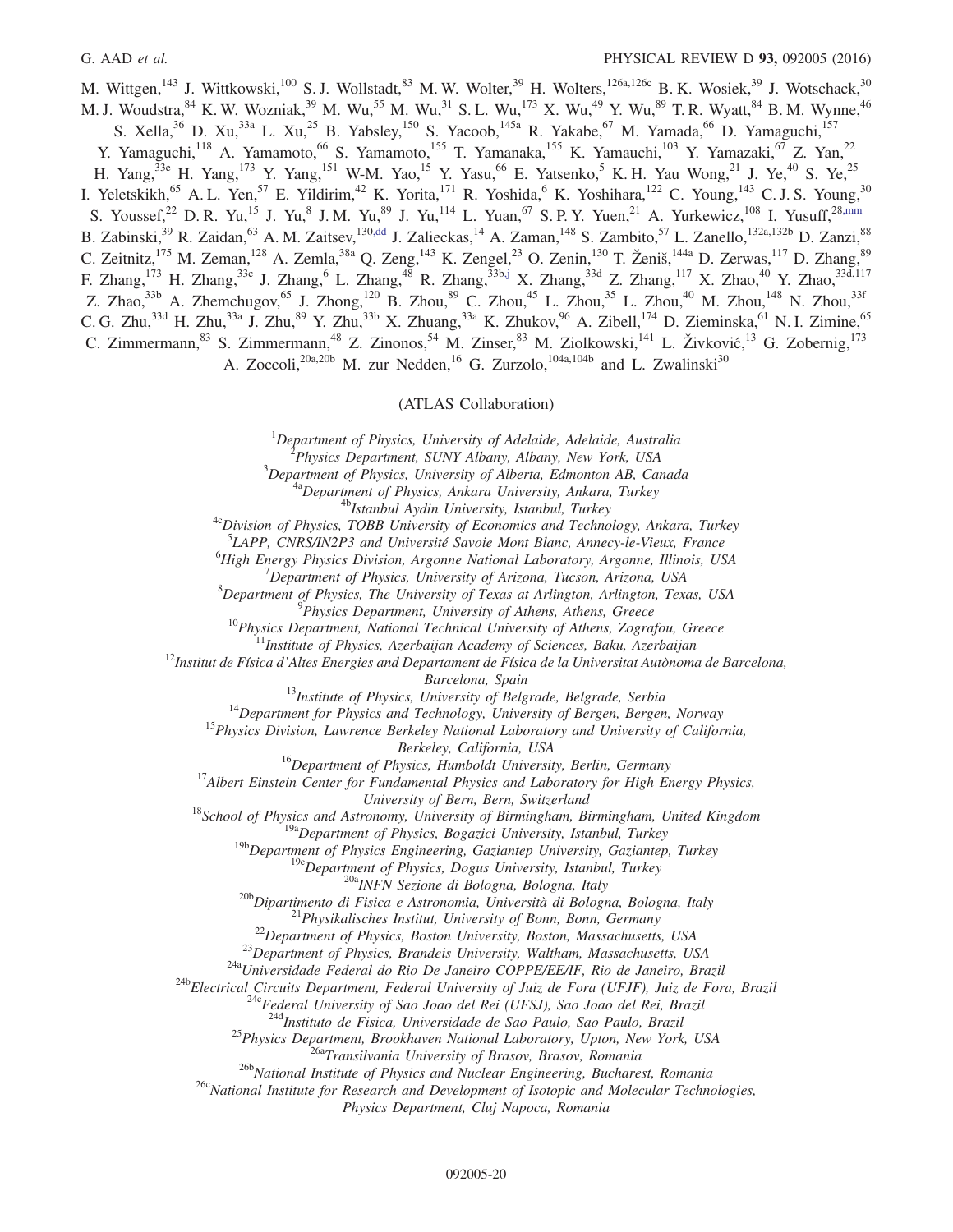<sup>26d</sup>University Politehnica Bucharest, Bucharest, Romania<br><sup>26e</sup>West University in Timisoara, Timisoara, Romania <sup>27</sup>Departamento de Física, Universidad de Buenos Aires, Buenos Aires, Argentina<br><sup>28</sup>Cavendish Laboratory, University of Cambridge, Cambridge, United Kingdom <sup>29</sup>Department of Physics, Carleton University, Ottawa ON, Canada<br><sup>30</sup>CERN, Geneva, Switzerland<br><sup>31</sup>Enrico Fermi Institute, University of Chicago, Chicago, Illinois, USA<br><sup>32a</sup>Departamento de Física, Pontificia Universidad Shanghai Jiao Tong University, Shanghai, China<br><sup>33</sup> Laboratoire de Physique Corpusculaire, Clermont Université and Université Blaise Pascal and CNRS/<br><sup>34</sup> Laboratoire de Physique Corpusculaire, Clermont Université and Univ IN2P3, Clermont-Ferrand, France<br><sup>35</sup>Nevis Laboratory, Columbia University, Irvington, New York, USA<br><sup>36</sup>Niels Bohr Institute, University of Copenhagen, Kobenhavn, Denmark<br><sup>37a</sup>INFN Gruppo Collegato di Cosenza, Laboratori Poland<br><sup>38b</sup>Marian Smoluchowski Institute of Physics, Jagiellonian University, Krakow, Poland<br><sup>39</sup>Institute of Nuclear Physics Polish Academy of Sciences, Krakow, Poland<br><sup>40</sup>Physics Department, Southern Methodist Universit <sup>41</sup>Physics Department, University of Texas at Dallas, Richardson, Texas, USA<br><sup>42</sup>DESY, Hamburg and Zeuthen, Germany<br><sup>43</sup>Institut für Experimentelle Physik IV, Technische Universität Dortmund, Dortmund, Germany<br><sup>44</sup>Instit <sup>345</sup> Department of Physics, Duke University, Durham, North Carolina, USA<br><sup>46</sup> SUPA—School of Physics and Astronomy, University of Edinburgh, Edinburgh, United Kingdom<br><sup>47</sup> INFN Laboratori Nazionali di Frascati, Frascati, 55 Laboratoire de Physique Subatomique et de Cosmologie, Université Grenoble-Alpes, CNRS/IN2P3, Grenoble, France<br><sup>56</sup>Department of Physics, Hampton University, Hampton, Virginia, USA<br><sup>57</sup>Laboratory for Particle Physics and Cosmology, Harvard University, Cambridge, Massachusetts, USA<br><sup>588</sup>Kirchhoff-Institu <sup>58c</sup>ZITI Institut für technische Informatik, Ruprecht-Karls-Universität Heidelberg, Mannheim, Germany <sup>59</sup>Faculty of Applied Information Science, Hiroshima Institute of Technology, Hiroshima, Japan<br><sup>60a</sup>Department of Physics, The Chinese University of Hong Kong, Shatin, N.T., Hong Kong, China<br><sup>60b</sup>Department of Physics, T

Clear Water Bay, Kowloon, Hong Kong, China<br><sup>61</sup>Department of Physics, Indiana University, Bloomington, Indiana, USA<br><sup>62</sup>Institut für Astro- und Teilchenphysik, Leopold-Franzens-Universität, Innsbruck, Austria<br><sup>63</sup>Universit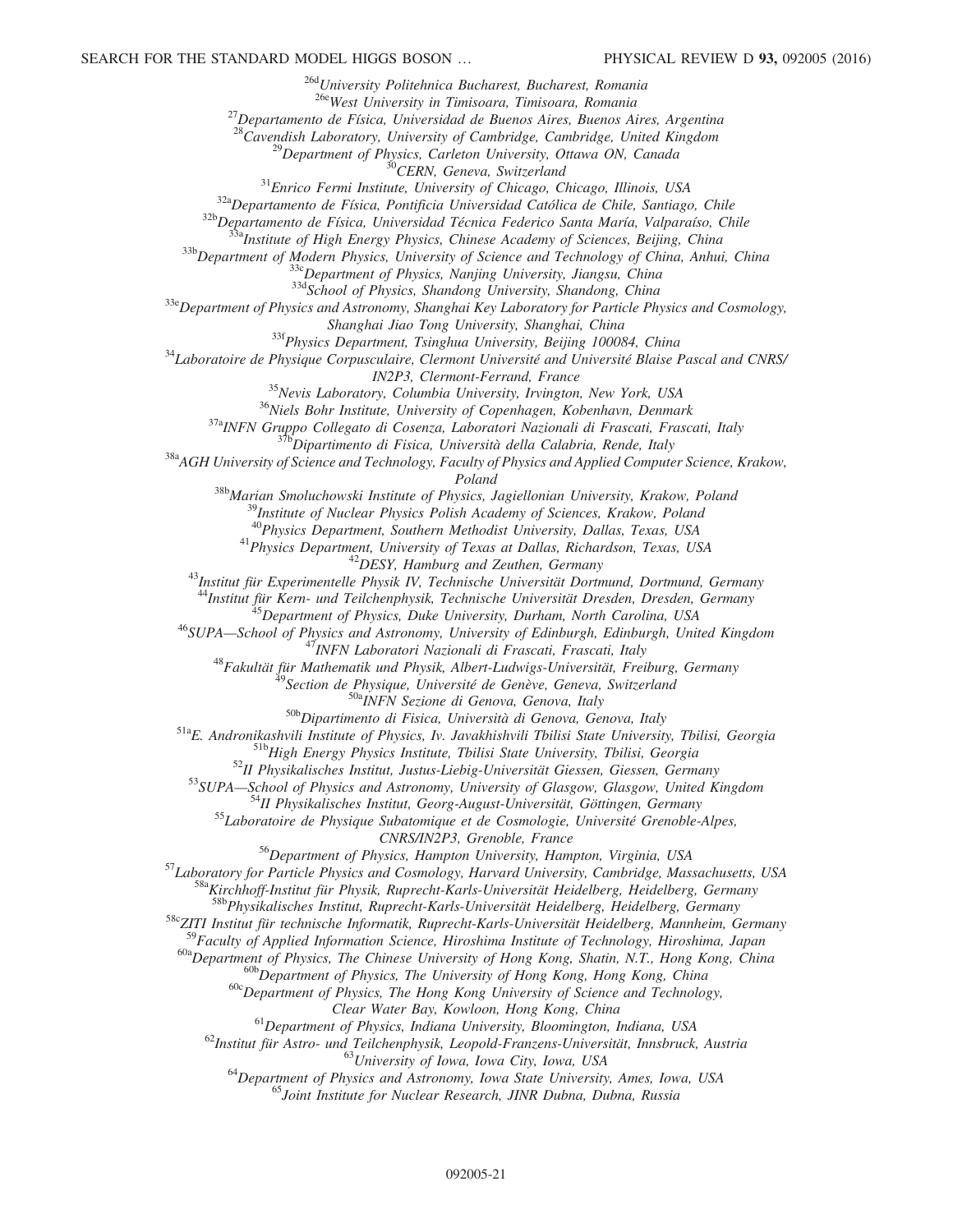<sup>66</sup>KEK, High Energy Accelerator Research Organization, Tsukuba, Japan <sup>67</sup>Graduate School of Science, Kobe University, Kobe, Japan <sup>68</sup>Kyoto University of Education, Kyoto, Japan *69*Kyoto University of Education, Kyoto, <sup>69</sup> Kyoto University of Education, Kyoto, Japan<br><sup>71</sup> Instituto de Física La Plata, Universidad Nacional de La Plata and CONICET, La Plata, Argentina<br><sup>72</sup> Physics Department, Lancaster University, Eukuoka, Japan<br><sup>72</sup> Phys and CNRS/IN2P3, Paris, France<br><sup>81</sup>Fysiska institutionen, Lunds universitet, Lund, Sweden<br><sup>82</sup>Departamento de Fisica Teorica C-15, Universitad Autonoma de Madrid, Madrid, Spain<br><sup>83</sup>Institut für Physik, Universität Mainz, M <sup>89</sup>Department of Physics, The University of Michigan, Ann Arbor, Michigan, USA<br><sup>90</sup>Department of Physics and Astronomy, Michigan State University, East Lansing, Michigan, USA<br><sup>91a</sup>INFN Sezione di Milano, Milano, Italy<br><sup>9</sup> <sup>92</sup>B. I. Stepanov Institute of Physics, National Academy of Sciences of Belarus, Minsk, Republic of Belarus<br><sup>93</sup>National Scientific and Educational Centre for Particle and High Energy Physics, Minsk, Republic of Belarus<br><sup>94</sup>Department of Physics, Massachusetts Institute of Technology, Cambridge, Massachusetts, USA <sup>95</sup>Group of Particle Physics, University of Montreal, Montreal QC, Canada<br><sup>96</sup>P. N. Lebedev Institute of Physics, Academy of Sciences, Moscow, Russia <sup>97</sup>Institute for Theoretical and Experimental Physics (ITEP), Moscow, Russia<br><sup>98</sup>National Research Nuclear University MEPhI, Moscow, Russia<br><sup>99</sup>D. V. Skobeltsyn Institute of Nuclear Physics, M. V. Lomonosov Moscow State Moscow, Russia<br><sup>100</sup>Fakultät für Physik, Ludwig-Maximilians-Universität München, München, Germany<br><sup>101</sup>Max-Planck-Institut für Physik (Werner-Heisenberg-Institut), München, Germany <sup>103</sup>Graduate School of Science and Kobayashi-Maskawa Institute, Nagasaki, Japan<br><sup>103</sup>Graduate School of Science and Kobayashi-Maskawa Institute, Nagoya University, Nagoya, Japan<br><sup>104</sup>Dipartimento di Fisica, Università di <sup>107</sup>Nikhef National Institute for Subatomic Physics and University of Amsterdam, Amsterdam, Netherlands<br><sup>107</sup>Nikhef National Institute for Subatomic Physics and University of Amsterdam, Amsterdam, Netherlands<br><sup>108</sup>Departm <sup>114</sup>Department of Physics, Oklahoma State University, Stillwater, Oklahoma, USA<br><sup>115</sup>Palacký University, RCPTM, Olomouc, Czech Republic<br><sup>116</sup>Center for High Energy Physics, University of Oregon, Eugene, Oregon, USA<br><sup>117</sup>L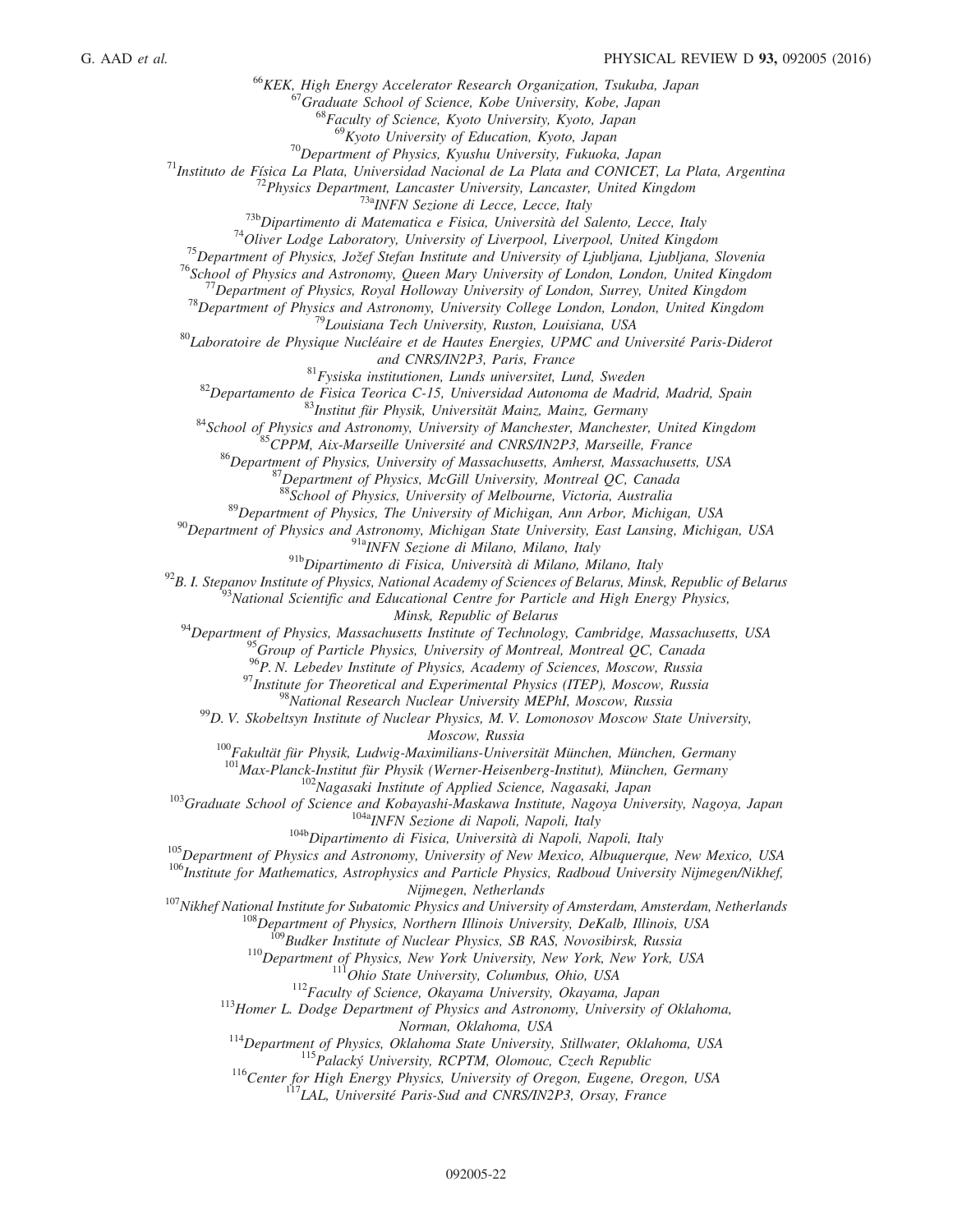<sup>118</sup>Graduate School of Science, Osaka University, Osaka, Japan<br><sup>119</sup>Department of Physics, University of Oslo, Oslo, Norway

<sup>120</sup>Department of Physics, Oxford University, Oxford, United Kingdom<br><sup>121b</sup>Dipartimento di Fisica, Università di Pavia, Pavia, Italy<br><sup>121</sup>Department of Physics, University of Pennsylvania, Philadelphia, Pennsylvania, USA

<sup>124b</sup>Dipartimento di Fisica E. Fermi, Università di Pisa, Pisa, Italy<br><sup>125</sup>Department of Physics and Astronomy, University of Pittsburgh, Pittsburgh, Pennsylvania, USA

<sup>126a</sup>Laboratório de Instrumentação e Física Experimental de Partículas—LIP, Lisboa, Portugal<br><sup>126b</sup>Faculdade de Ciências, Universidade de Lisboa, Lisboa, Portugal<br><sup>126d</sup>Centro de Física Nuclear da Universidade de Lisboa,

 $126f$ Departamento de Fisica Teorica y del Cosmos and CAFPE, Universidad de Granada,

Granada, Spain

 $1268$ Dep Fisica and CEFITEC of Faculdade de Ciencias e Tecnologia, Universidade Nova de Lisboa,

Caparica, Portugal<br><sup>127</sup>Institute of Physics, Academy of Sciences of the Czech Republic, Praha, Czech Republic<br><sup>128</sup>Czech Technical University in Prague, Praha, Czech Republic<br><sup>129</sup>Faculty of Mathematics and Physics, Charl

<sup>131</sup>Particle Physics Department, Rutherford Appleton Laboratory, Didcot, United Kingdom<br><sup>132b</sup>Dipartimento di Fisica, Sapienza Università di Roma, Roma, Italy<br><sup>133b</sup>Dipartimento di Fisica, Sapienza Università di Roma, Ro

<sup>135b</sup>Centre National de l'Energie des Sciences Techniques Nucleaires, Rabat, Morocco<br><sup>1356</sup>Faculté des Sciences Semlalia, Université Cadi Ayyad, LPHEA-Marrakech, Morocco<br><sup>135d</sup>Faculté des Sciences, Université Mohamed Pre

CEA Saclay (Commissariat à l'Energie Atomique et aux Energies Alternatives),

Gif-sur-Yvette, France<br><sup>137</sup>Santa Cruz Institute for Particle Physics, University of California Santa Cruz,

Santa Cruz, California, USA<br>
<sup>138</sup>Department of Physics, University of Washington, Seattle, Washington, USA<br>
<sup>139</sup>Department of Physics and Astronomy, University of Sheffield, Sheffield, United Kingdom<br>
<sup>140</sup>Department of

<sup>142</sup>Department of Physics, Simon Fraser University, Burnaby BC, Canada<br><sup>143</sup>SLAC National Accelerator Laboratory, Stanford, California, USA

<sup>144a</sup> Faculty of Mathematics, Physics & Informatics, Comenius University, Bratislava, Slovak Republic<br><sup>144b</sup> Department of Subnuclear Physics, Institute of Experimental Physics of the Slovak Academy of

Sciences, Kosice, Slovak Republic<br><sup>145a</sup>Department of Physics, University of Cape Town, Cape Town, South Africa<br><sup>145b</sup>Department of Physics, University of Johannesburg, Johannesburg, South Africa<br><sup>145c</sup>School of Physics, U

<sup>147</sup>Physics Department, Royal Institute of Technology, Stockholm, Sweden  $148$ Departments of Physics & Astronomy and Chemistry, Stony Brook University, Stony Brook University, Stony Brook, New York, USA

 $149$ Department of Physics and Astronomy, University of Sussex, Brighton, United Kingdom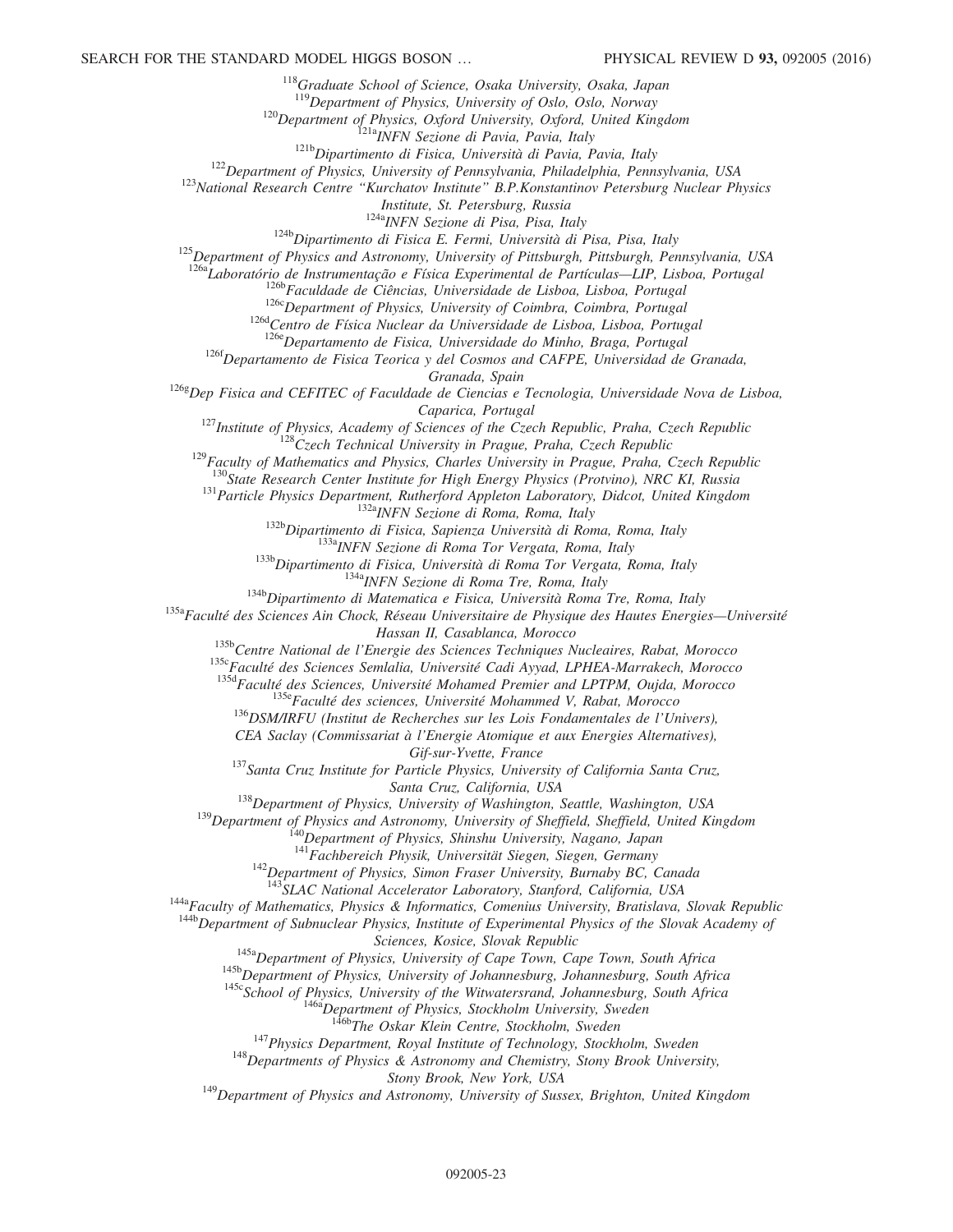<sup>150</sup>School of Physics, University of Sydney, Sydney, Australia<br><sup>151</sup>Institute of Physics, Academia Sinica, Taipei, Taiwan

<sup>153</sup>Department of Physics, Technion: Israel Institute of Technology, Haifa, Israel<br><sup>153</sup>Raymond and Beverly Sackler School of Physics and Astronomy, Tel Aviv University, Tel Aviv, Israel<br><sup>154</sup>Department of Physics, Arist

<sup>156</sup>Graduate School of Science and Technology, Tokyo Metropolitan University, Tokyo, Japan<br><sup>157</sup>Department of Physics, Tokyo Institute of Technology, Tokyo, Japan

158<br>Department of Physics, University of Toronto, Toronto ON, Canada<br><sup>159b</sup>Department of Physics and Astronomy, York University, Toronto ON, Canada

 $160$  Faculty of Pure and Applied Sciences, and Center for Integrated Research in Fundamental Science and

Engineering, University of Tsukuba, Tsukuba, Japan<br>
<sup>161</sup>Department of Physics and Astronomy, Tufts University, Medford, Massachusetts, USA<br>
<sup>162</sup>Centro de Investigaciones, Universidad Antonio Narino, Bogota, Colombia<br>
<sup>16</sup>

Departamento de Ingeniería Electrónica and Instituto de Microelectrónica de Barcelona (IMB-CNM),

 $168$ Department of Physics, University of British Columbia, Vancouver BC, Canada<br><sup>169</sup>Department of Physics and Astronomy, University of Victoria, Victoria BC, Canada

<sup>170</sup>Department of Physics, University of Warwick, Coventry, United Kingdom<br><sup>171</sup>Waseda University, Tokyo, Japan<br><sup>172</sup>Department of Particle Physics, The Weizmann Institute of Science, Rehovot, Israel<br><sup>173</sup>Department of P

<sup>176</sup>Department of Physics, Yale University, New Haven, Connecticut, USA<br><sup>178</sup>Centre de Calcul de l'Institut National de Physique Nucléaire et de Physique des Particules (IN2P3),

Villeurbanne, France

<span id="page-23-6"></span>[a](#page-11-3) Deceased.

<span id="page-23-1"></span>Also at Institute of Physics, Azerbaijan Academy of Sciences, Baku, Azerbaijan.

<span id="page-23-2"></span>[d](#page-11-3) Also at Novosibirsk State University, Novosibirsk, Russia.

<span id="page-23-3"></span>[e](#page-11-6) Also at TRIUMF, Vancouver BC, Canada.

<span id="page-23-4"></span>[f](#page-11-7) Also at Department of Physics, California State University, Fresno, California, USA.

<span id="page-23-5"></span><sup>[g](#page-11-8)</sup> Also at Department of Physics, University of Fribourg, Fribourg, Switzerland.

<span id="page-23-7"></span>[h](#page-12-0) Also at Departamento de Fisica e Astronomia, Faculdade de Ciencias, Universidade do Porto, Portugal.

<span id="page-23-8"></span>[i](#page-12-1) Also at Tomsk State University, Tomsk, Russia.

<span id="page-23-9"></span><sup>[j](#page-12-2)</sup>Also at CPPM, Aix-Marseille Université and CNRS/IN2P3, Marseille, France.

<span id="page-23-10"></span>[k](#page-12-3) Also at Universita di Napoli Parthenope, Napoli, Italy.

<span id="page-23-11"></span><sup>1</sup>A[l](#page-12-4)so at Institute of Particle Physics (IPP), Canada.

<span id="page-23-12"></span>[m](#page-12-5)Also at Particle Physics Department, Rutherford Appleton Laboratory, Didcot, United Kingdom.

<span id="page-23-13"></span><sup>[n](#page-13-0)</sup>Also at Department of Physics, St. Petersburg State Polytechnical University, St. Petersburg, Russia.

<span id="page-23-14"></span><sup>[o](#page-13-1)</sup>Also at Louisiana Tech University, Ruston, Louisiana, USA.

<span id="page-23-15"></span><su[p](#page-13-2)>p</sup>Also at Institucio Catalana de Recerca i Estudis Avancats, ICREA, Barcelona, Spain.

<span id="page-23-16"></span><sup>[q](#page-13-3)</sup>Also at Department of Physics, The University of Michigan, Ann Arbor, Michigan, USA.

<span id="page-23-17"></span><sup>[r](#page-14-0)</sup> Also at Graduate School of Science, Osaka University, Osaka, Japan.

<span id="page-23-18"></span>[s](#page-14-1) Also at Department of Physics, National Tsing Hua University, Taiwan.

<span id="page-23-19"></span><sup>[t](#page-14-2)</sup>Also at Department of Physics, The University of Texas at Austin, Austin, Texas, USA.

<span id="page-23-20"></span><s[u](#page-14-3)p>u</sup>Also at Institute of Theoretical Physics, Ilia State University, Tbilisi, Georgia.

<span id="page-23-21"></span>[v](#page-14-4) Also at CERN, Geneva, Switzerland.

<span id="page-23-0"></span> $\mu^b$  $\mu^b$ Also at Department of Physi[c](#page-11-5)s, King's College London, London, United Kingdom.